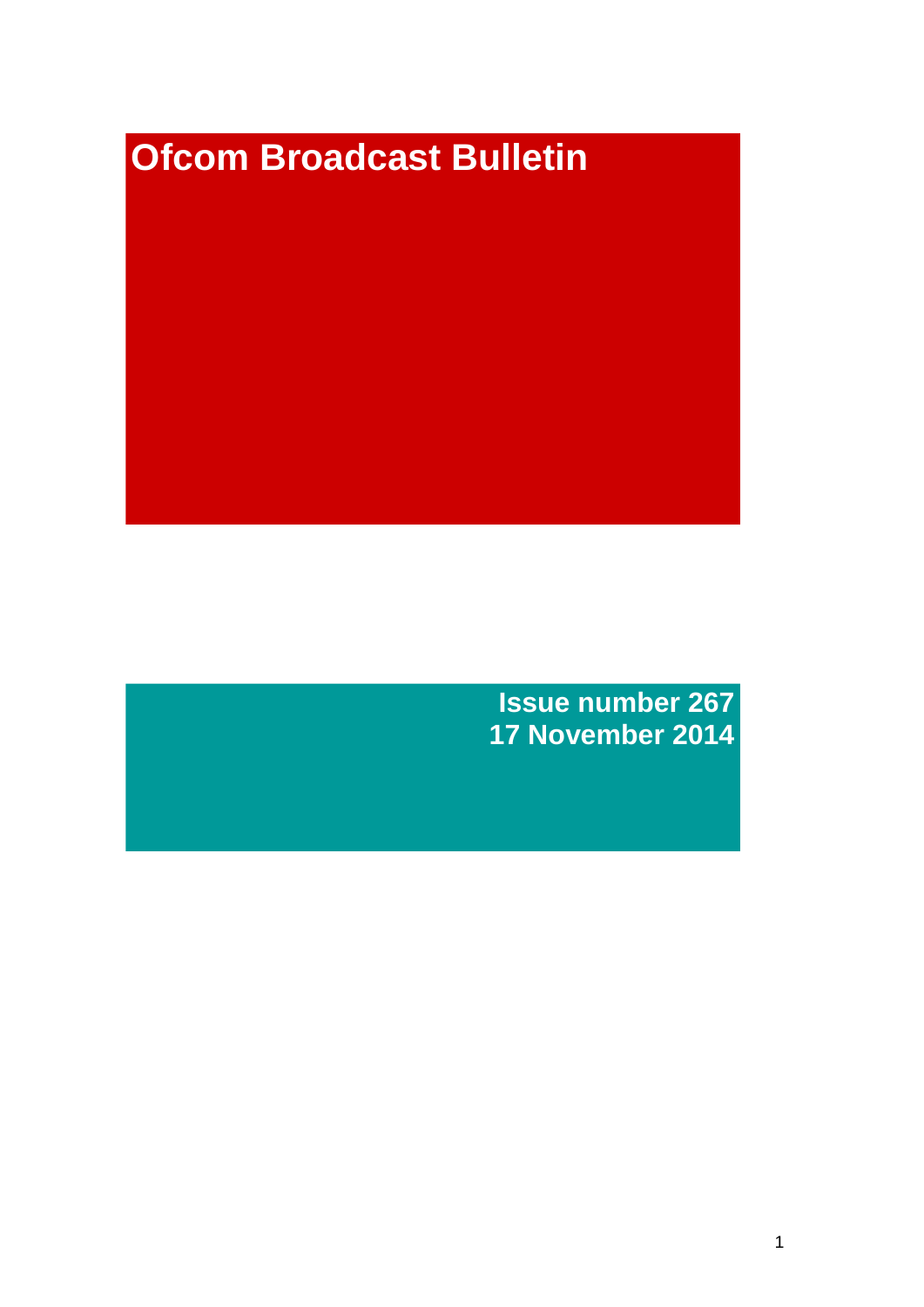# **Contents**

| Introduction                                                                      | 3  |
|-----------------------------------------------------------------------------------|----|
| <b>Standards cases</b>                                                            |    |
| <u>In Breach</u>                                                                  |    |
| It Takes a Thief to Catch a Thief<br>Channel 5, 22 March 2014, 10:30              | 5  |
| <b>Big Brother</b><br>Channel 5, 7 August 2014, 12:15                             | 13 |
| <b>The Hotel Inspector Returns</b><br>Channel 5, 5 July 2014, 10:05               | 17 |
| <b>Bait Car</b><br>truTV, 23 August 2014, 15:30                                   | 21 |
| <b>Scotland Tonight</b><br>STV Glasgow, 18 September 2014, 14:58                  | 23 |
| <b>Communal Affairs</b><br>ATN Bangla, 9 June 2014, 16:50                         | 26 |
| Item for Pakistan Tehreek e Insaaf<br>ARY News, 1 to 5 August 2014, various times | 31 |

# **Broadcast Licence Conditions cases**

## In Breach

| Broadcasting licensees' late and non-payment of licence fees                   | 36 |
|--------------------------------------------------------------------------------|----|
| <b>Provision of licensed service</b><br>Castle FM (Leith), 5 September to date | 38 |
| <b>Investigations Not in Breach</b>                                            | 40 |
| <b>Complaints Assessed, Not Investigated</b>                                   | 41 |
| <b>Investigations List</b>                                                     | 44 |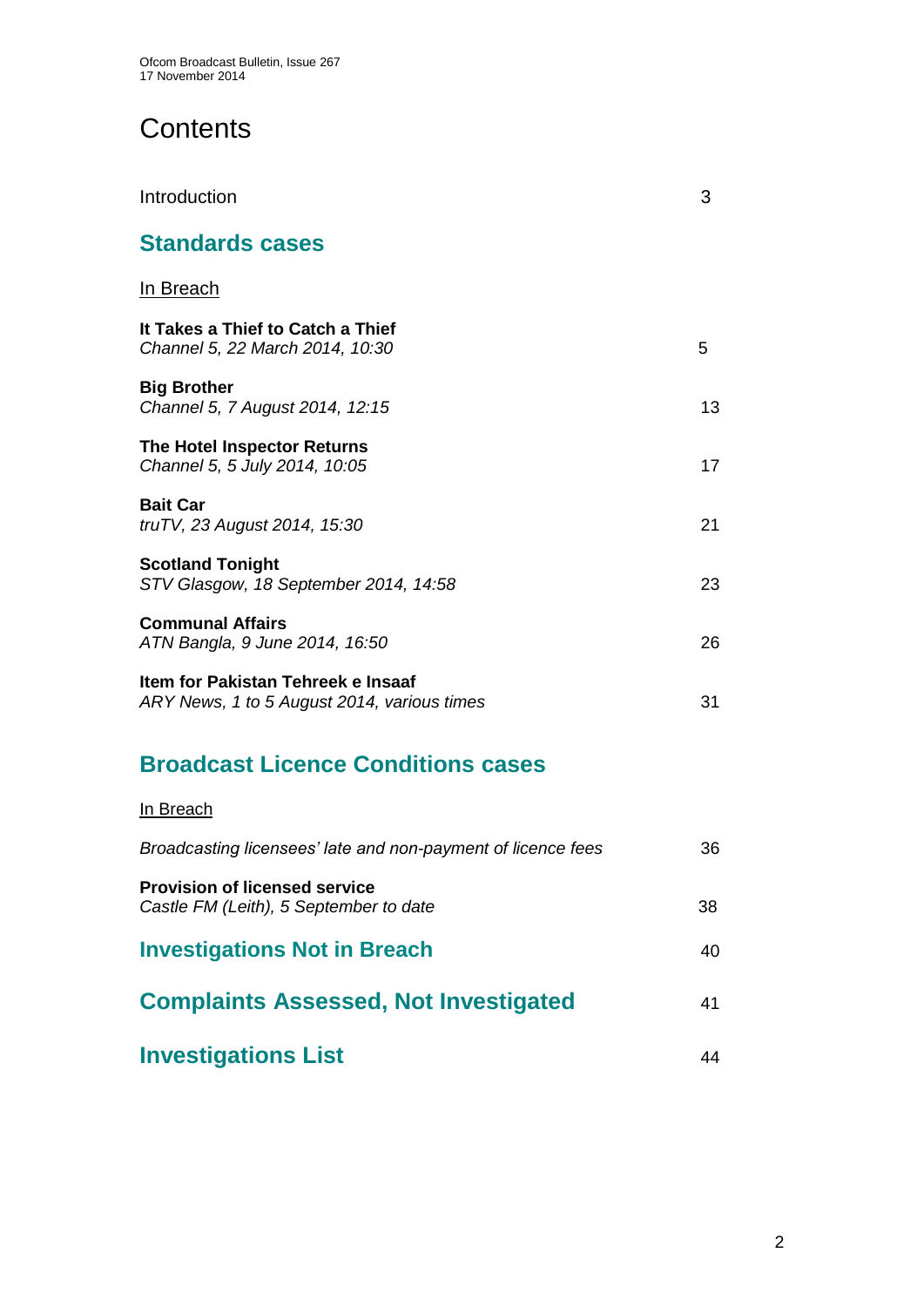# **Introduction**

Under the Communications Act 2003 ("the Act"), Ofcom has a duty to set standards for broadcast content as appear to it best calculated to secure the standards objectives<sup>1</sup>. Ofcom must include these standards in a code or codes. These are listed below. Ofcom also has a duty to secure that every provider of a notifiable On Demand Programme Services ("ODPS") complies with certain standards requirements as set out in the  $Act<sup>2</sup>$ .

The Broadcast Bulletin reports on the outcome of investigations into alleged breaches of those Ofcom codes below, as well as licence conditions with which broadcasters regulated by Ofcom are required to comply. We also report on the outcome of ODPS sanctions referrals made by ATVOD and the ASA on the basis of their rules and guidance for ODPS. These Codes, rules and guidance documents include:

- a) [Ofcom's Broadcasting Code](http://stakeholders.ofcom.org.uk/broadcasting/broadcast-codes/broadcast-code/) ("the Code").
- b) the [Code on the Scheduling of Television Advertising](http://stakeholders.ofcom.org.uk/broadcasting/broadcast-codes/advert-code/) ("COSTA") which contains rules on how much advertising and teleshopping may be scheduled in programmes, how many breaks are allowed and when they may be taken.
- c) certain sections of the [BCAP Code: the UK Code of Broadcast Advertising,](http://www.bcap.org.uk/Advertising-Codes/Broadcast-HTML.aspx) which relate to those areas of the BCAP Code for which Ofcom retains regulatory responsibility. These include:
	- the prohibition on 'political' advertising:
	- sponsorship and product placement on television (see Rules 9.13, 9.16 and 9.17 of the Code) and all commercial communications in radio programming (see Rules 10.6 to 10.8 of the Code);
	- 'participation TV' advertising. This includes long-form advertising predicated on premium rate telephone services – most notably chat (including 'adult' chat), 'psychic' readings and dedicated quiz TV (Call TV quiz services). Ofcom is also responsible for regulating gambling, dating and 'message board' material where these are broadcast as advertising<sup>3</sup>.
- d) other licence conditions which broadcasters must comply with, such as requirements to pay fees and submit information which enables Ofcom to carry out its statutory duties. Further information can be found on Ofcom's website for [television](http://licensing.ofcom.org.uk/tv-broadcast-licences/) and [radio](http://licensing.ofcom.org.uk/radio-broadcast-licensing/) licences.
- e) rules and guidance for both [editorial content and advertising content on ODPS.](http://www.atvod.co.uk/uploads/files/ATVOD_Rules_and_Guidance_Ed_2.0_May_2012.pdf) Ofcom considers sanctions in relation to ODPS on referral by the Authority for Television On-Demand ("ATVOD") or the Advertising Standards Authority ("ASA"), co-regulators of ODPS for editorial content and advertising respectively, or may do so as a concurrent regulator.

[Other codes and requirements](http://stakeholders.ofcom.org.uk/broadcasting/broadcast-codes/) may also apply to broadcasters and ODPS, depending on their circumstances. These include the Code on Television Access Services (which sets out how much subtitling, signing and audio description relevant

<sup>1</sup>  $1$  The relevant legislation is set out in detail in Annex 1 of the Code.

 $2$  The relevant legislation can be found at Part 4A of the Act.

 $3$  BCAP and ASA continue to regulate conventional teleshopping content and spot advertising for these types of services where it is permitted. Ofcom remains responsible for statutory sanctions in all advertising cases.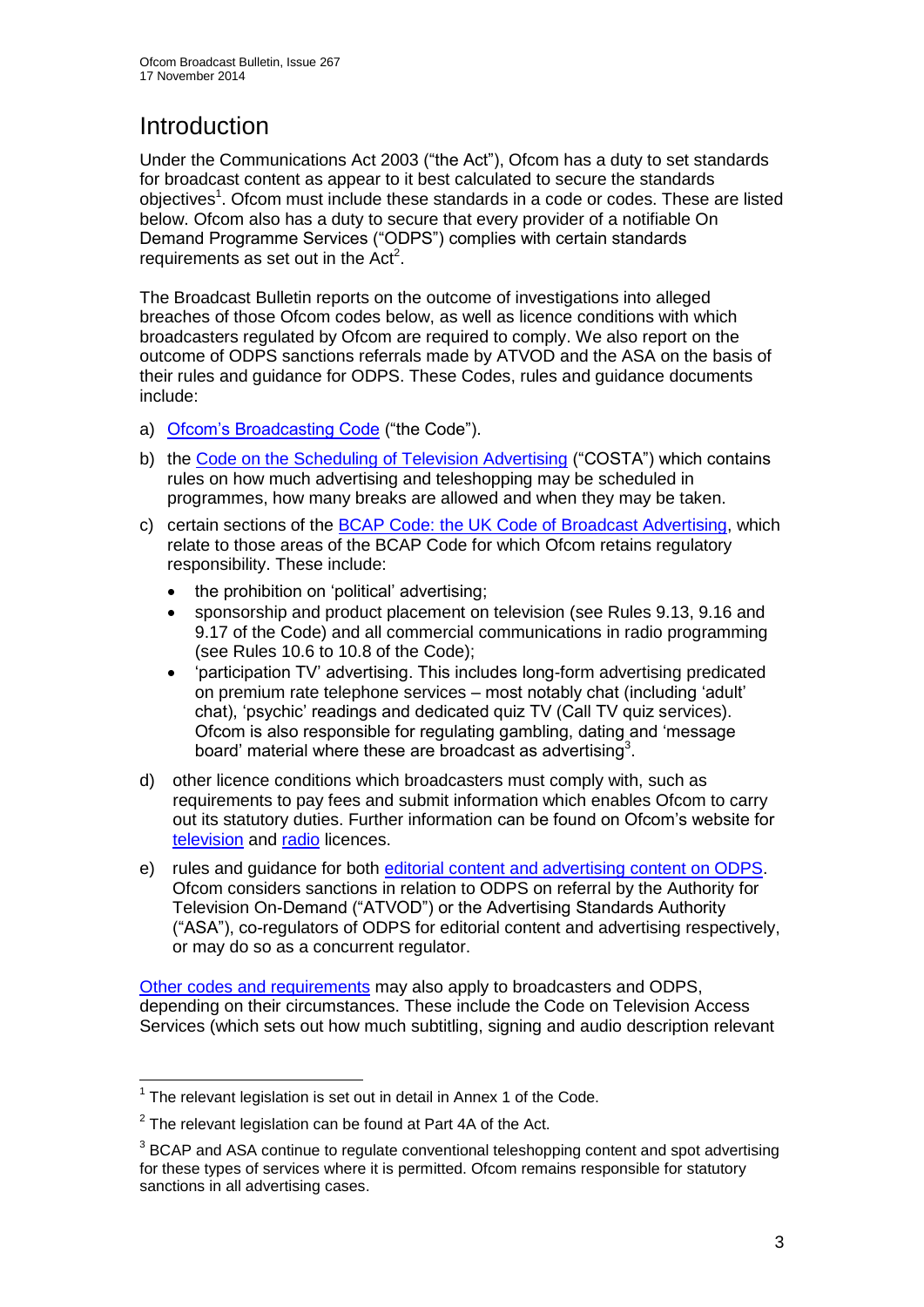licensees must provide), the Code on Electronic Programme Guides, the Code on Listed Events, and the Cross Promotion Code.

**It is Ofcom's policy to describe fully the content in television, radio and on demand content. Some of the language and descriptions used in Ofcom's Broadcast Bulletin may therefore cause offence.**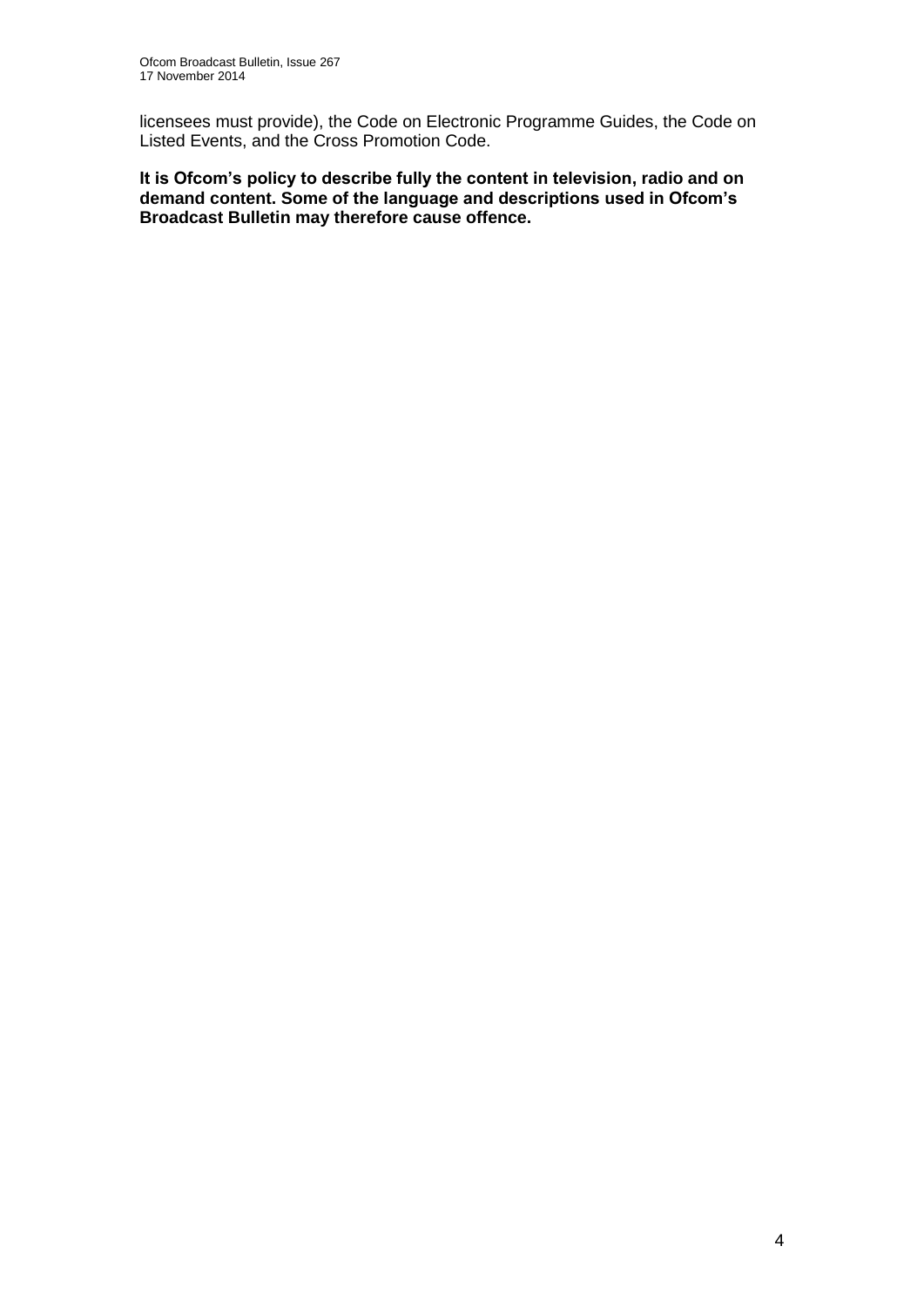# **Standards cases**

## **In Breach**

## **It Takes a Thief to Catch a Thief**

*Channel 5, 22 March 2014, 10:30*

#### **Introduction**

*It Takes a Thief to Catch a Thief* (*"It Takes a Thief…"*) is a documentary series which features a police officer, Will Davies, and former thief, Richard Taylor. They demonstrate the vulnerability of different retail businesses to shoplifting and show how security can be improved. The series is broadcast by Channel 5 (or "the Licensee").

In this episode, the two presenters visited a convenience shop in Cirencester. Nine complainants alerted Ofcom to the use of offensive language. In particular, five of these complainants objected to offensive language being broadcast in this prewatershed programme on a Saturday morning when they were watching with their children, some of whom were five and six years old.

We noted that during this programme, the following language was used:

- two instances of *"arsehole"*;
- three instances of *"bastard*";
- one instance of *"pisses"*;
- three instances of *"shit"*; and
- one instance of *"twat"*.

In addition we noted five uses of bleeped offensive language broadcast in this programme.

We considered the material raised issues warranting investigation under Rule 1.16 of the Code, which states:

"Offensive language must not be broadcast before the watershed…unless it is justified by the context. In any event, frequent use of such language must be avoided before the watershed".

We therefore asked Channel 5 how the programme complied with this rule.

#### **Response**

In its initial representations, the Licensee explained that this programme had originally been broadcast at 20:00 and was reviewed by senior Channel 5 compliance staff "to ensure that language which was considered unsuitable for daytime broadcast did not appear" when the programme was repeated during the daytime. The Licensee said that it had taken "special account" of Ofcom's research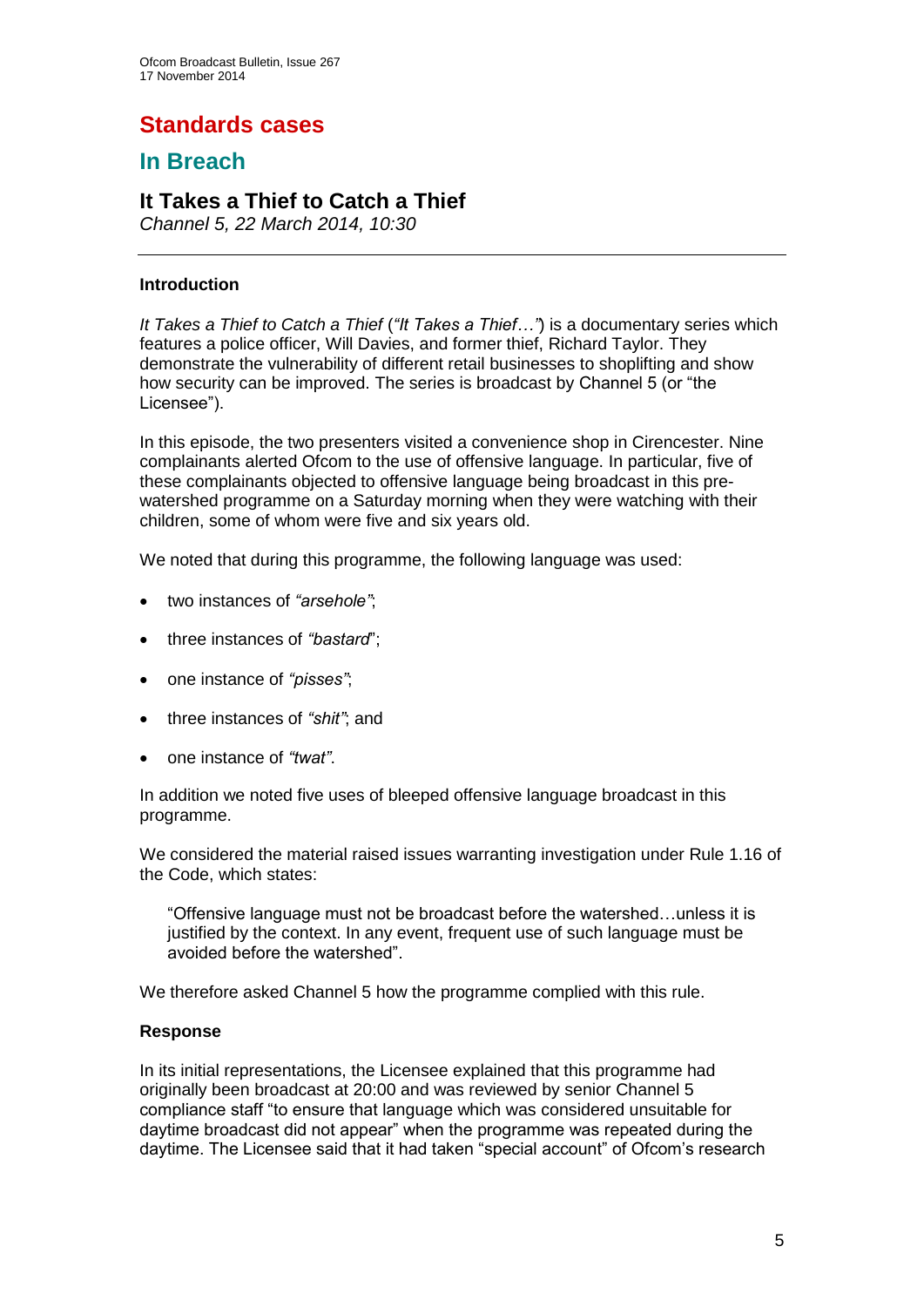1

on offensive language ("the Ofcom Research"<sup>1</sup>). It added that according to this research, in relation to pre-watershed broadcasts: "**'**arse' is a word with higher acceptability…; 'piss/pissed' is a word with higher-to-medium acceptability…; 'bastard' and 'shit' have medium acceptability…; and 'twat' is a word with medium-to lower acceptability…". In the Licensee's view, consistent with the Ofcom Research, the: "use of those words was not impermissible in pre-Watershed broadcasts".

The Licensee said that "[s]pecial consideration was given to whether or not the word 'twat' ought to be retained" in the programme for broadcast during daytime. It continued: "The context of the use was critical: the word was not used in an offensive or aggressive way. Rather, a young man recognises a friend whose image is shown on a large mobile television screen and who is seen to be shop-lifting. The young man jokes that he would tell his friend words to the effect 'You're a twat'". In this context, Channel 5 argued that the use of "twat" meant "idiot" and (consistent with the Ofcom Research<sup>2</sup>) was therefore acceptable for use during daytime.

The Licensee said that a "pre-watershed version" of the programme was then cleared by Channel 5's legal team and classified as: 'SAT-Not Around Kids'. The Licensee explained that this coding meant that the Channel 5 Scheduling team was required to take the following factors into account when scheduling the programme:

"Schedule anytime except when kids are likely to be watching (because this is a timeslot on 5 where they normally watch, or it is school holidays, or it is before or after a programme aimed directly at or likely to attract large audiences of Kids)".

In addition, the Licensee said that its legal team: "stipulated that any pre-Watershed broadcast should include the following information for viewers:

At the start: 'Including offensive language as well as scenes of criminal activity and anti-social behaviour that some viewers may find distressing'.

Into part 2: 'Including offensive language as well as scenes of criminal activity and anti-social behaviour that some viewers may find distressing'".

However, Channel 5 said that: "due to human error the specific warning for offensive language was omitted from the announcement made when the programme went to air at 10.30 on 22 March 2014. This was because the words 'including offensive language as well as' were inadvertently omitted from the Compliance information included on the Channel 5 system".

The Licensee said that as a result of this error, it had reviewed its internal records to ensure that all pre-watershed versions of programmes are correctly labelled and reviewed by its compliance team to ensure compliance with the Code.

In its representations on Ofcom's Preliminary View in this case, Channel 5 made several further points. Firstly, it said that: nothing in the Preliminary View: "[made] clear whether or not, had the specified warning gone out as intended by Channel 5,

 $1$  Audience attitudes towards offensive language on television and radio, August 2010 [\(http://stakeholders.ofcom.org.uk/binaries/research/tv-research/offensive-lang.pdf\)](http://stakeholders.ofcom.org.uk/binaries/research/tv-research/offensive-lang.pdf).

 $2$  Channel 5 quoted Ofcom's research on offensive language which says: "Many thought that ['cock' or 'twat'] were often used in a lighthearted manner and not usually in a way which is likely to cause offence…some participants interpreted ['twat'] as a strong term for 'idiot'" (see Ofcom Research, p.92).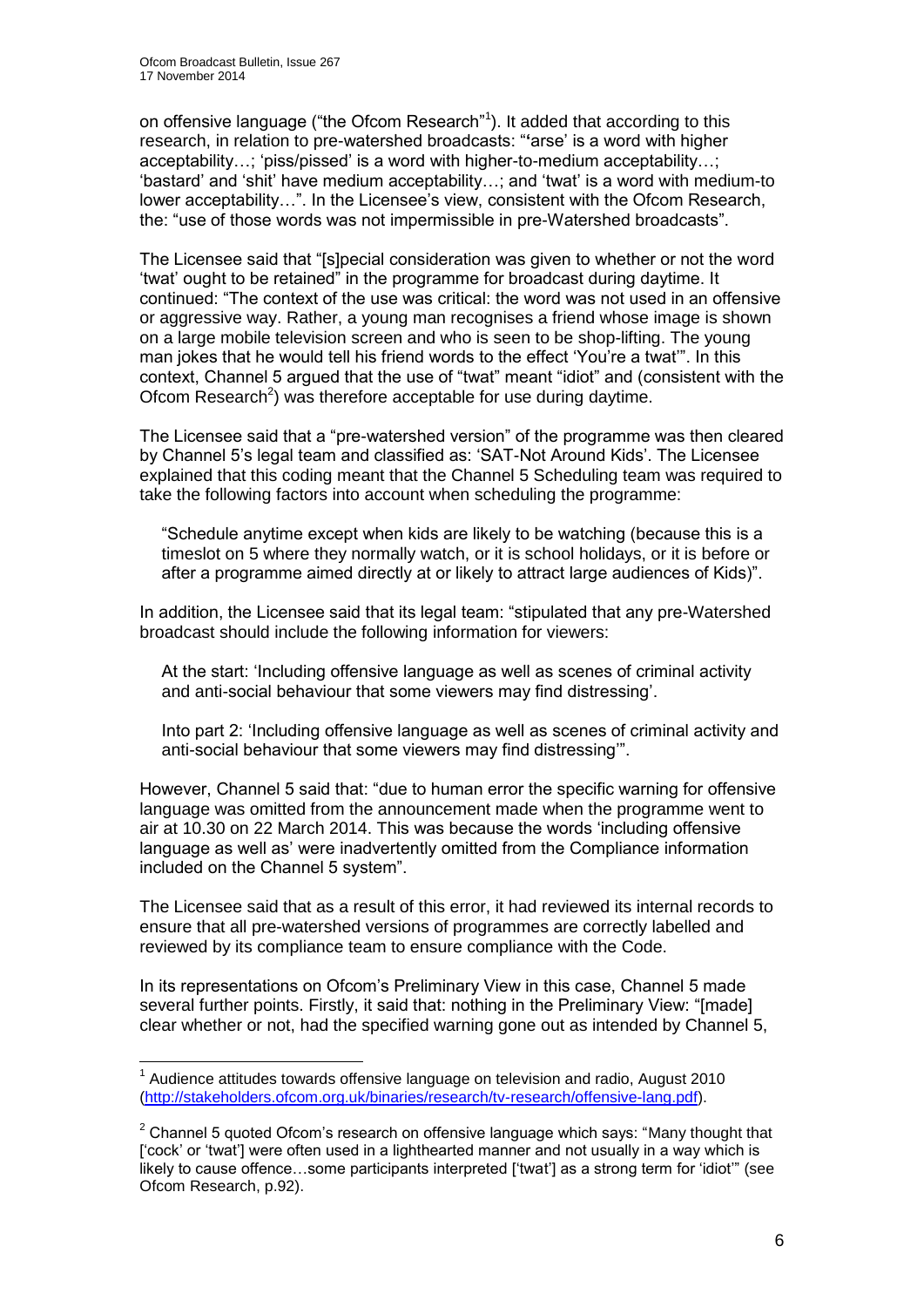the result would be different; and the Preliminary View: "suggests that it would *never* be permissible to broadcast the programme in question in the timeslot in question". The Licensee referred to another episode of *It Takes a Thief…* broadcast on 15 March 2014 at 10:45, which according to Channel 5, contained "12 instances of language that might be considered offensive, two of which occurred in the first two minutes of the programme", had included a specific warning for offensive language, but had not been found in breach of the Code by Ofcom. The Licensee concluded that Ofcom must consider "the absence of the warning for offensive language to be the critical difference" between the two editions.

Second, Channel 5 made reference to a statement $3$  in Ofcom's Preliminary View concerning audience expectations, by stating that the programme in this case was the second edition of *It Takes a Thief…* that had been broadcast on a Saturday morning. It added that the first edition of *It Takes a Thief…*, which had been broadcast on 15 March 2014 at 10:45 had not been found in breach of the Code (see above). The Licensee said that: "any regular viewing audience would have been aware of the likely content of the programme given the previous week's broadcast" on 15 March 2014.

Third, Channel 5 expressed concerns as to whether Ofcom was being consistent in its decision-making. In this regard, it referred to eight published $4$  Ofcom decisions in which Ofcom had considered the cases to be resolved, and in each case: "the relevant broadcaster had a system in place which failed as result of human error" The Licensee stated that it did not understand: "why, in this case, Ofcom's approach is different". On a related point, Channel 5 referred to Ofcom having: "investigated 10

<sup>4</sup> Channel 5 cited the following decisions:

- *Monty Python Live (Mostly),* Gold, 20 July 2014, http://stakeholders.ofcom.org.uk/binaries/enforcement/broadcastbulletins/obb263/obb263.pdf
- *The Simpsons*, Channel 4, 9 April 2014, [http://stakeholders.ofcom.org.uk/binaries/enforcement/broadcast](http://stakeholders.ofcom.org.uk/binaries/enforcement/broadcast-bulletins/obb259/obb259.pdf)[bulletins/obb259/obb259.pdf](http://stakeholders.ofcom.org.uk/binaries/enforcement/broadcast-bulletins/obb259/obb259.pdf)
- *Drivetime,* 107 Jack FM, 3 March 2014, http://stakeholders.ofcom.org.uk/binaries/enforcement/broadcastbulletins/obb2541/obb255.pdf
- *BBC News at One,* BBC 1, 18 February 2014, [http://stakeholders.ofcom.org.uk/binaries/enforcement/broadcast](http://stakeholders.ofcom.org.uk/binaries/enforcement/broadcast-bulletins/obb254/obb254.pdf)[bulletins/obb254/obb254.pdf](http://stakeholders.ofcom.org.uk/binaries/enforcement/broadcast-bulletins/obb254/obb254.pdf)
- *Real Housewives of Beverley Hills*, Lifetime, 23 January 2014, [http://stakeholders.ofcom.org.uk/binaries/enforcement/broadcast](http://stakeholders.ofcom.org.uk/binaries/enforcement/broadcast-bulletins/obb2521/obb253.pdf)[bulletins/obb2521/obb253.pdf](http://stakeholders.ofcom.org.uk/binaries/enforcement/broadcast-bulletins/obb2521/obb253.pdf)
- *Nothing to Declare – Australia*, Sky Living, 20 January 2014, [http://stakeholders.ofcom.org.uk/binaries/enforcement/broadcast](http://stakeholders.ofcom.org.uk/binaries/enforcement/broadcast-bulletins/obb252/obb252.pdf)[bulletins/obb252/obb252.pdf](http://stakeholders.ofcom.org.uk/binaries/enforcement/broadcast-bulletins/obb252/obb252.pdf)
- *Brit Cops: Frontline Crime*, Pick TV, 4 June 2013, [http://stakeholders.ofcom.org.uk/binaries/enforcement/broadcast](http://stakeholders.ofcom.org.uk/binaries/enforcement/broadcast-bulletins/obb239/obb239.pdf)[bulletins/obb239/obb239.pdf](http://stakeholders.ofcom.org.uk/binaries/enforcement/broadcast-bulletins/obb239/obb239.pdf)
- *Trailer for Blood +,* Animax, 6 June 2013*,*  http://stakeholders.ofcom.org.uk/binaries/enforcement/broadcastbulletins/obb2361/obb237.pdf

<sup>1</sup>  $3$  In Ofcom's Preliminary View, it stated: "...the programme would not have been in line with the likely audience expectations for a public service weekend daytime audience".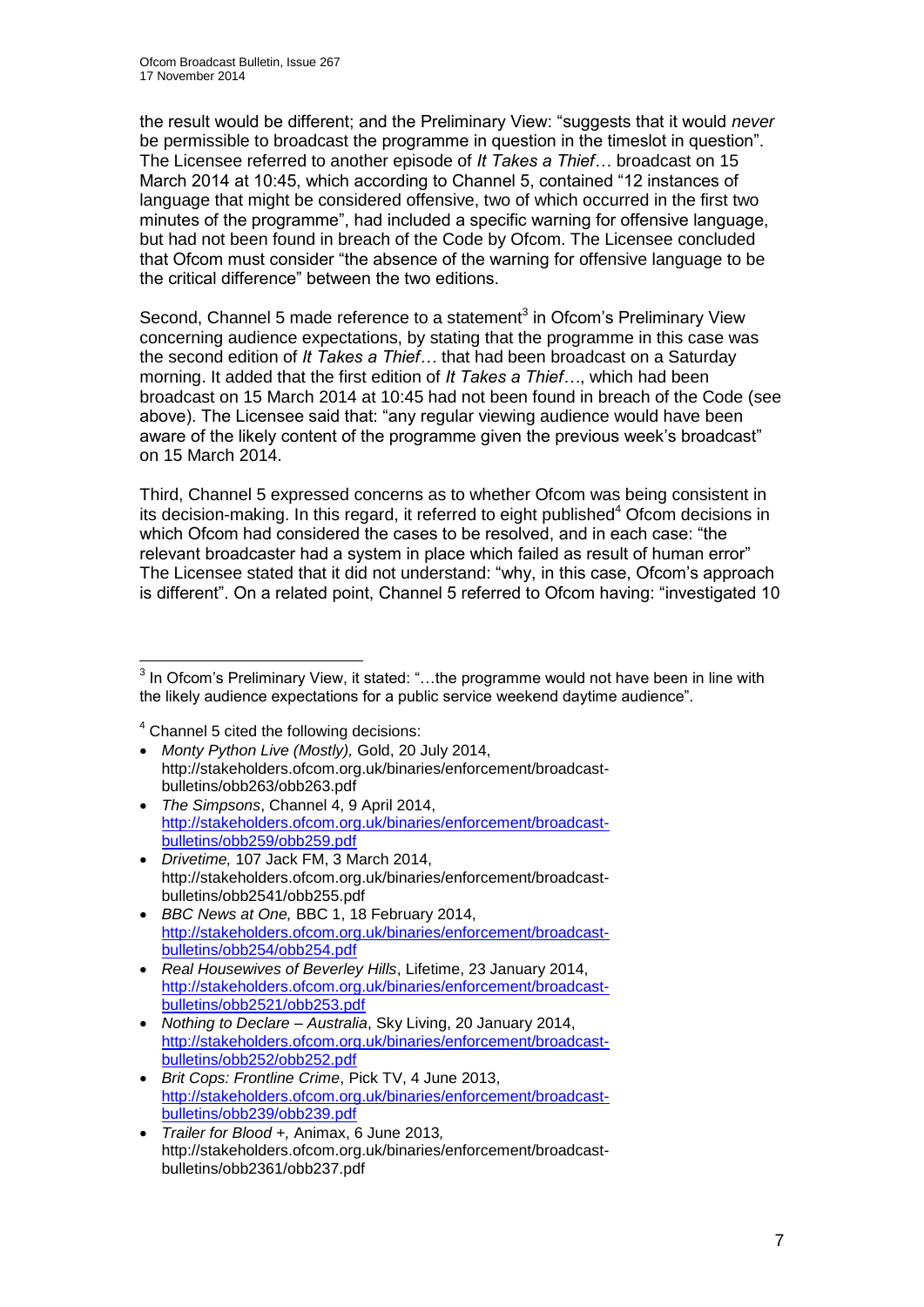other [Channel 5] programmes<sup>5</sup>...broadcast in similar daytime slots, containing similar language, and found that Channel 5 had not breached" the Code. In the Licensee's view: "it appears that Ofcom has accepted that Channel 5 has appropriate procedures in place and that the steps it takes to comply with [the Code], including necessary edits and warnings, are appropriate". Given all the above, the Licensee suggested it would be appropriate for Ofcom to consider the current case as resolved.

#### **Decision**

Under the Communications Act 2003, Ofcom has a statutory duty to set standards for broadcast content as appear to it best calculated to secure the standards objectives, one of which is that: "persons under the age of eighteen are protected". This objective is reflected in Section One of the Code.

Rule 1.16 states that offensive language must not be broadcast before the watershed, unless it is justified by the context and that, in any event, frequent use of such language must be avoided before the watershed.

Consistent with the broadcaster's and audience's right to freedom of expression, there is no prohibition on mild or moderately offensive language being broadcast before the watershed, as long as there is contextual justification. Ofcom's Guidance on Rule 1.16 states: "Milder language in the early part of the evening may be acceptable, for example, if mitigated by a humorous context. However, in general, viewers and listeners do not wish to hear frequent or regular use of such language, including profanity, before 2100<sup>6</sup>".

In this case, we noted there were ten instances of offensive language during this 60 minute programme, some just a few minutes from its start. We took into account the Ofcom Research<sup>7</sup> on offensive language concerning the offensive words used in this programme. We noted that generally audiences consider that: "arse" is unlikely to cause offence, even when used in programmes before the watershed. In comparison, the words "piss" or "pissed", "bitch" and "shit", and especially "twat", although not considered to be among the most offensive language, had greater potential to cause offence in programmes before the watershed. In addition we also noted that there were five uses of bleeped offensive language broadcast in this programme. All of this content, in our view, and especially the word "twat", would have therefore have had the potential to cause offence.

We went on to consider whether the uses of offensive language in this case could be justified by the context.

Ofcom noted that this programme had originally been broadcast at 20:00 and that Channel 5 had taken various steps to edit and schedule the programme for broadcast on a Saturday morning, when children were likely to be in the audience. In fact BARB viewing data indicate that there were  $25,000^8$  viewers aged 16 or under

1

<sup>5</sup> This is a reference to a number of editions of *It Takes thief…The Hotel inspector* and *Can't Pay, We'll Take It Away*, broadcast between 9 February 2014 and 12 April 2014 that Ofcom had assessed but had decided, did not raise issues warranting investigation.

<sup>&</sup>lt;sup>6</sup> <http://stakeholders.ofcom.org.uk/binaries/broadcast/guidance/831193/section1.pdf>

 $7$  See footnote 1.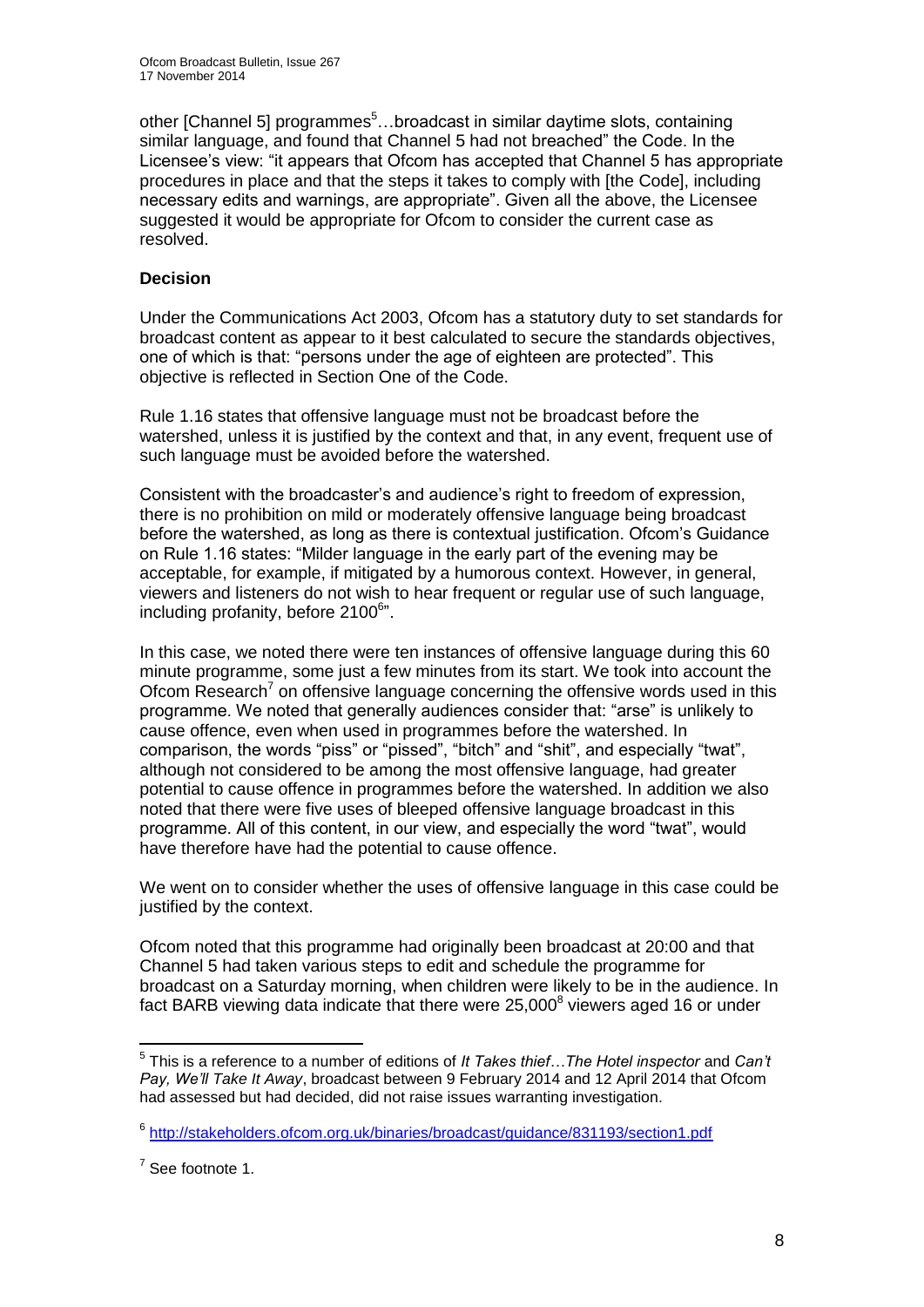(or 13.4% of the total audience), and the programme was preceded by *Milkshake!* – a programme aimed at pre-school children – and *Dog Rescuers* – which would have been likely to attract child viewers.

We considered the context in which the various offensive words had been used. In our opinion, the fact that only one of the ten offensive words (i.e. "arse") used in this programme would have been unlikely to have caused offence to audiences prewatershed (according to the Ofcom Research), heightened the potential for offence in this case. Ofcom also considered that the effect of these ten uses of offensive language was likely to have been exacerbated by five uses of bleeped offensive language also broadcast in the programme.

We noted that Channel 5 considered the word "twat" in this programme was used in a light-hearted manner consistent with it meaning in effect "idiot". In this context, Channel 5 argued that the use of "twat" meant "idiot" and (consistent with the Ofcom Research<sup>9</sup>) was therefore acceptable for use during daytime. We considered the relevant sequence in the programme which showed a large mobile television screen being driven around Cirencester (where the convenience shop which was the subject of this programme was located). This large mobile television screen (described as a *"screen* […] *on wheels"*) showed CCTV footage of shoplifters stealing merchandise from the convenience shop. The programme commentary stated:

*"These screens on wheels have a proven track record and were used by police to catch looters involved in the summer riots of 2011, but never in Cirencester".*

Soon after there was the following exchange between Richard Taylor ("RT") and a young man ("YM"):

- RT: *"What would you do if you recognised somebody on there?"*
- YM: *"What would I do if I recognised somebody on there? I recognise quite a few people on there".*
- RT: *"So what are you going to do? Are you go to the police and tell them, like?"*
- YM: *"Obviously not, no. I would go and laugh at the person* [inaudible]*".*
- RT: *"What would you say to them?*"
- YM: *"I would say, 'You're a twat! You're in the middle of town on a massive screen stealing a chocolate bar'".*

Although we considered that the word "twat" was used in a relatively light-hearted manner in this instance, we did not think that in this case this outweighed the fact that, as mentioned above, the Ofcom Research<sup>10</sup> has found that this offensive word, although not considered to be among the most offensive language, had greater potential to cause offence in programmes before the watershed.

1

 $8$  12,000 of the children viewing were aged four to nine.

<sup>&</sup>lt;sup>9</sup> See footnote 2.

<sup>&</sup>lt;sup>10</sup> See the Ofcom research, p.92.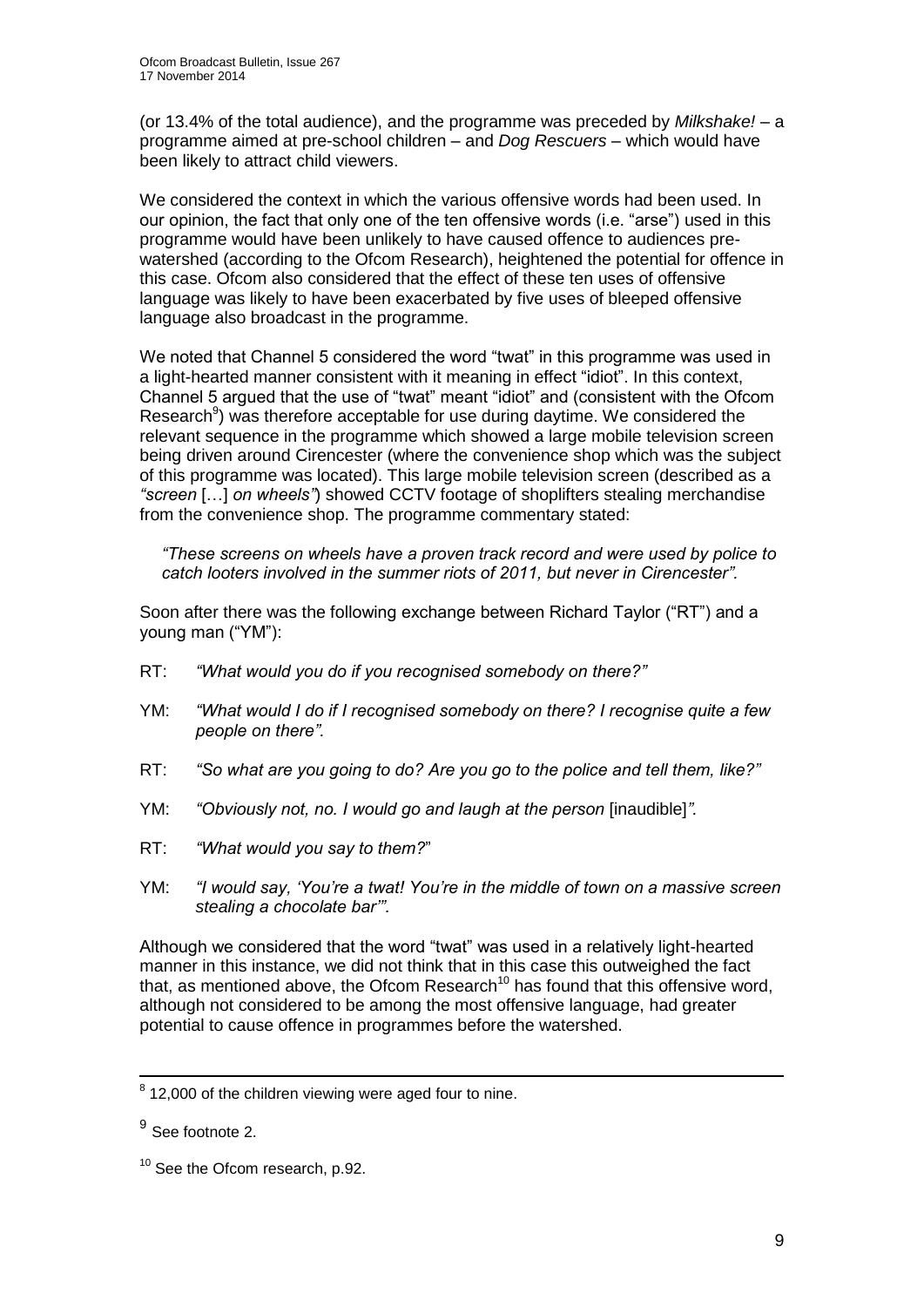We also took into account that the Ofcom Research<sup>11</sup> found that when offensive words are used in anger, audiences find them less acceptable. At one point, the shopkeeper featured in the programme, in describing what he would want to do to any shoplifter he might find, said the following in an aggressive manner whilst clenching a bag of sweets:

*"Why should I let someone walk in my shop and nick: I'll stuff it down their throat. Choke the bastard to death! I hate them with a vengeance".*

Later in the programme, the same shopkeeper was shown on CCTV footage aggressively shouting *"Thieving little bastard!"* at a young shoplifter he had just caught in his shop trying to steal merchandise. In addition, at the end of this programme in the 'teaser' highlighting what would be shown in the following episode, a brief confrontation was shown with one of the presenters, Will Davies, arguing with a shopkeeper of a charity shop:

Shopkeeper: *"Don't be an arsehole!"* Will Davies: *"I'm not being an arsehole!"* Shopkeeper: *"Don't patronise me!"* Will Davies: *"I'm a police officer. I've come in to help the charity!"*

We considered that these instances of aggressive use of offensive language would have increased the potential for offence in this case.

In reaching our Decision, we took into account Channel 5's representation that: "due to human error the specific warning for offensive language was omitted from the announcement made when the programme went to air". We noted that the actual warning provided at the beginning of this programme was as follows:

*"With scenes of criminal activity and anti-social behaviour which some viewers may find distressing"*.

In our view, this warning was insufficient to alert viewers (and in particular parents) to the nature and frequency of the offensive language in this programme. In particular, it did not alert viewers to the fact that offensive language was being used within the first two minutes of the programme. We took into account Channel 5's representations about the unintended absence of a specific warning for offensive language in this case due to human error. The Licensee also referred to another episode of *It Takes a Thief…* broadcast on 15 March 2014 at 10:45, which according to Channel 5, contained "12 instances of language that might be considered offensive, two of which occurred in the first two minutes of the programme", had included a specific warning for offensive language, but had not been found in breach of the Code by Ofcom. The Licensee concluded that Ofcom must consider "the absence of the warning for offensive language to be the critical difference" between the two editions.

Although of some assistance to parents or carers monitoring children's viewing, we do not consider that a warning will always necessarily be sufficient on its own to mitigate the effect of offensive language. In the case of younger children watching programmes unaccompanied by an adult (as could well be the case on a weekend

<sup>1</sup>  $11$  Ibid., p.62.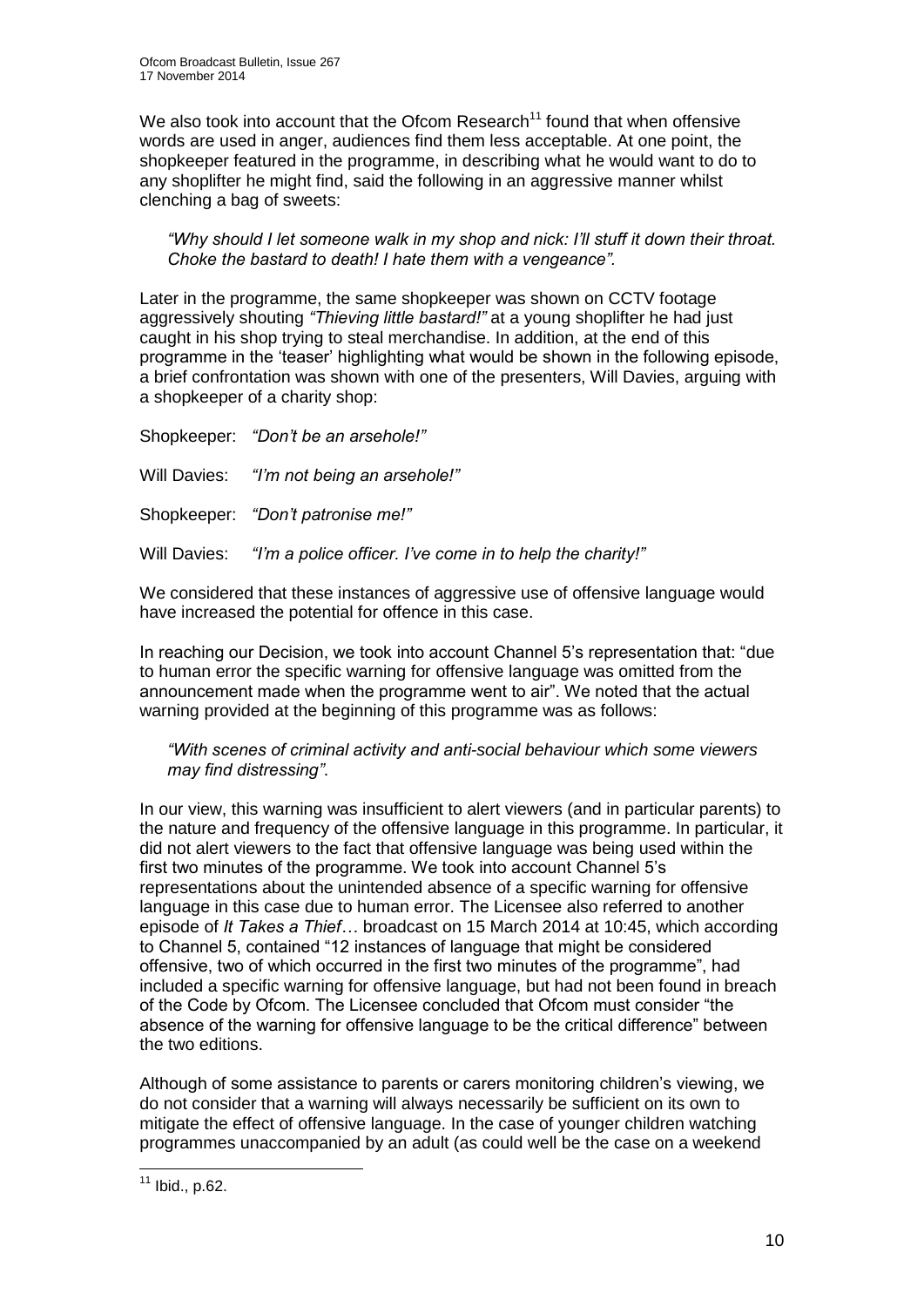morning shortly after a programme aimed at pre-school children), a warning of offensive language may serve relatively little value.

In addition, Ofcom had previously assessed the other episode of *It Takes a Thief…* broadcast on 15 March 2014 at 10:45. This programme contained seven instances of offensive language, not 12 as maintained by Channel 5. We considered that the frequency and nature of offensive language was materially greater in the current case. Therefore, we did not accept Channel 5's comparison of the two editions of *It Takes a Thief…* as being relevant.

In terms of wider contextual factors, we noted that this programme was a serious documentary featuring the frustrations and challenges faced by shopkeepers tackling shoplifters. As such, it was not surprising that the programme featured a number of aggressive and emotional confrontations between individuals. However, we considered that the editorial narrative of this programme, together with all the factors above, did not provide sufficient editorial context to justify these ten instances of offensive language broadcast on a Saturday morning when a significant number of children were available to view (and did in fact view) the programme, some of them potentially unaccompanied by adults. In particular, we considered that the programme would not have been in line with the likely audience expectations for a public service channel weekend daytime audience.

In this regard, we took account of the Licensee's representation that: "any regular viewing audience would have been aware of the likely content of the programme given the previous week's broadcast" on 15 March 2014, which had been found as not in breach of the Code by Ofcom. We disagreed with this argument. As mentioned above, we considered that the frequency and nature of offensive language was materially less in the edition of *It Takes a Thief…* broadcast on 15 March 2014, and therefore it would not necessarily have prepared a public service channel weekend daytime audience for the content of the programme in the present case, broadcast a week later. In addition, and importantly, in our view the ten uses of offensive language in the edition *of It Takes a Thief*… broadcast on 22 March 2014 amounted to "frequent use…before the watershed". As Rule 1.16 and the accompanying Guidance makes clear, frequent or regular use of such language must be avoided before 21:00.

We noted Channel 5's suggestion that Ofcom should consider the current case to be resolved. The Licensee cited eight published<sup>12</sup> Ofcom decisions in which Ofcom had considered the cases resolved, and in each case, Channel 5 said: "the relevant broadcaster had a system in place which failed as result of human error". On a related point, Channel 5 referred to Ofcom having: "investigated 10 other [Channel 5] programmes<sup>13</sup>…broadcast in similar daytime slots, containing similar language, and found that Channel 5 had not breached" the Code. In the Licensee's view: "it appears that Ofcom has accepted that Channel 5 has appropriate procedures in place and that the steps it takes to comply with [the Code], including necessary edits and warnings, are appropriate".

While the eight previous published Ofcom resolved decisions cited by Channel 5 involved compliance failures resulting from human error, they also involved a different set of factors in each case, including the nature of the content, the channel, and the time of broadcast. Therefore, just because Ofcom had decided to resolve

1

 $12$  See footnote 5.

<sup>&</sup>lt;sup>13</sup> See footnote 6.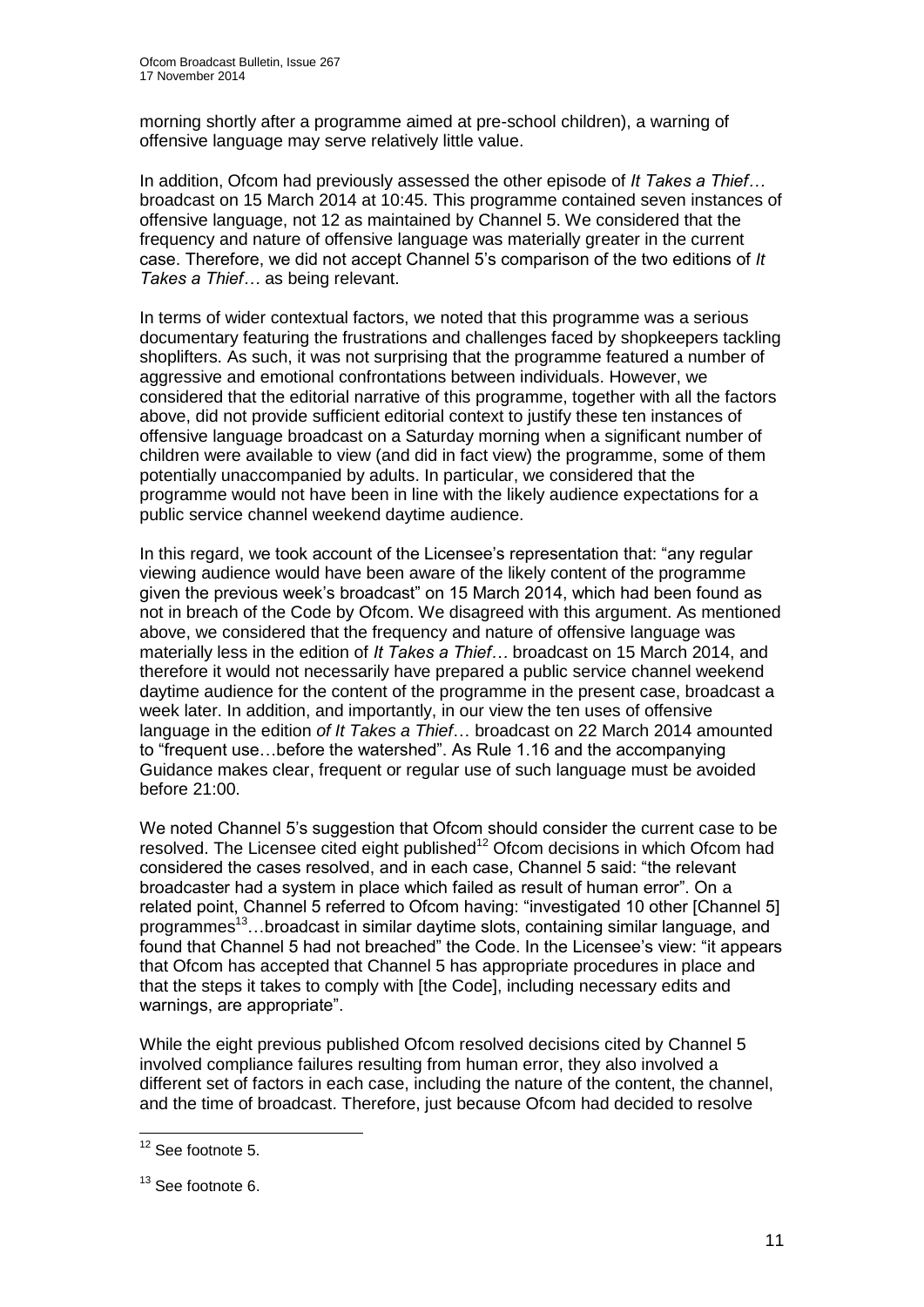those published cases did not mean it was appropriate for the present case to be resolved as well. Similarly, we did not agree with Channel 5 that its comparison with "10 other [Channel 5] programmes…broadcast in similar daytime slots, containing similar language" was relevant in this case. We considered that the frequency and nature of offensive language in the programme in the present case was materially greater than in the ten other programmes cited by the Licensee.

We acknowledged that as a result of this case Channel 5 had reviewed its internal records to ensure that all pre-watershed versions of its programmes were correctly labelled and compliant with the Code.

However, for all the reasons above, we concluded that there was frequent use of offensive language in this programme before the watershed and this use was not justified by the context. The programme therefore breached Rule 1.16 of the Code.

#### **Breach of Rule 1.16**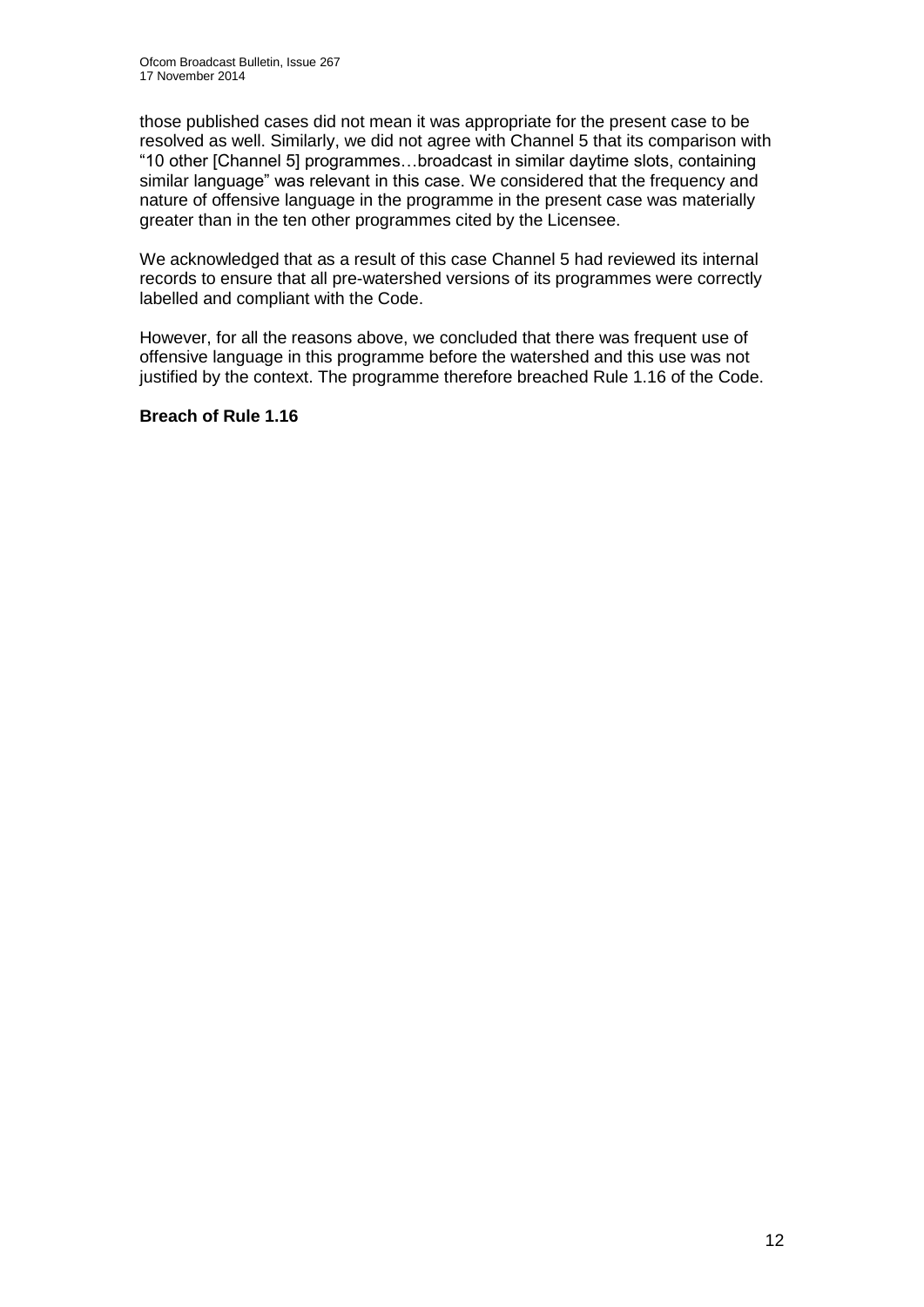# **In Breach**

**Big Brother** *Channel 5, 7 August 2014, 12:15*

#### **Introduction**

*Big Brother* is a well-known reality show, broadcast by Channel 5 (or "the Licensee"). Over the course of ten weeks, a number of members of the public ("the Housemates") live together in the Big Brother House ("the House") where they compete to win a cash prize. In entering the House, contestants agree to live in a controlled environment, isolated from the outside world. The conversations and actions of the Housemates are recorded and edited into a one hour programme which is shown every night and then repeated the following day around midday.

Ofcom received three complaints about a conversation between five of the Housemates (Chris, Ashleigh, Ash, Winston and Helen) that contained several uses of the words "piss" "pissing" or "pissed". The complainants considered that the frequency with which the words were used was inappropriate given the prewatershed scheduling of this repeat programme.

The conversation centred on whether the behaviour of Chris, who appeared to be drunk, irritated Ashleigh. We noted 14 instances of the words "piss", "pissing" or "pissed" within a 50 second part of the conversation:

| Helen:    | "Ashleigh's pissed off".                                                                                            |
|-----------|---------------------------------------------------------------------------------------------------------------------|
| Chris:    | "She is pissed off I know".                                                                                         |
| Helen:    | "You must have done something to piss her off".                                                                     |
| Chris:    | "Yeah, I think I have, yeah".                                                                                       |
| Helen:    | "It must have been strong points you were trying to make".                                                          |
| Chris:    | "No it's just".                                                                                                     |
| Ash:      | "Are you pissed off?"                                                                                               |
| Ashleigh: | "I'm not pissed off. You must have taken that upon yourself".                                                       |
| Winston:  | "Are you pissed Chris?"                                                                                             |
| Chris:    | "Yeah".                                                                                                             |
| Winston:  | "Sweet".                                                                                                            |
| Chris:    | "That is sweet but I have pissed off Ashleigh".                                                                     |
| Ashleigh: | "You haven't pissed off Ashleigh. You're pissing off Ashleigh because<br>you keep saying I've pissed off Ashleigh". |
| Chris:    | "Exactly. That's it. That's it".                                                                                    |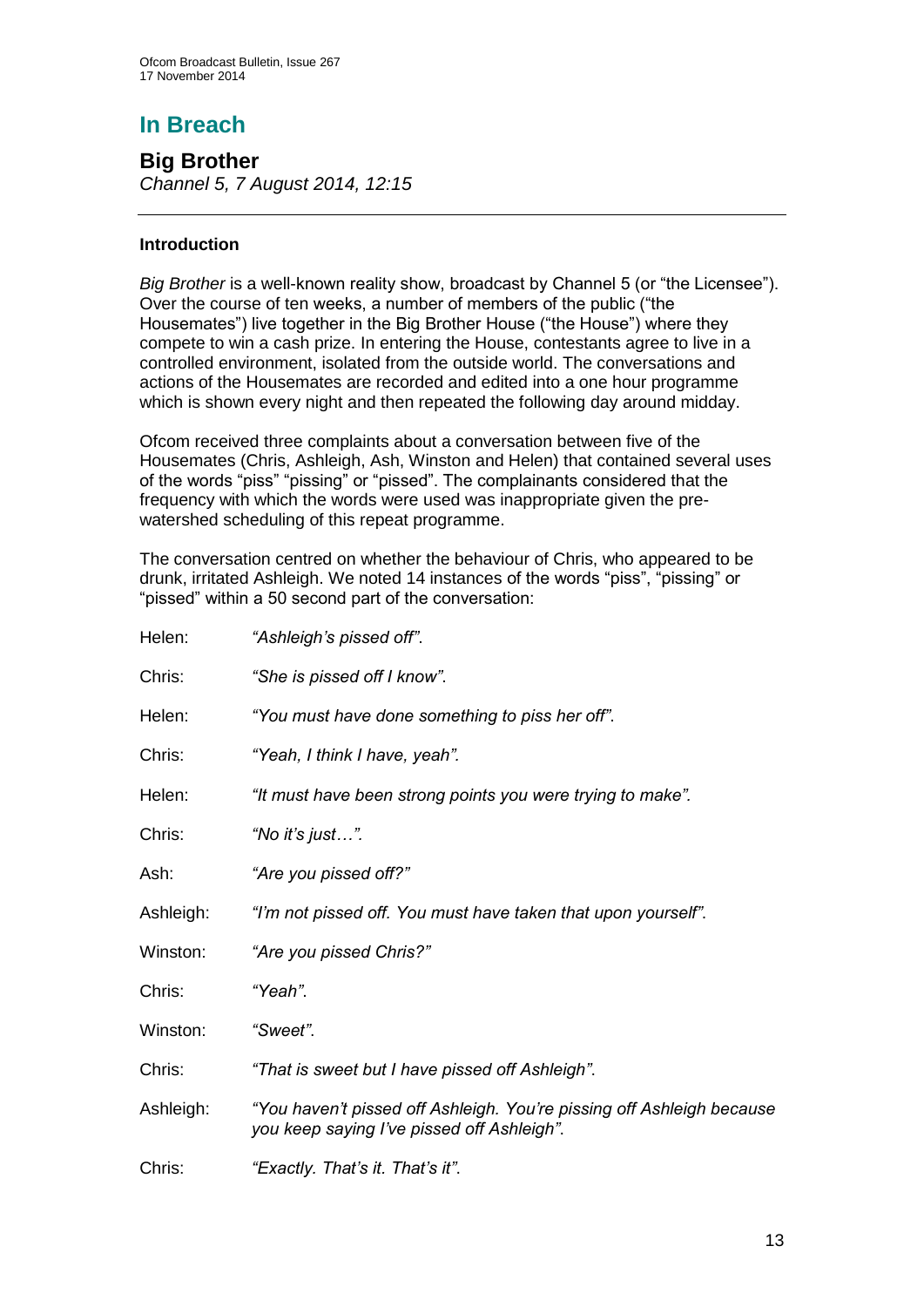| Ashleigh: | "So stop saying that you've pissed off Ashleigh".                                                                                  |
|-----------|------------------------------------------------------------------------------------------------------------------------------------|
| Chris:    | "Me and Ashleigh are fine. 'Cause I am just arguing and I don't even<br>know what I'm arguing about. It is true, though isn't it?" |
| Ash:      | "You're arguing for the sake of arguing".                                                                                          |
| Helen:    | "Chris, stop opening your mouth".                                                                                                  |
| Chris     | "I'm not intended to piss you off, I just am. I just can't help myself".                                                           |
| Helen:    | "Are you a piss off merchant?"                                                                                                     |
| Chris:    | "I am, yeah. I get all weird and child-like".                                                                                      |
| Helen:    | "It's alright. That's what I was put here to do, just piss everyone off".                                                          |

Ofcom considered this material raised issues warranting investigation under Rule 1.16 of the Code, which states that:

"Offensive language must not be broadcast before the watershed…unless it is justified by the context. In any event, frequent use of such language must be avoided before the watershed".

We therefore asked Channel 5 how the programme complied with this rule.

#### **Response**

1

Channel 5 said when this episode of *Big Brother* was scheduled for a daytime repeat, it was reviewed to ensure that language considered unsuitable for daytime broadcast did not appear in the programme. It added that considerable effort was made to ensure that the daytime version of this episode did not contain frequent use of such language. Channel 5 produced a list of all language-related edits it had made to the original post-watershed broadcast. (The list indicated that no uses of the words "piss", "pissed" or "pissing" had been removed for this pre-watershed broadcast).

The Licensee said that the first question in any consideration of a possible breach of Rule 1.16 is whether or not offensive language is involved. It added that in order to establish this, it is necessary to look at the context in which it was used. Channel 5 argued that not every person in the audience has the same reaction to the same word and that it is always a question of context, unless the general consensus is that a word is inherently offensive.

The Licensee said that according to Ofcom's own research<sup>1</sup> on offensive language, the words "piss" and "pissed" are words of higher-to-medium acceptability in prewatershed broadcasts. This is because many of the participants in the research considered the words frequently used in everyday life and not usually in a context which is likely to offend people. Channel 5 said that in accordance with the research, it concluded that these words were "not impermissible" in pre-watershed broadcasts.

 $1$  Audience attitudes towards offensive language on television and radio, August 2010 [\(http://stakeholders.ofcom.org.uk/binaries/research/tv-research/offensive-lang.pdf\)](http://stakeholders.ofcom.org.uk/binaries/research/tv-research/offensive-lang.pdf).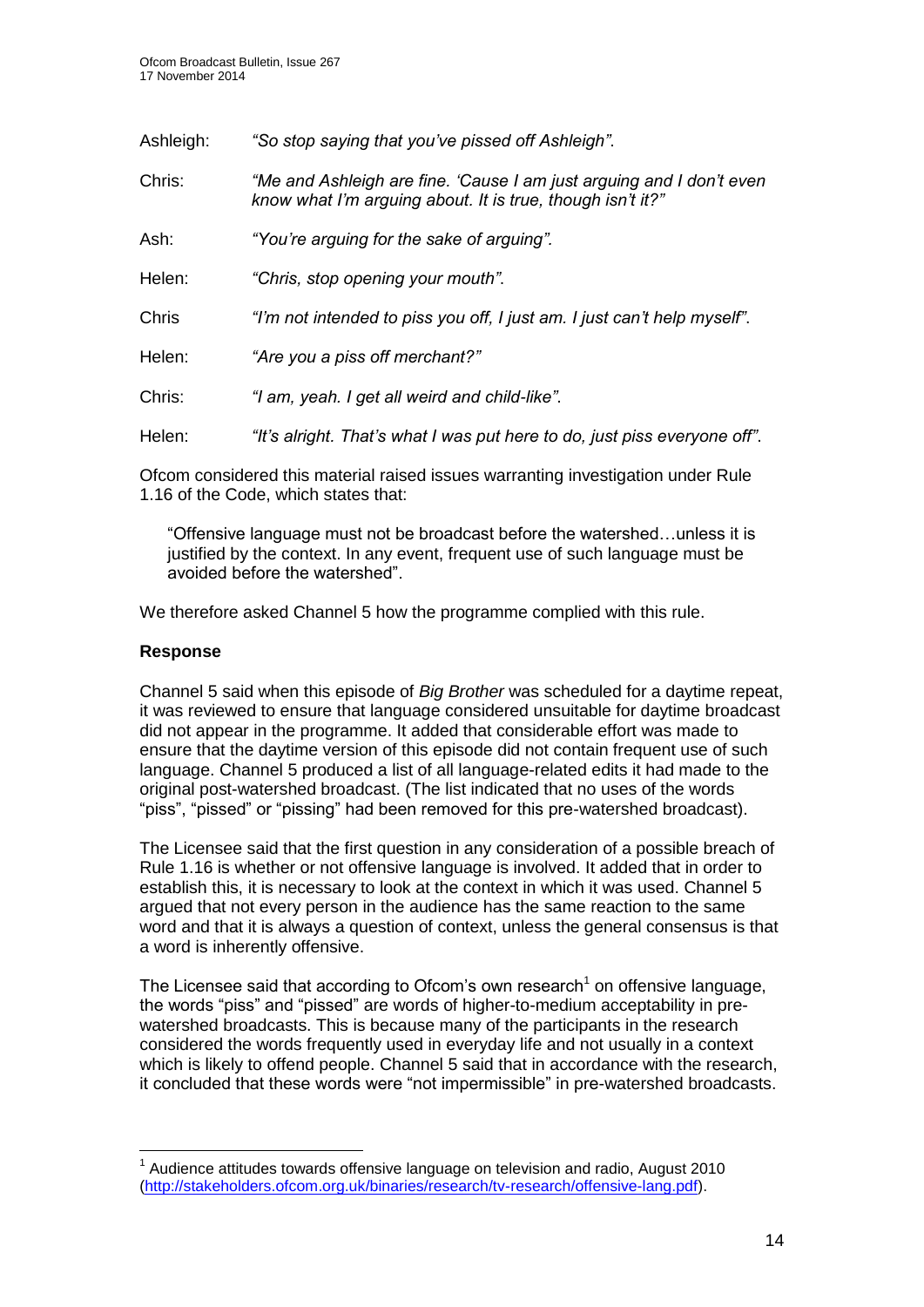The Licensee submitted that none of the language identified was used in connection with violent or particularly aggressive behaviour, and the tone of the conversation was light and in keeping with the kind of banter that was frequently heard in the House when alcohol had been consumed. Channel 5 said for these reasons, it took the view that the words "were not offensive because they were not used in an offensive way or in a way that could be construed as offensive".

The Licensee therefore took the view that as the language in question was not offensive, the question of its frequency was not relevant.

Consequently, the Licensee cleared this version for pre-watershed broadcast but noted that it needed to be 'scheduled with care'. Channel 5 explained that when scheduling such programmes consideration is given to factors such as the time of year, the inherited audience and the specific time of day. With reference to this particular programme, it said that only 2% of the overall audience were children.

The Licensee said that in addition it instructed the programme to carry a warning by the continuity announcer before the programme was broadcast for viewers to *"expect some fruity language and high jinks"*. Channel 5 said that in its view, this information was sufficient to prepare viewers for the kind of language they might expect in this programme, particularly given its well-established reputation.

Taking the above factors into account, Channel 5 did not consider the programme breached Rule 1.16 of the Code.

#### **Decision**

Under the Communications Act 2003, Ofcom has a statutory duty to set standards for broadcast content as appear to it best calculated to secure the standards objectives, one of which is that: "persons under the age of eighteen are protected". This objective is reflected in Section One of the Code.

Rule 1.16 states that offensive language must not be broadcast before the watershed, unless it is justified by the context and that, in any event, frequent use of such language must be avoided before the watershed.

Ofcom's Guidance on Rule 1.16 makes clear that: "Milder language in the early part of the evening may be acceptable, for example, if mitigated by a humorous context. However, in general, viewers and listeners do not wish to hear frequent or regular use of such language, including profanity, before  $2100^{2}$ ".

Ofcom noted that, in this case, the Licensee considered that the words "piss", "pissed" and "pissing" were not examples of offensive language because they were "not used in an offensive way or in a way that could be construed as offensive". Consequently, Channel 5 considered that the element of the rule regarding their frequency was not engaged. Ofcom disagreed.

Ofcom's research<sup>3</sup> on offensive language indicates that, for some viewers, the words "piss", "pissed" or "pissing" are more acceptable than stronger language, particularly when used in a non-aggressive way. However the research also makes clear that some viewers find the use of these words offensive and unacceptable in certain

1

<sup>&</sup>lt;sup>2</sup> <http://stakeholders.ofcom.org.uk/binaries/broadcast/guidance/831193/section1.pdf>

<sup>&</sup>lt;sup>3</sup> See Footnote 1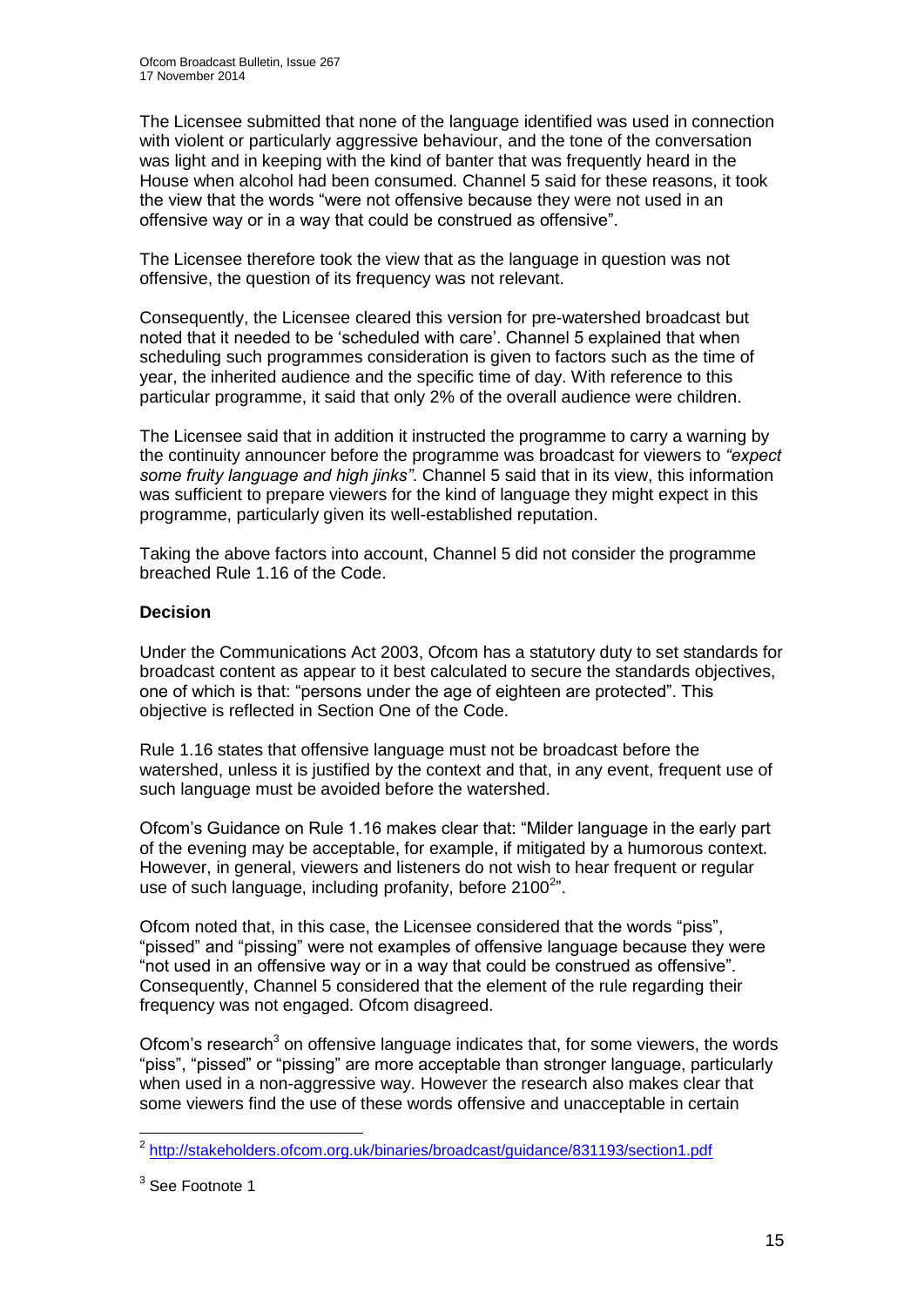contexts, such as during the daytime when young children may be watching, even in circumstances when the language is not used aggressively (see pages 50 and 56 of the research report). In Ofcom's view, and consistent with our research, the words used during this 50 second sequence ("piss" and "pissed") were likely to cause offence to viewers when used before the watershed.

We took into account that *Big Brother* is a well-established reality programme that is known to contain offensive language and frank conversations between housemates. We also noted the light-hearted and non-aggressive tone of the discussion.

However, Rule 1.16 not only requires offensive language broadcast before the watershed to be justified by the context. It also states that: "In any event, frequent use of such language must be avoided before the watershed". This is consistent with Ofcom's Guidance on Rule 1.16 (see above). Ofcom accepts that words such as "piss", "pissing" and "pissed" may be included in pre-watershed broadcasts. Nevertheless, it does not follow that a broadcaster is permitted to use these offensive words frequently in a pre-watershed programme. Ofcom noted that in this sequence lasting 50 seconds there were 14 uses of "piss", "pissing" and "pissed". This was clearly in Ofcom's view "frequent use" of offensive language.

Ofcom noted that, although the overall child audience was relatively low, audience figures indicated that the number of child viewers for this programme varied between 0 and 14,000. This demonstrated that a considerable number of children were available to view on a Thursday lunchtime during school holidays, and did indeed watch parts of the programme. We also had regard to the warning broadcast before the programme. Although of some assistance to parents or carers monitoring children's viewing, we did not consider that the warning was sufficient to mitigate the effect of the frequent use of offensive language.

Taking all the above factors into account, Ofcom did not consider the Licensee took appropriate steps to avoid frequent use of offensive language in this pre-watershed programme. The programme therefore breached Rule 1.16 of the Code.

#### **Breach of Rule 1.16**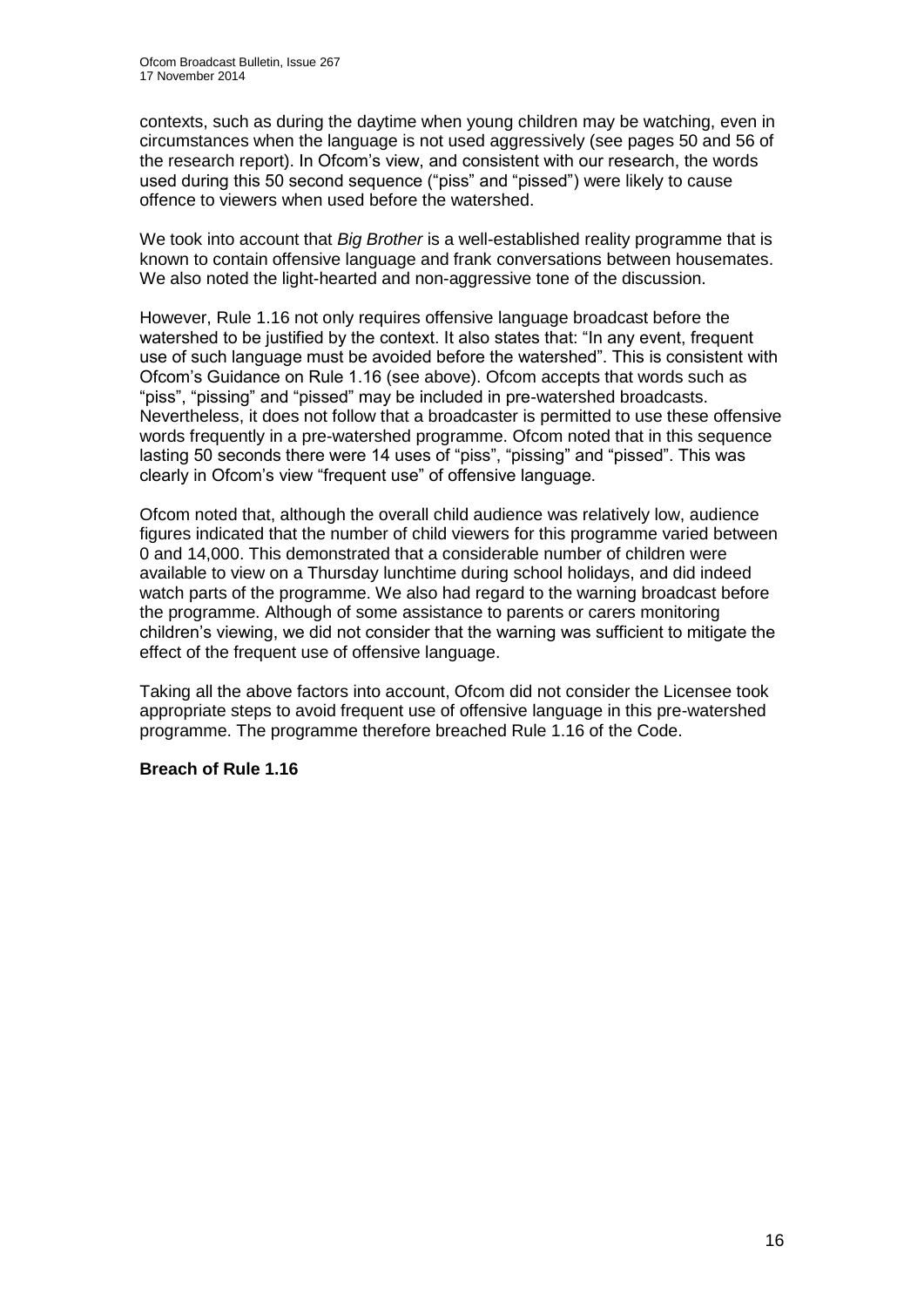# **In Breach**

## **The Hotel Inspector Returns**

*Channel 5, 5 July 2014, 10:05*

#### **Introduction**

*The Hotel Inspector* is a factual entertainment series broadcast by Channel 5 (or "the Licensee") featuring hotelier Alex Polizzi. In each episode Alex Polizzi visits a failing hotel in the UK and attempts to reverse the business' fortunes by giving advice and suggestions to the owner. In *The Hotel Inspector Returns*, she goes back to hotels she had previously advised to discover whether her suggestions have been implemented and the businesses have become more successful.

This series was originally broadcast at 21:00 and repeated at various times of the day.

In this episode, broadcast on a Saturday morning, Alex Polizzi revisited a family owned hotel in Essex. Ofcom received three complaints about offensive language in this particular episode.

We noted that during this programme, which was 60 minutes long, the following language was used:

- one instance of *"bitch-slapped"*;
- one instance of *"shitty"*;
- two instances of *"arse"*;
- two instances of *"shit"*;
- three instances of *"bollocks"*; and
- three instances of *"bloody"*.

Ofcom considered the material raised issues warranting investigation under Rule 1.16 of the Code, which states that:

"Offensive language must not be broadcast before the watershed…unless it is justified by the context. In any event, frequent use of such language must be avoided before the watershed".

We therefore asked Channel 5 how the programme complied with this rule.

#### **Response**

In its initial representations, Channel 5 said when this episode was scheduled for a daytime repeat it was reviewed to ensure that language which was considered unsuitable for daytime broadcast did not appear in the programme.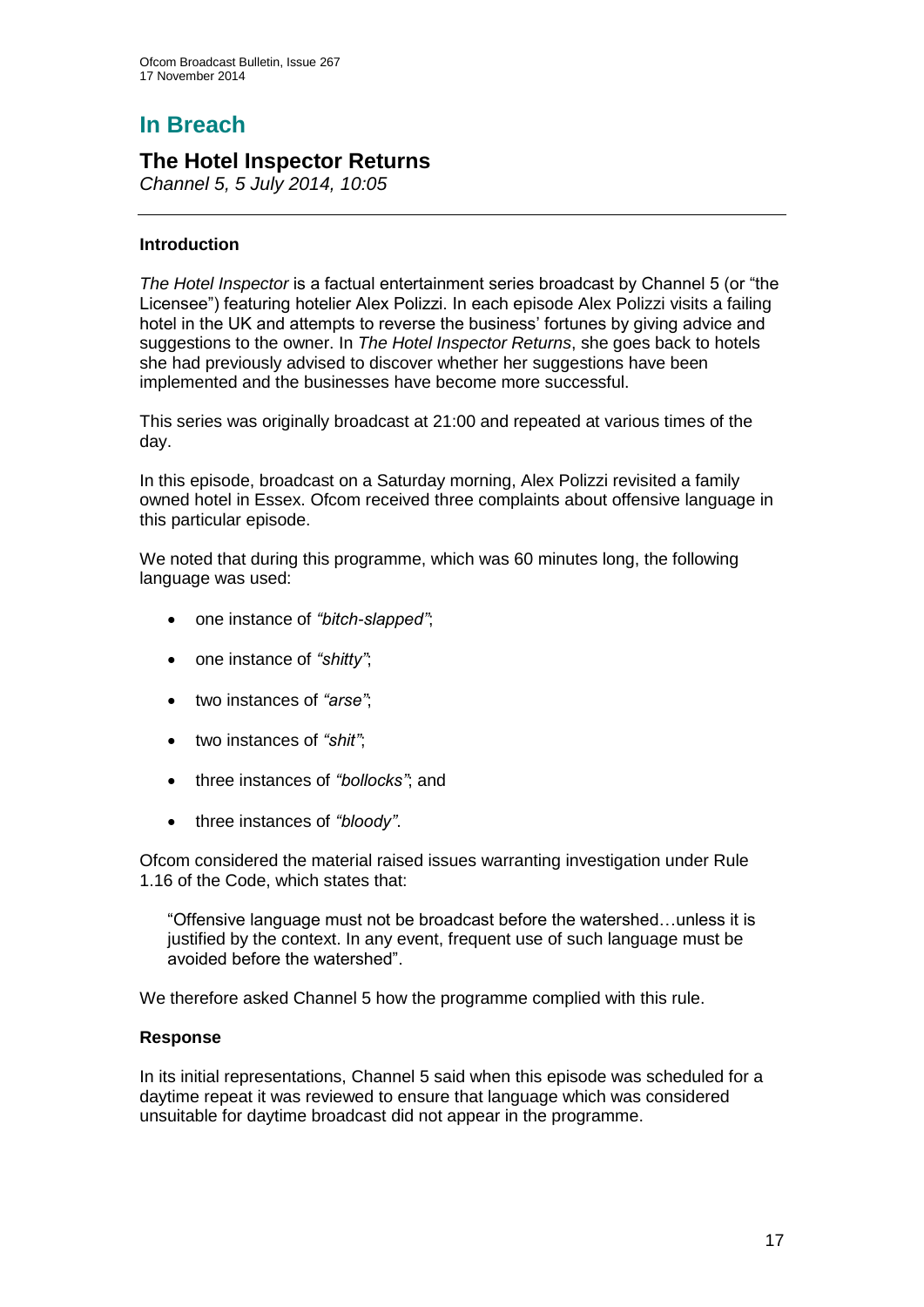The Licensee said that according to Ofcom's research<sup>1</sup> on offensive language ("the Ofcom Research") in relation to pre-watershed broadcasts: "'arse' is a word with higher acceptability…; 'bloody' and 'bollocks' are words with higher-to-medium acceptability…; and 'bitch' and 'shit' have medium acceptability". In the Licensee's view, consistent with the Ofcom Research, the: "use of those words was not impermissible in pre-Watershed broadcasts".

Channel 5 said that *The Hotel Inspector Returns* is not a programme designed to be attractive to children and referred to viewing figures which indicated that children averaged around 4% of the audience of the series overall. It therefore argued that it had no reason to expect that children would be viewing *The Hotel Inspector Returns* in significant numbers.

The Licensee submitted that none of the language identified was used in connection with violent or particularly aggressive behaviour and being a well-established series, viewers were used the heated exchanges between the Inspector and proprietors about shortcomings and remedies.

The Licensee said that in addition, it gave viewers information that the programme contained *"Tempers flaring and rude language"* before it was broadcast and this information was sufficient to prepare viewers about the kind of language they might expect in the programme.

In subsequent representations on Ofcom's Preliminary View that the material breached Rule 1.16, Channel 5 accepted that insufficient thought had been given to the scheduling of this particular episode of *The Hotel Inspector Returns.* It stressed that this had not been a case in which Channel 5 had been "seeking to flout Rule 1.16 or push a boundary".

However, the Licensee argued that although it is a public service broadcaster, audiences do not necessarily have the same expectations of Channel 5 as they do of a broadcaster such as the BBC. It said that the fact that Ofcom had received only three complaints about the programme suggested that it was within audience expectations of Channel 5 daytime programming at weekends.

Nevertheless, the Licensee said that, as a result of Ofcom's investigation (and before Ofcom's Preliminary View had been received by Channel 5), its procedures had been reviewed and tightened, and specific training about Rule 1.16 had been given to relevant staff.

#### **Decision**

1

Under the Communications Act 2003, Ofcom has a statutory duty to set standards for broadcast content as appear to it best calculated to secure the standards objectives, one of which is that: "persons under the age of eighteen are protected". This objective is reflected in Section One of the Code.

Rule 1.16 states that offensive language must not be broadcast before the watershed, unless it is justified by the context and that, in any event, frequent use of such language must be avoided before the watershed.

 $1$  Audience attitudes towards offensive language on television and radio, August 2010 [\(http://stakeholders.ofcom.org.uk/binaries/research/tv-research/offensive-lang.pdf\)](http://stakeholders.ofcom.org.uk/binaries/research/tv-research/offensive-lang.pdf).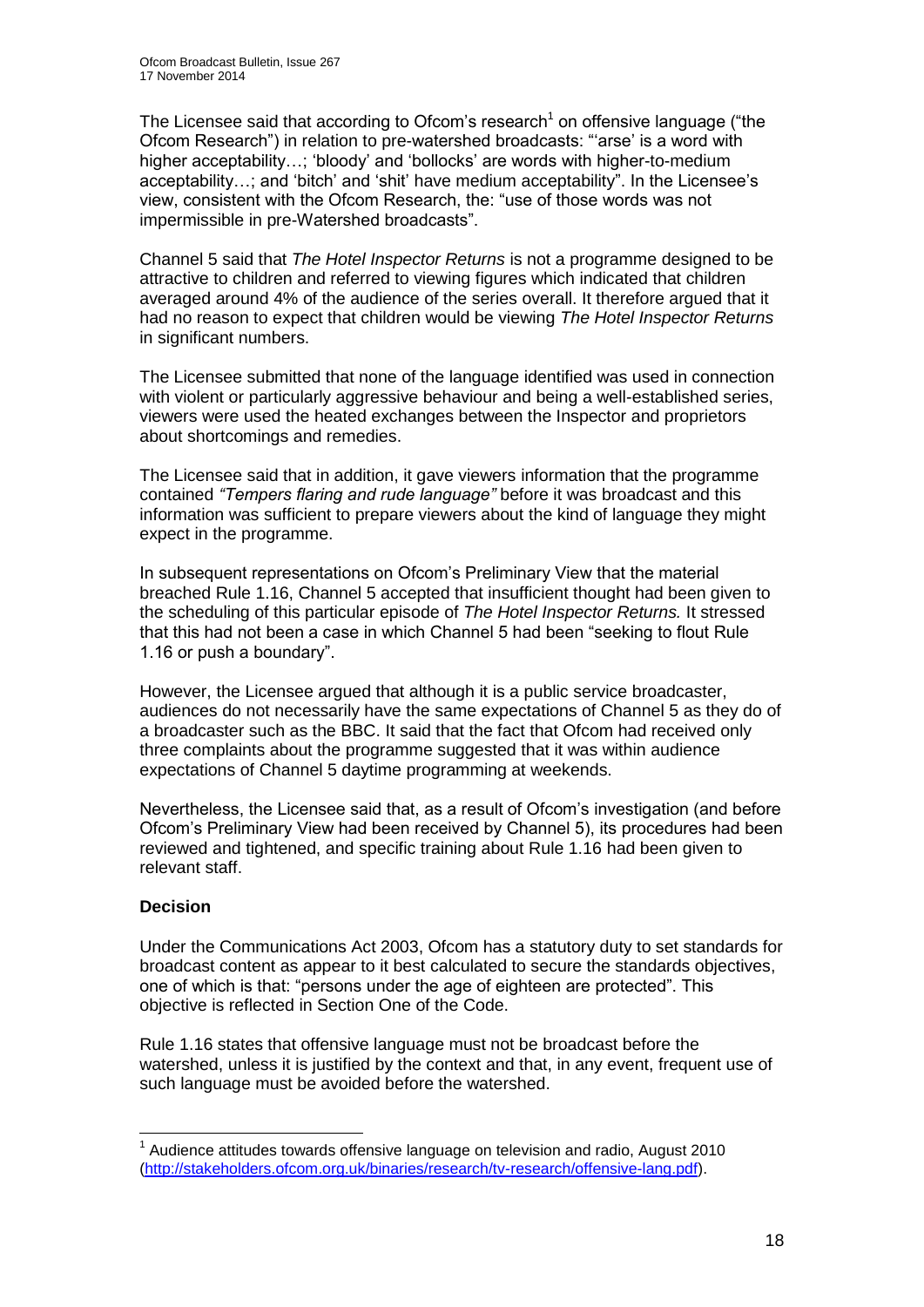Consistent with the broadcaster's and audience's right to freedom of expression, there is no prohibition on mild or moderately offensive language being broadcast before the watershed, as long as there is contextual justification. Ofcom's Guidance on Rule 1.16 states: "Milder language in the early part of the evening may be acceptable, for example, if mitigated by a humorous context. However, in general, viewers and listeners do not wish to hear frequent or regular use of such language, including profanity, before  $2100^{2}$ ".

In this case, we noted there were 12 instances of offensive language during this 60 minute programme, with two just a few minutes from its start (including one in the sequence before the opening titles). We took into account relevant Ofcom Research<sup>3</sup> concerning the offensive words used in this programme. We noted that generally audiences consider that, the word "arse" is unlikely to cause offence, even when used in programmes before the watershed. In comparison, the words "'bloody", "bollocks", "bitch" and "shit", although not considered to be among the most offensive language, had greater potential to cause offence in programmes before the watershed. The inclusion of these words in this programme therefore had the potential to cause offence to viewers.

We went on to consider whether the uses of offensive language in this case could be justified by the context.

We noted that this programme had originally been broadcast at 21:00 and that Channel 5 had taken various steps to edit the programme for broadcast on a Saturday morning, when children were likely to be in the audience.

In terms of wider contextual factors, we noted that the programme was about real-life businesses and had a clear narrative theme about the owners' resistance to change. It showed disagreements within the management team and the eventual happy ending where a compromise was found and the hotel survived. As the conflict between the participants was a significant element of the storytelling, it was unsurprising that it featured some arguments.

Ofcom took into account that the instances of offensive language were either part of Alex Polizzi's comments to the camera, or part of fairly light-hearted exchanges between the hotel management. We therefore accepted that the offensive language was not used in a particularly aggressive manner and this mitigated potential offence to some extent.

We acknowledged that *The Hotel Inspector Returns* is not a programme aimed at children and that, historically, viewing figures have indicated that children do not watch the programme in large numbers. However, viewing figures showed that this particular episode was watched by 20,000 children, equating to over 11% of the audience. Ofcom noted that *Milkshake!* – a programme aimed at pre-school children  $-$  was broadcast from 06:00 to 10:00<sup>4</sup>. Given the very close proximity of this programme to *The Hotel Inspector Returns*, Ofcom took the view that Channel 5 had reason to expect that a significant number of children were likely to be available to view immediately after 10:00 that morning.

 2 <http://stakeholders.ofcom.org.uk/binaries/broadcast/guidance/831193/section1.pdf>

 $3$  See footnote 1.

<sup>4</sup> *Access* (showbiz news) was broadcast between 10:00 and 10:05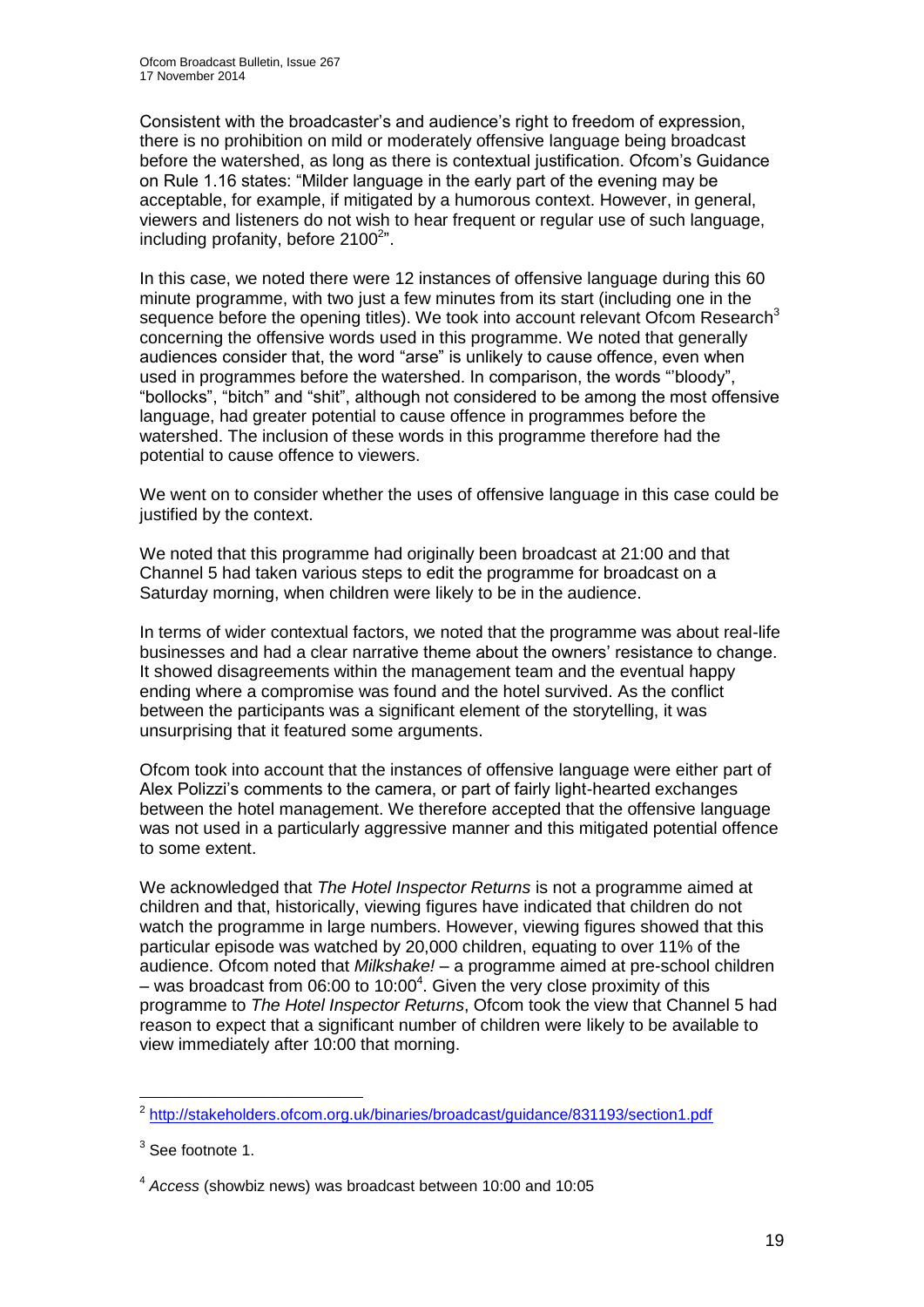In Ofcom's view, and consistent with our research, the language included in this prewatershed programme (in particular the use of "bitch") was likely to cause offence to viewers. We noted that some of the language was broadcast in the first 30 seconds of the programme before the opening titles and just five minutes after *Milkshake!* had ended.

Further, we considered that the editorial narrative of this programme, together with all the factors above, did not provide sufficient editorial context to justify these 12 instances of offensive language broadcast on a Saturday morning when a significant number of children were available to view (and did in fact view) the programme, some of them potentially unaccompanied by adults.

We acknowledged the Licensee's point about the different expectations audiences may have of different public service broadcasters. However, Ofcom considered that the programme would not have been in line with the likely expectations for any public service channel weekend daytime audience, irrespective of the pre-transmission information that was broadcast.

Importantly, in our view the 12 uses of offensive language in this programme amounted to "frequent use…before the watershed". As Rule 1.16 and the accompanying Guidance makes clear, frequent or regular use of such language must be avoided before 21:00.

Ofcom noted the Licensee's recognition that it had given insufficient thought to the scheduling of the programme. We also noted the measures taken by the Licensee to review and improve its procedures to ensure compliance with Rule 1.16. However, for all the reasons above, we concluded that the programme breached Rule 1.16 of the Code.

#### **Breach of Rule 1.16**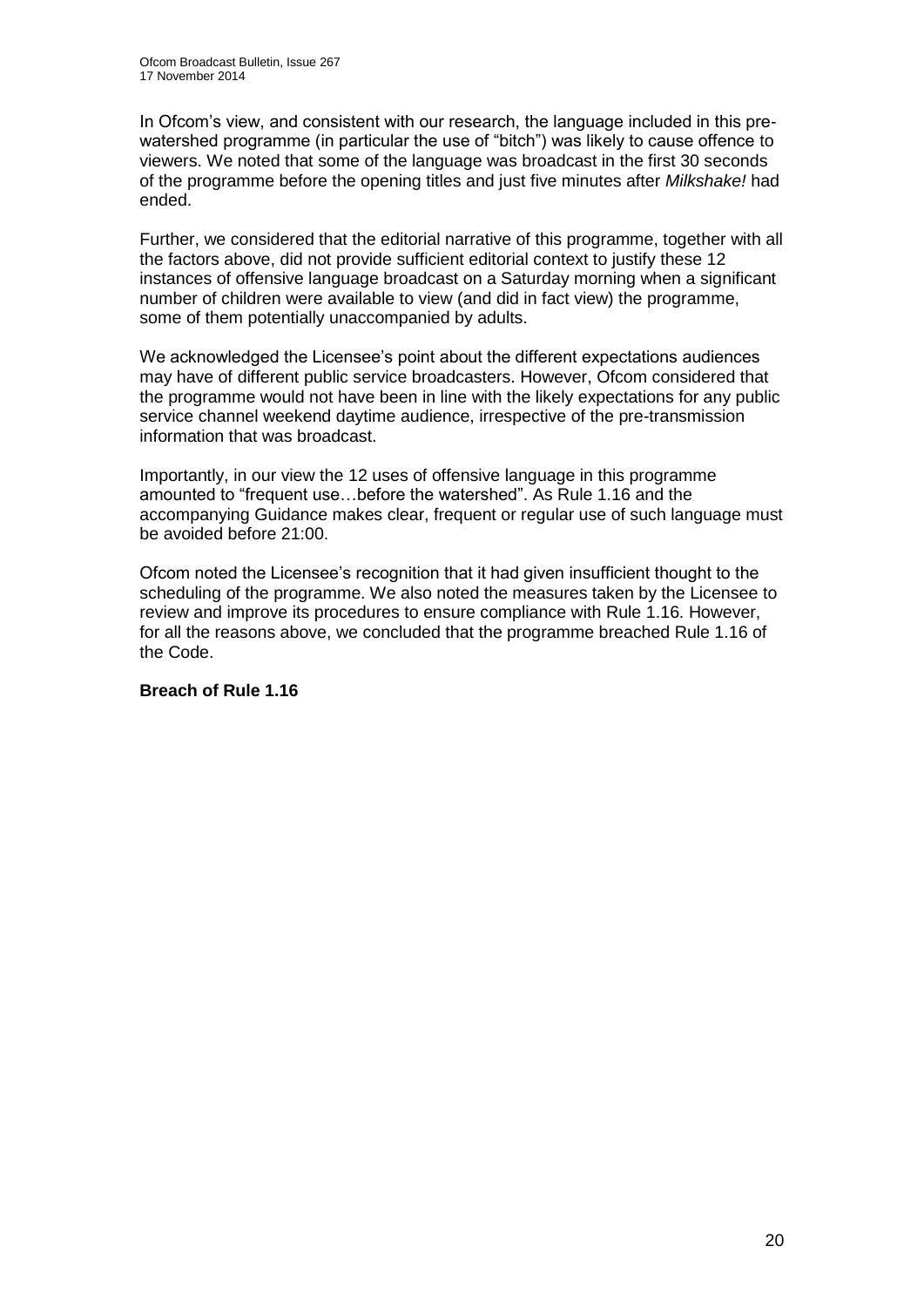# **In Breach**

**Bait Car** *truTV, 23 August 2014, 15:30*

#### **Introduction**

*Bait Car* is an American factual entertainment television series. Each programme features incidents in which undercover police officers leave a 'bait car' (a high-tech vehicle fitted with hidden cameras) unattended and unlocked to lure would-be car thieves. After the vehicle is stolen, the officers track the vehicle and arrest the thieves.

The programme is shown on truTV, a general entertainment channel that broadcasts on digital terrestrial and satellite platforms. The licence for truTV is held by Turner Broadcasting System Europe Limited ("Turner" or "the Licensee").

Ofcom was alerted by a complainant to offensive language in this programme. Although all offensive language had been bleeped, where there was poor audio quality, subtitles appeared. These subtitles contained 19 uses of *"f\*\*k"* or *"f\*\*\*\*\*g"* to reflect fully bleeped uses of the word "fuck" or "fucking", and two uses of *"m\*\*\*\*\*\*\*\*\*\*r"* to reflect fully bleeped instances of the word "motherfucker".

The complainant believed that although this offensive language had been bleeped, the language used was made clear by the accompanying subtitles.

Ofcom considered the material raised issues warranting investigation under Rule 1.3 of the Code, which states:

"Children must…be protected by appropriate scheduling from material that is unsuitable for them".

We therefore requested comments from Turner as to how the programme complied with this rule.

#### **Response**

The Licensee apologised "sincerely and unreservedly" for broadcasting this programme before the watershed and said "it was never [its] intention to do so".

Turner explained that it has a "clear policy" to deal with potentially offensive language which includes "the complete masking of these words when included [...] in subtitles". It also said it does not allow "subtitles in which letters are replaced with asterisks".

Turner told Ofcom that the programme had been complied by an "experienced member of staff and all offensive language was noted along with the subtitles". The Licensee said that this member of staff recommended that all the offensive material "should be obscured or removed by the editor" but "unfortunately, the editor failed to edit the tape and the unedited programme was scheduled for broadcast". Turner said that the editor "no longer works for truTV".

The Licensee said that the error had been spotted during routine monitoring as the programme was being broadcast and was immediately removed from the schedules.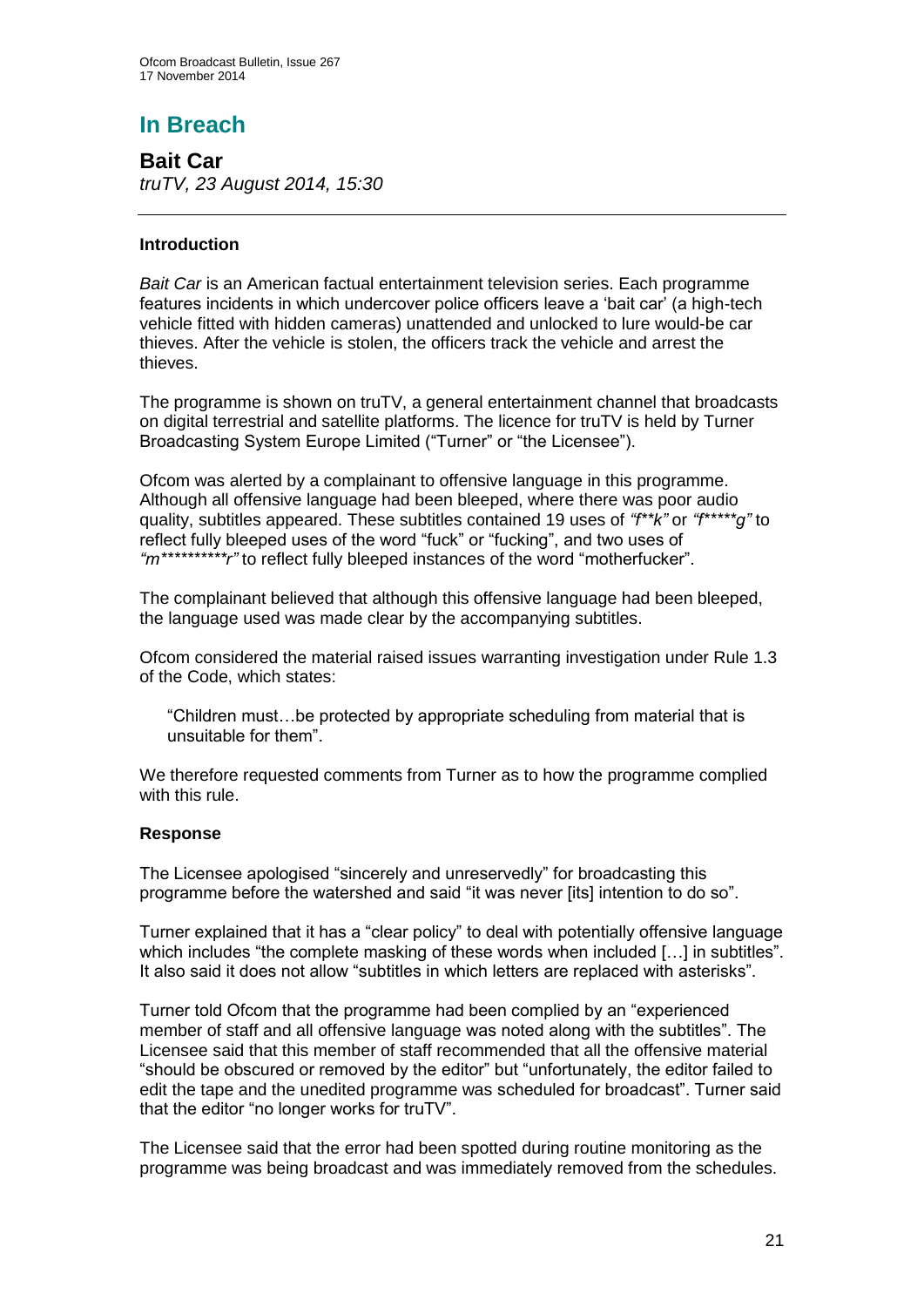Turner said it had taken steps to prevent a recurrence of this issue by for example reviewing programmes edited by the former employee for similar errors, and introducing an additional process to check programmes after they had been edited.

Although the Licensee fully acknowledged that the programme should not have been broadcast at 15:30, it pointed to the fact that BARB ratings indicated that no children were watching the broadcast. Turner said that truTV is not aimed at children and targets an older audience. Turner admitted however that "we are conscious that the channel is not encrypted and it is possible for children to come across the channel".

#### **Decision**

Under the Communications Act 2003, Ofcom has a duty to set standards for broadcast content as appear to it best calculated to secure the standards objectives, including that "persons under the age of eighteen are protected". This objective is reflected in Section One of the Code.

Rule 1.3 requires that children must be protected by appropriate scheduling from material that is unsuitable for them. Ofcom first assessed whether the broadcast contained material unsuitable for children.

Ofcom noted this 22-minute programme included 19 bleeped uses of the words "fuck" and "fucking" and two bleeped uses of the word "motherfucker". Although these words were not audible, the 21 accompanying subtitles *"f\*\*k"*, *"f\*\*\*\*\*g"* and *"m\*\*\*\*\*\*\*\*\*\*r"*, made clear to viewers the language that had actually been used. Ofcom's research on offensive language<sup>1</sup> notes that the word "fuck" and "motherfucker" are considered by audiences to be amongst the most offensive language. In Ofcom's view the broadcast of the subtitles at the same time as the repeated bleeped words made clear the specific offensive language being used, and made the material unsuitable for children.

We then considered whether the material was appropriately scheduled. Appropriate scheduling is judged by a number of factors including: the likely number and age range of the audience; the start and finish time of the programme; and, likely audience expectations.

Ofcom took into account, as pointed out by the Licensee, that truTV is not a channel aimed at children and that BARB ratings indicated that no children watched this programme. However, Ofcom noted that the programme was broadcast at 15:30 on a Saturday when there was a significant likelihood that children were available to view. We also noted that the channel is freely available on a number of television platforms (including the digital terrestrial platform) and children may come across it unawares. We therefore did not consider that the programme had been appropriately scheduled.

We took into account that the Licensee said that it had itself spotted this compliance error during routine monitoring and taken various steps to help prevent similar mistakes in future. Nonetheless, for the reasons stated above, we concluded that the programme was in breach of Rule 1.3.

#### **Breach of Rule 1.3**

<sup>1</sup> 1 <http://stakeholders.ofcom.org.uk/binaries/research/tv-research/offensive-lang.pdf>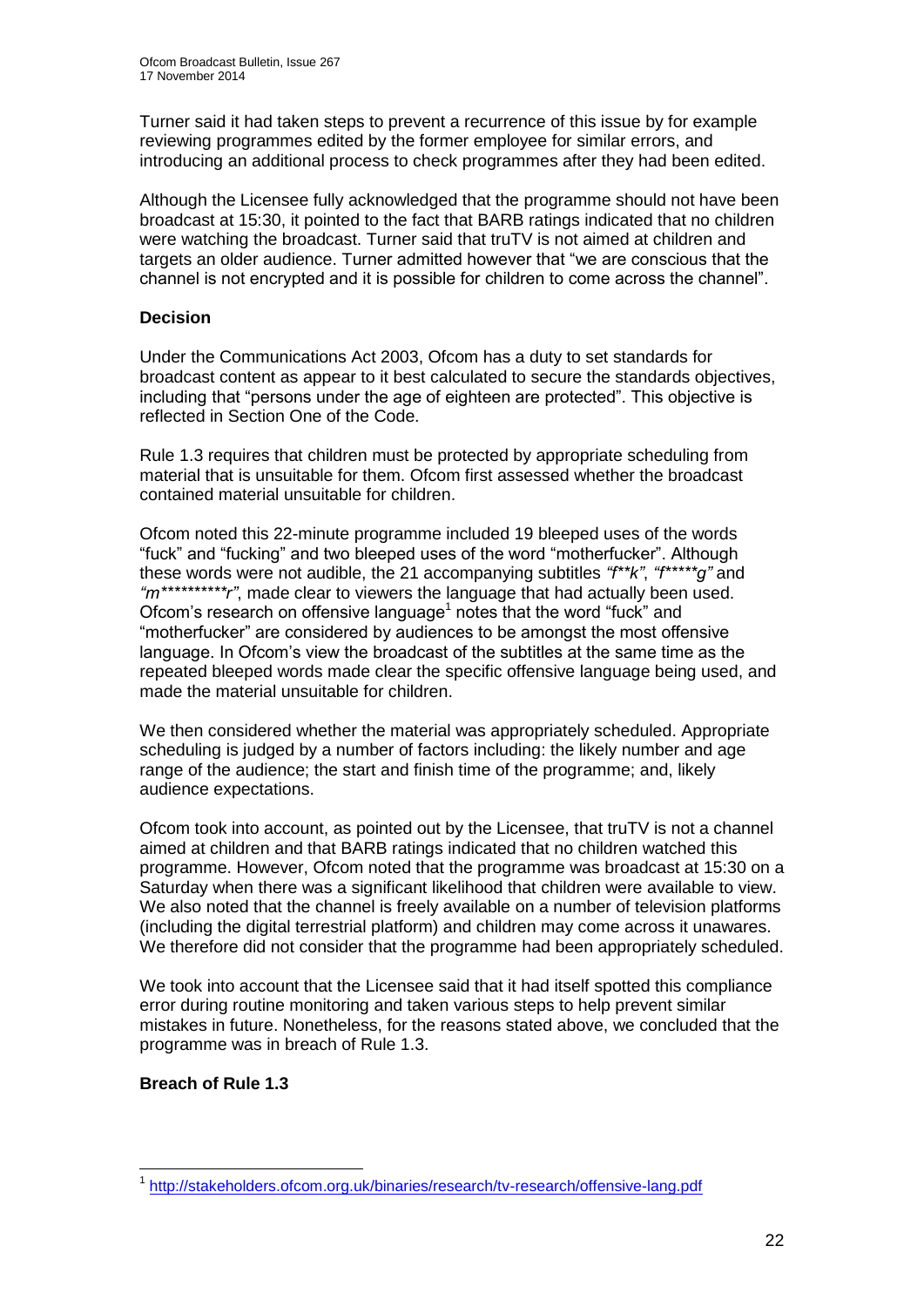# **In Breach**

## **Scotland Tonight**

*STV Glasgow, 18 September 2014, 14:58*

#### **Introduction**

1

STV Glasgow is the local television service for Glasgow. The licence for STV Glasgow is held by STV Glasgow Limited ("STV" or "the Licensee").

On 19 September 2014, the Licensee alerted Ofcom to a current affairs programme that it had broadcast at 14:58 the previous day, while polling<sup>1</sup> was underway for the Scottish Independence Referendum. STV said that on 18 September 2014, it had "inadvertently" broadcast a repeat of a programme dealing with the Scottish Independence Referendum, which had originally been broadcast on 17 September 2014 on STV Glasgow, as well as on the regional Channel 3 services for central and northern Scotland<sup>2</sup>.

On assessing this 28 minute programme, we noted that the presenter introduced it as follows:

*"It's time for Scotland to decide".*

The whole of this programme was devoted to discussion of the Scottish Independence Referendum. During the programme, there was an item on various final opinion polls relating to the Referendum, including an opinion poll conducted by Ipsos-Mori on behalf of STV.

Rule 6.1 of the Code requires that programmes dealing with referendums must comply with the due impartiality rules set out in Section Five of the Code. In addition, Rules 6.3 to 6.7 of the Code apply to programmes broadcast during the designated period running up to the date of referendums in the UK known as the 'referendum period<sup>3</sup>. Section Six of the Code under the heading 'Meaning of "referendum"' makes clear that for the purpose of this section: "a referendum...includes a UK-wide, national or regional referendum but does not extend to a local referendum".

Ofcom considered the material raised issues warranting investigation under the following rules of the Code:

- Rule 6.4: "Discussion and analysis of election and referendum issues must finish when the poll opens. (This refers to the opening of actual polling stations. This rule does not apply to any poll conducted entirely by post)".
- Rule 6.5: "Broadcasters may not publish the results of any opinion poll on polling day itself until the election or referendum poll closes. (For European

 $1$  On 18 September 2014, polling stations were open between 07:00 and 22:00.

 $2$  The licences for the regional Channel 3 services in central and northern Scotland are held by STV Central Ltd and STV North Ltd respectively, which along with the Licensee in this case, are part of the STV Group.

 $3$  In the case of the 2014 Scottish Independence Referendum, the 'referendum period' ran from 30 May 2014 to the close of polling (i.e. 22:00) on 18 September 2014.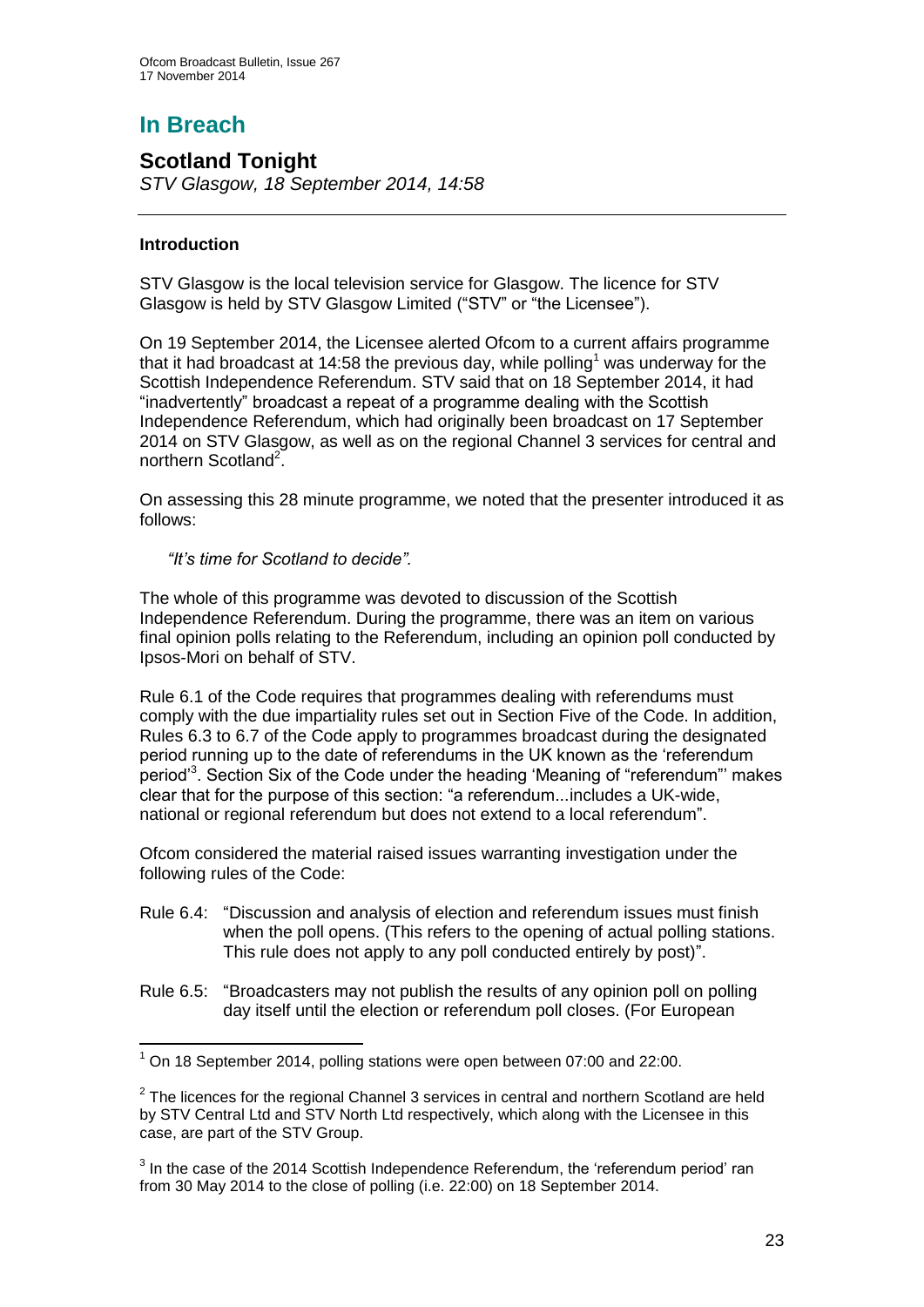Parliamentary elections, this applies until all polls throughout the European Union have closed)".

We therefore sought the Licensee's comments as to how this material complied with these rules.

#### **Response**

STV said that *Scotland Tonight* is a current affairs and news programme that is broadcast live on STV Glasgow as well as the two STV regional Channel 3 services: "most weekdays and is generally suitable for a repeat transmission on STV Glasgow the following day". However, the Licensee accepted that in this case, the edition of *Scotland Tonight* which had been broadcast live on 17 September 2014: "was not suitable for repeat on the day of the Scottish Independence Referendum". It added that this "unfortunate incident" had been caused by: "human error". STV said that although this programme "did not contain any new material that was not already in the public domain, it was unsuitable for broadcast as it did not comply with Rules 6.4 and 6.5 of the Code". The Licensee added that as a result, it had alerted Ofcom to this incident.

STV said that it had put "many additional systems and controls in place during the unusual lengthy Referendum period". Therefore, the Licensee said it was "disappointed" that it had not prevented a repeat of *Scotland Tonight* being shown on polling day. As a result of this case, STV said that it had further reviewed its internal procedures, and that: "Remedial steps have been taken to prevent a similar mistake happening again".

#### **Decision**

Under the Communications Act 2003 ("the Act"), Ofcom has a statutory duty to set standards for broadcast content as appear to it best calculated to secure the standards objectives, one of which is that the special impartiality requirements set out in section 320 of the Act are complied with. This objective is reflected in Section Five of the Code. Section Six of the Code sets out the particular rules that apply at the time of referendums.

Rule 6.4 requires that discussion of election issues must finish when the polls open. Rule 6.5 requires that broadcasters must not publish the results of any opinion poll on polling day itself until polling closes.

In this case, we noted a current affairs programme that focused on the last day of campaigning during the Scottish Independence Referendum, and which included the contents of various opinion polls, had been broadcast by STV Glasgow while polling stations were open for the Scottish Independence Referendum on 18 September 2014.

In reaching our Decision, we took into account that the Licensee had: immediately alerted Ofcom to this matter; accepted that the programme "did not comply with Rules 6.4 and 6.5 of the Code"; and proactively taken steps to improve compliance in this area. However, the purpose of Rules 6.4 and 6.5 is to ensure that broadcast coverage on the day of a referendum does not directly affect voters' decisions.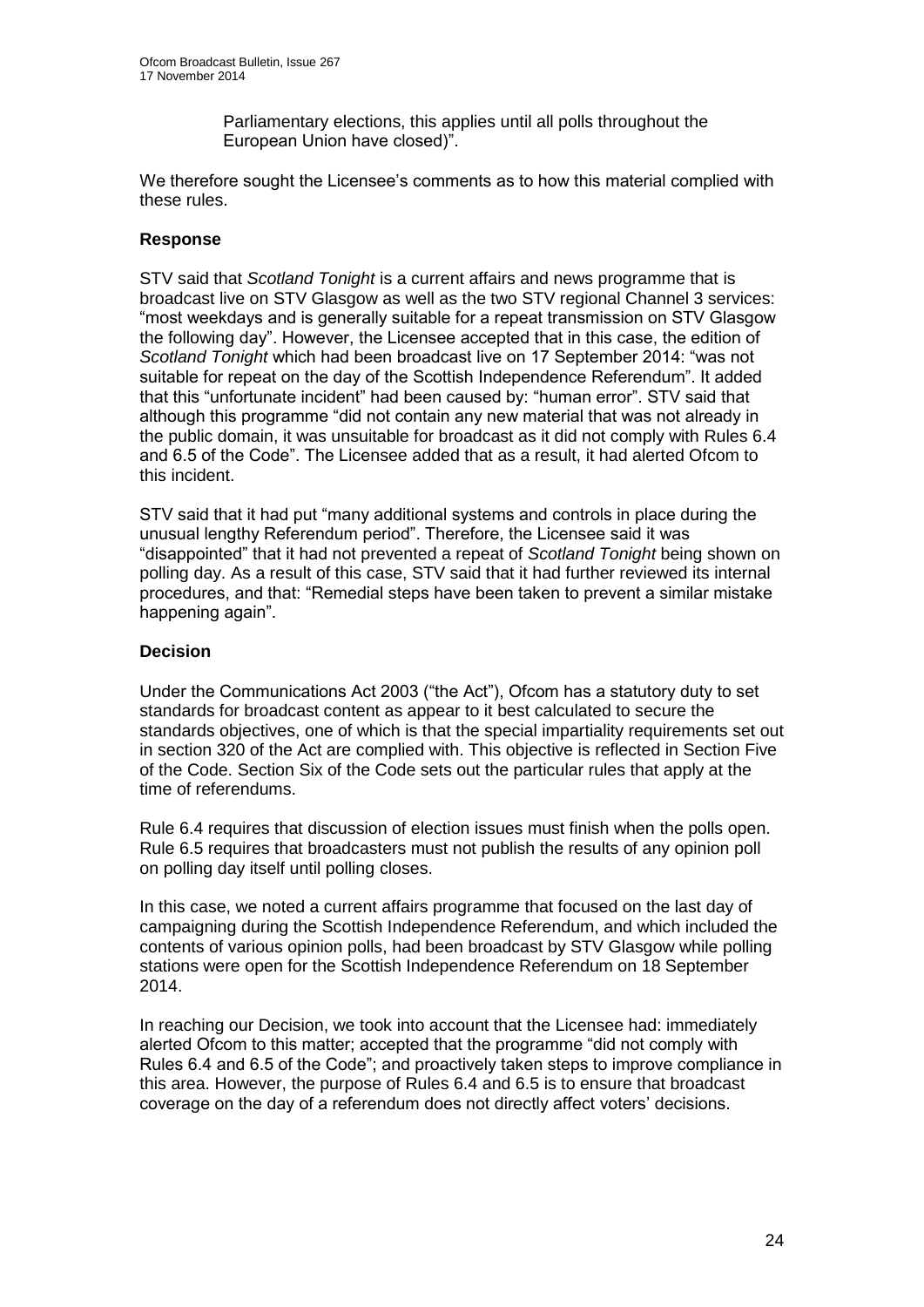Due to the fact that the programme contained both discussion of the Referendum and the result of various opinion polls, we considered the programme was clearly in breach of Rules 6.4 and 6.5.

#### **Breaches of Rules 6.4 and 6.5**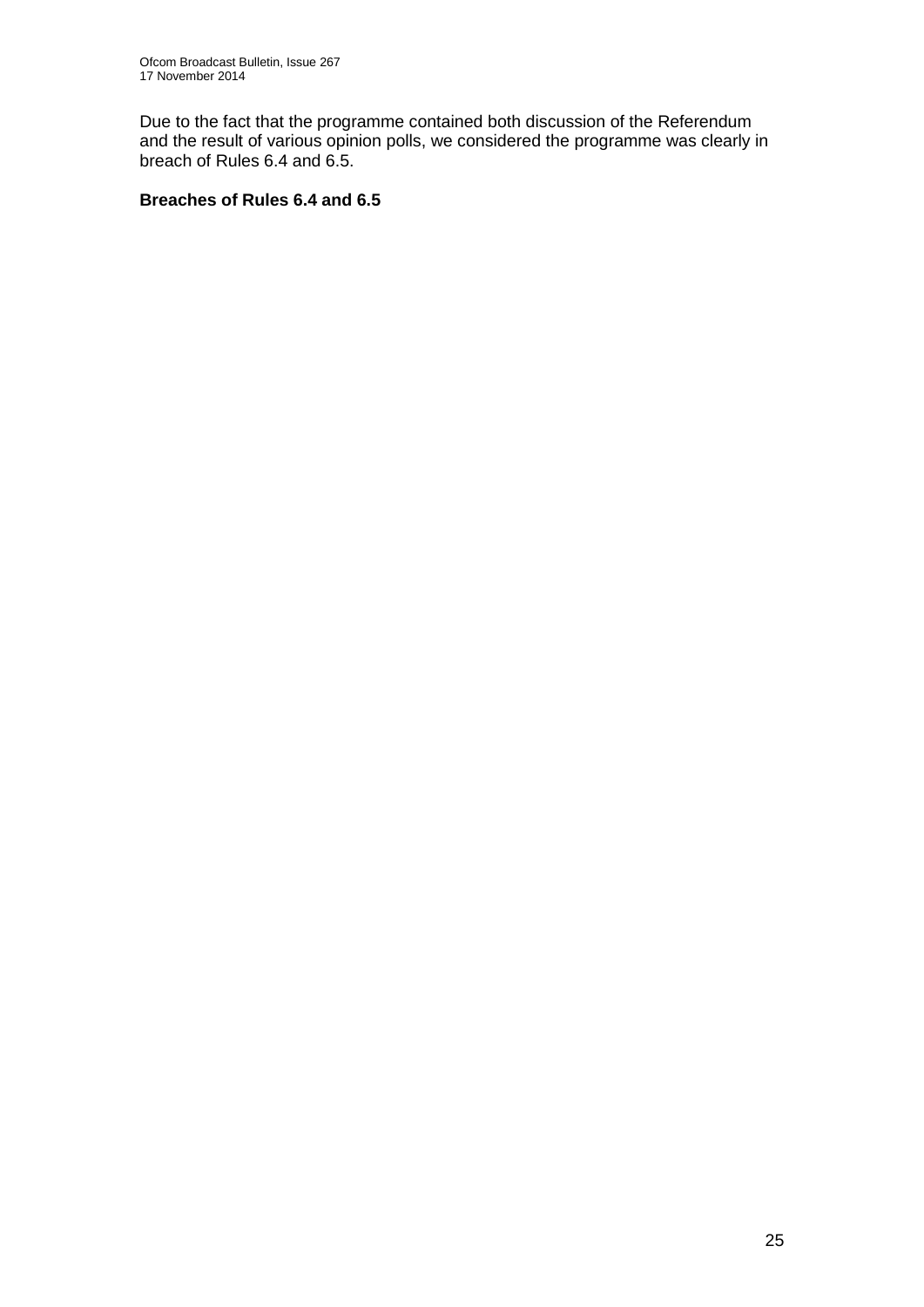# **In Breach**

## **Communal Affairs**

*ATN Bangla, 9 June 2014, 16:50*

#### **Introduction**

1

ATN Bangla is a news and general entertainment channel broadcast in Bengali and serving a Bangladeshi audience. The licence for ATN Bangla is held by ATN Bangla UK Limited ("ATN Bangla" or "the Licensee").

A complainant drew Ofcom's attention to broadcast material that appeared to be an advertisement placed by the Bangladesh Nationalist Business Forum, congratulating Lutfur Rahman on his re-election as Mayor of Tower Hamlets<sup>1</sup>.

The item was 30 seconds long and consisted of a single static slide featuring three photographs of Forum members, a larger photograph of Lutfur Rahman, and Bengali text. The item also carried a voice-over in Bengali. Ofcom commissioned an independent translation of the item.

The item's audio, translated from Bengali (as broadcast) into English, stated:

*"The Bangladesh Nationalist Business Forum, Luton, UK and the Luton Bangladeshi Community are very delighted and proud of Mr Lutfur Rahman who has been re-elected as the mayor of London Tower Hamlets as expected. On behalf of the Business Forum, Chairman Mr Harmuz Miah, Secretary Mr Selim Miah and Treasurer Mr Faizur Rahman welcome the respected mayor and extend their best wishes to him. They also wish his success"*.

Text shown on-screen, also translated, stated:

*"Congratulations and best wishes, on behalf of the Nationalist Business Forum, Luton, UK and the Luton Bangladeshi community, to Mayor Lutfur Rahman for getting elected as the Mayor of London Tower Hamlets.* 

*Best wishes from* [names and titles of the Treasurer, Secretary and President of the Forum, with photographs of each, and the name and photograph of Lutfur Rahman]*".*

The Licensee informed Ofcom that the item was 'community affairs' programming and had not been broadcast in return for payment or other valuable consideration. We concluded that the item must be regarded as programme material and therefore subject to the Code.

As the item was a message broadcast in support of an elected politician, we considered it raised issues warranting investigation under Rule 5.5 of the Code, which states:

"Due impartiality on matters of political or industrial controversy and matters relating to current public policy must be preserved on the part of any person

<sup>&</sup>lt;sup>1</sup> Lutfur Rahman, the first directly elected Executive Mayor of Tower Hamlets, was elected to office on 21 October 2010 and re-elected on 22 May 2014.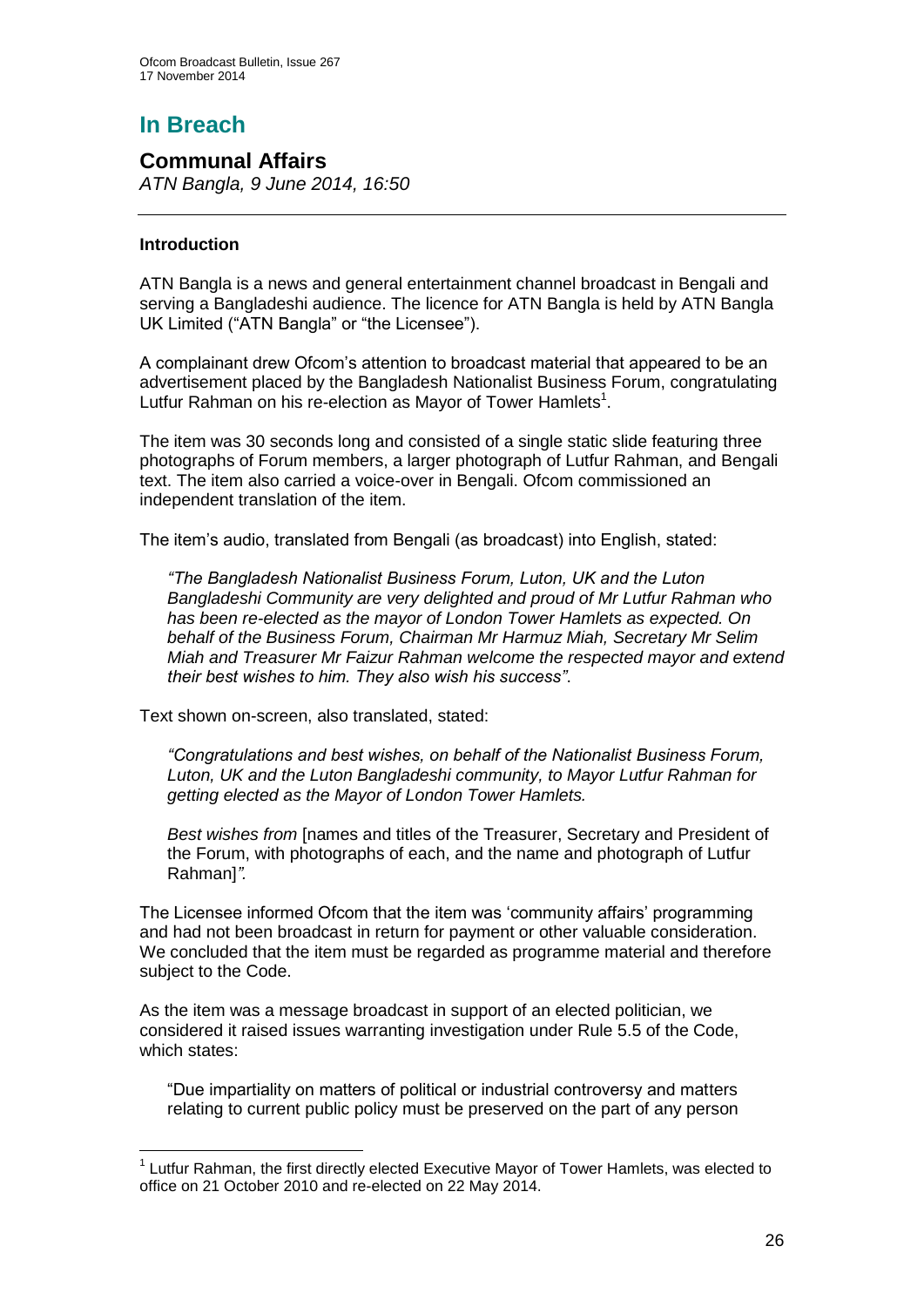providing a service… This may be achieved within a programme or over a series of programmes taken as a whole".

We therefore sought ATN Bangla's comments as to how the material complied with this rule.

#### **Response**

The Licensee told us that the item formed part of a programme called *Communal Affairs* "…designed to enable community organisations to make announcements of meetings, events and community related activities to maintain social relations across [the] Bangladeshi community". The Licensee told us that the purpose of the programme was wholly to promote community relations and "…is not political at all". The Licensee said further that the programme was designed to announce community news in a cost effective manner and thus the programme comprised items made up merely of voice-over and still images. The Licensee said, however, that viewers would have identified *Communal Affairs* as programming as it had been preceded by a channel logo and a title sequence.

ATN Bangla said that the local elections of May 2014 "turned into a community celebration" because of the high concentration of people from Bangladeshi backgrounds in Tower Hamlets and the election of Lutfur Rahman – the "only executive mayor from a Bangladeshi background [who] was elected in [the] entire country". After the elections, the Licensee said, there were many community gatherings in different parts of the country, including one held by the Bangladeshi Nationalist Business Forum in Luton.

The Licensee said that it considered the item to have complied with Rule 5.5 because it was broadcast as part of a programme that only makes announcements of community news and that the item concerned a gathering held by a community organisation (Bangladeshi Nationalist Business Forum).

ATN Bangla told us that a two-stage assessment was carried out before the item was broadcast. It was first assessed by a reporter who covered the news and then it was assessed by the programme producer along with the editor to ensure that it complied with the Code.

#### **Decision**

Under the Communications Act 2003 ("the Act"), Ofcom has a statutory duty to set standards for broadcast content as appear to it best calculated to secure the standards objectives, including that the special impartiality requirements set out in section 320 of the Act are complied with. This standard is contained in Section Five of the Code. Broadcasters are required to ensure that they comply with the impartiality requirements of the Act, including that due impartiality is preserved on matters of political or industrial controversy and matters relating to current public policy.

Ofcom therefore considered the broadcast material's compliance with Rule 5.5 of the Code, which states:

"Due impartiality on matters of political or industrial controversy and matters relating to current public policy must be preserved on the part of any person providing a service... This may be achieved within a programme or over a series of programmes taken as a whole".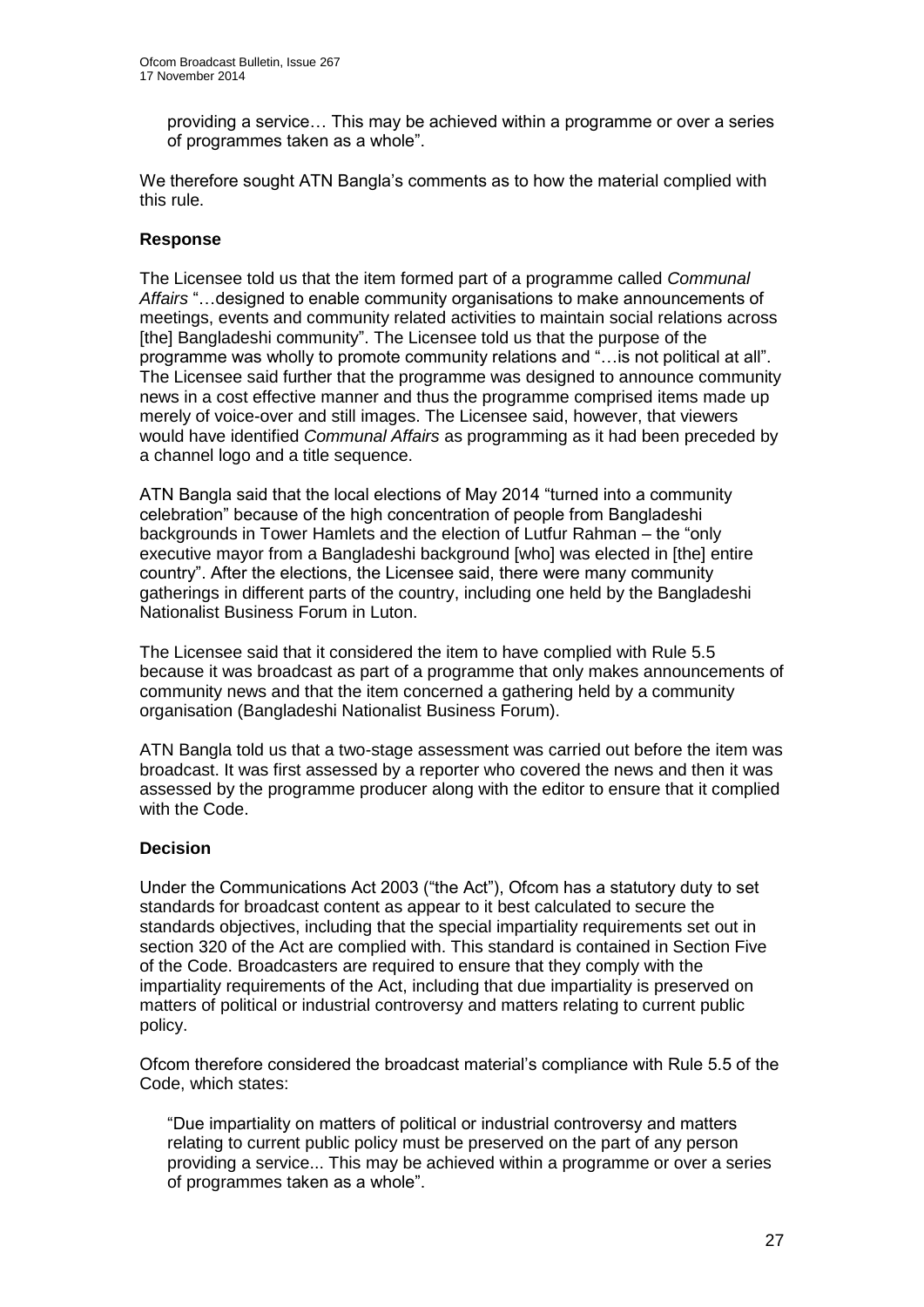It is not Ofcom's role to question or investigate the validity of the political views expressed in a case like the current one, but to require the broadcaster to comply with the relevant standards in the Code. The Code does not prohibit broadcasters from discussing any controversial subject or including any particular point of view in a programme. To do so would be an unacceptable restriction on a broadcaster's freedom of expression.

However, the broadcaster's right to freedom of expression is not absolute. In carrying out its duties, Ofcom must balance the right to freedom of expression with the requirement in the Code to preserve "due impartiality" on matters relating to political or industrial controversy or matters relating to current public policy. Ofcom recognises that Section Five of the Code, which sets out how due impartiality must be preserved, acts to limit, to some extent, freedom of expression. This is because its application necessarily requires broadcasters to ensure that neither side of a debate relating to matters of political or industrial controversy and matters relating to current public policy is unduly favoured. Therefore, although any Ofcom licensee has the freedom to include and/or discuss matters of political or industrial controversy and matters relating to current public policy in its programming, broadcasters must, in doing so, always comply with the Code.

In this case, Ofcom firstly had to ascertain whether the requirements of Section Five of the Code should be applied: that is, whether the content in this case was dealing with matters of political or industrial controversy and/or matters relating to current public policy. We noted that the item was a brief statement that informed ATN Bangla viewers about the pride and delight experienced by members from a Bangladeshi community group about the re-election of Lutfur Rahman as Mayor of Tower Hamlets, both congratulating him and wishing him success.

Just because editorial content refers to political organisations or figures does not necessarily mean that the rules in Section Five are applicable. Furthermore, in judging the applicability of Section Five in any case, Ofcom will take into account the manner in which political issues are dealt with, and how they are presented within programming.

We considered that the item, although brief, touched on matters relating to political controversy and current public policy in the UK, and specifically in Tower Hamlets i.e. the election of Lutfur Rahman as the Mayor of Tower Hamlets and his policies. Although the material broadcast did not contain any comment on policy and was broadcast nearly three weeks after the election had been held, it offered congratulations to a local politician on his electoral success, and did so with the approval of a community association and individual office holders within it. In broadcasting material supportive of an elected politician, the item publicised Lutfur Rahman in wholly uncritical terms and attached to him the support of a community and business forum.

Secondly, having established that the requirements of Section Five of the Code applied, Ofcom had to consider whether due impartiality had been preserved. In this context, under the Code, the term "due" means adequate or appropriate to the subject and nature of the programme. Therefore, "due impartiality" does not mean an equal division of time has to be given to every view, or that every argument and every facet of every argument has to be represented. Due impartiality may be preserved in a number of ways and it is an editorial decision for the broadcaster as to how it ensures due impartiality is maintained.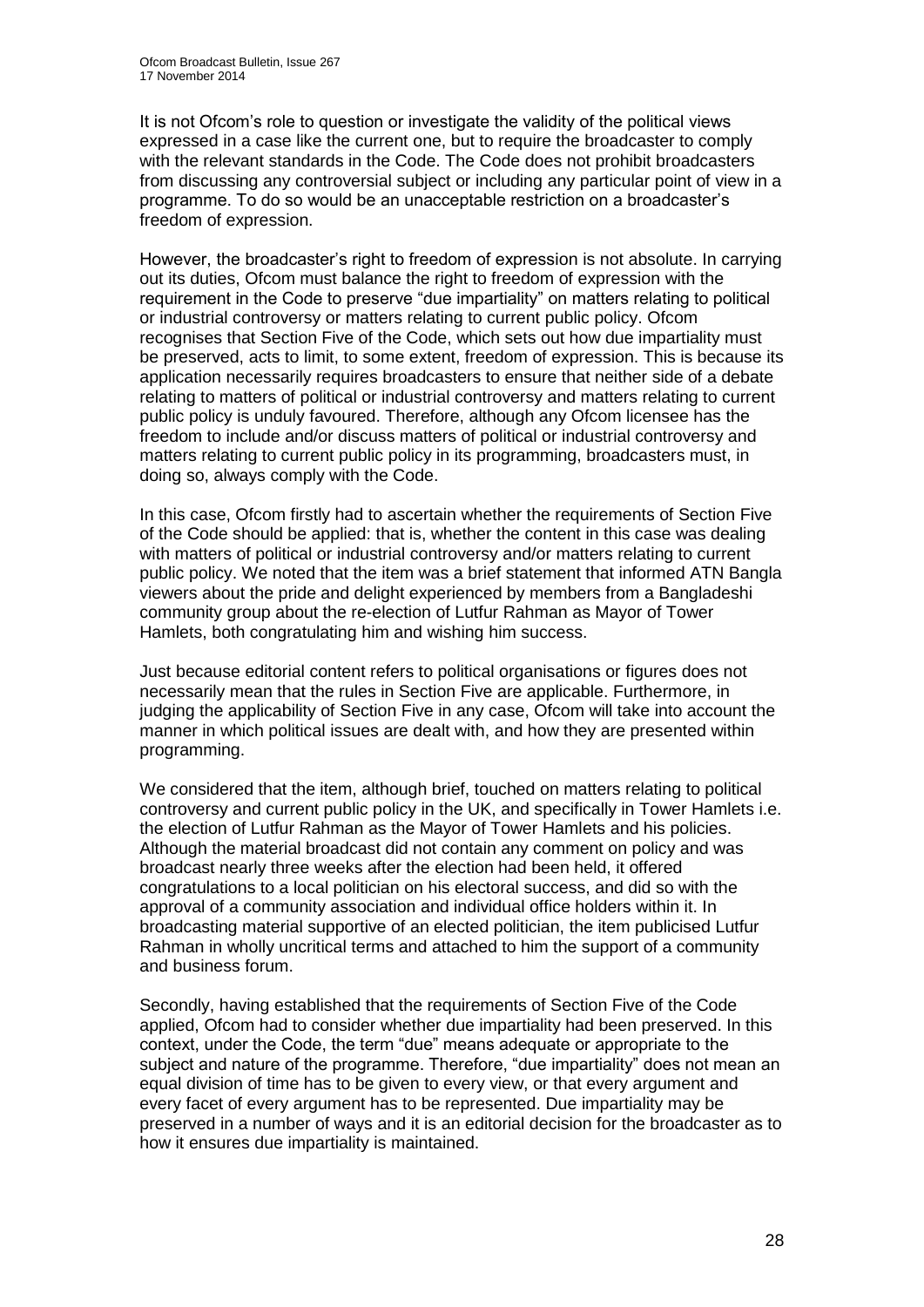Ofcom considered that the broadcast material in this instance served as a selfstanding expression of a specific viewpoint – generally, a viewpoint supportive of Mr Rahman and his policies – in relation to a matter of political controversy (i.e. the recent election held in Tower Hamlets in which Mr Rahman had been elected). The material also voiced implied support for any future policy actions taken by Mr Rahman whilst in office as mayor of Tower Hamlets. The item did not contain any alternative view that could reasonably and adequately be classed as being critical of, or in opposition to, any of Lutfur Rahman's policies, record or public profile. Neither did the Licensee, in its response, identify any material broadcast on ATN Bangla that had contained any viewpoints in opposition to, or critical of, Mr Rahman and his policies.

In any event, we doubted that items such as this one could be balanced by other items containing opposing points of view. As an independent and self-standing statement placed in the schedule without having been commissioned by a broadcaster, it is in Ofcom's view difficult to see how the repeated broadcast of items such as this can be taken in aggregate to be a body of programming planned over time by the broadcaster, unlike conventional, scheduled programming.

In reaching our Preliminary View, we noted that the broadcast material was part of a selection of items<sup>2</sup> preceded by a brief title sequence for *Communal Affairs*. We also took account of the Licensee's explanation that the item's purpose was, "to enable community organisations to make announcements of meetings, events and community related activities to maintain social relations across [the] Bangladeshi community". Ofcom recognises that broadcasters serving particular communities will want to provide content that presents issues of topical interest to their target audience. In Ofcom's view, however, this cannot justify the inclusion of inherently partial material on a matter of political controversy in the UK or elsewhere.

Ofcom therefore concluded that the broadcasts of this item were in breach of Rule 5.5 of the Code.

In a Finding published in issue  $237<sup>3</sup>$  of Ofcom's Broadcast Bulletin, we found a community announcement shown by the Licensee in breach of Rule 5.5 of the Code, noting that the broadcast of items that could only be viewed as self-standing pieces intended to promote a particular political interest could not be justified under the Code because they may be of topical interest to their target audience. As we made clear at that time, Ofcom had previously recorded breaches of Section Five due to the broadcast of community announcements of which the Licensee ought to have been aware. We put the Licensee on notice that we may consider any similar future breaches for the imposition of statutory sanctions. We are concerned that despite the clear and specific guidance given by Ofcom in the Finding cited above, the Licensee broadcast the material in this case.

1

 $2$  Items appearing before Bangladesh Nationalist Business Forum concerned the Plaistow Jamia Islamia and the British-Bangladesh Chamber of Commerce; the item following publicised a Ramadan Conference.

 $3$  See issue 237 of Ofcom's Broadcast Bulletin at: [http://stakeholders.ofcom.org.uk/binaries/enforcement/broadcast](http://stakeholders.ofcom.org.uk/binaries/enforcement/broadcast-bulletins/obb2361/obb237.pdf)[bulletins/obb2361/obb237.pdf.](http://stakeholders.ofcom.org.uk/binaries/enforcement/broadcast-bulletins/obb2361/obb237.pdf)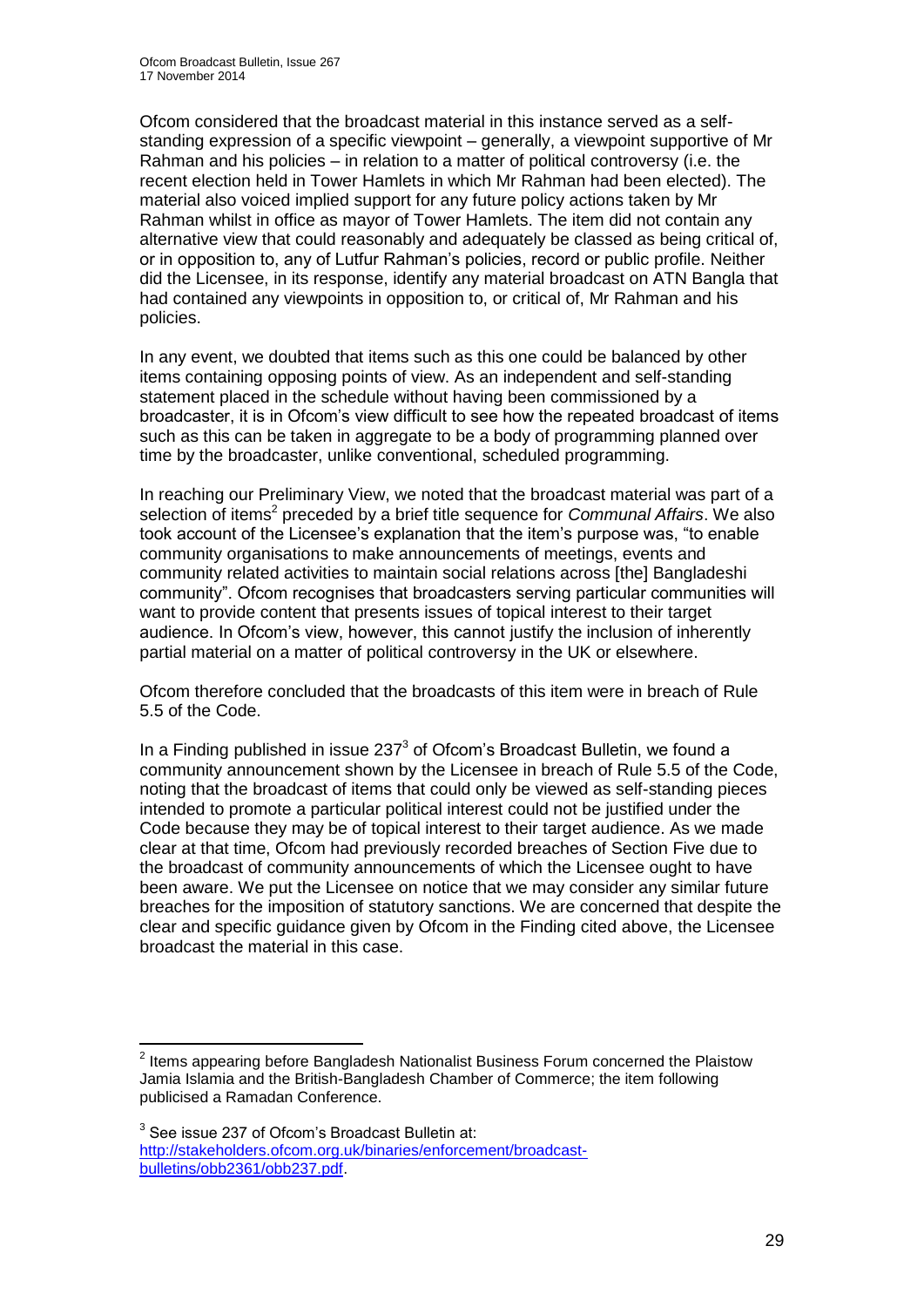Following a number of breaches by the Licensee of Section Nine of the Code<sup>4</sup>, we held a meeting with the Licensee to discuss its procedures in August 2014 at which it set out changes it would make to ensure compliance with the Code. As the material in the present case was broadcast before we met ATN Bangla, we do not intend to consider this case for sanction at this time.

However, we would remind ATN Bangla that in the event of further breaches, we may take further regulatory action and will take account of the present case in reaching a decision whether to do so.

#### **Breach of Rule 5.5**

1

 $4$  See issue 259 (and references therein) of Ofcom's Broadcast Bulletin at: [http://stakeholders.ofcom.org.uk/binaries/enforcement/broadcast](http://stakeholders.ofcom.org.uk/binaries/enforcement/broadcast-bulletins/obb259/obb259.pdf)[bulletins/obb259/obb259.pdf.](http://stakeholders.ofcom.org.uk/binaries/enforcement/broadcast-bulletins/obb259/obb259.pdf)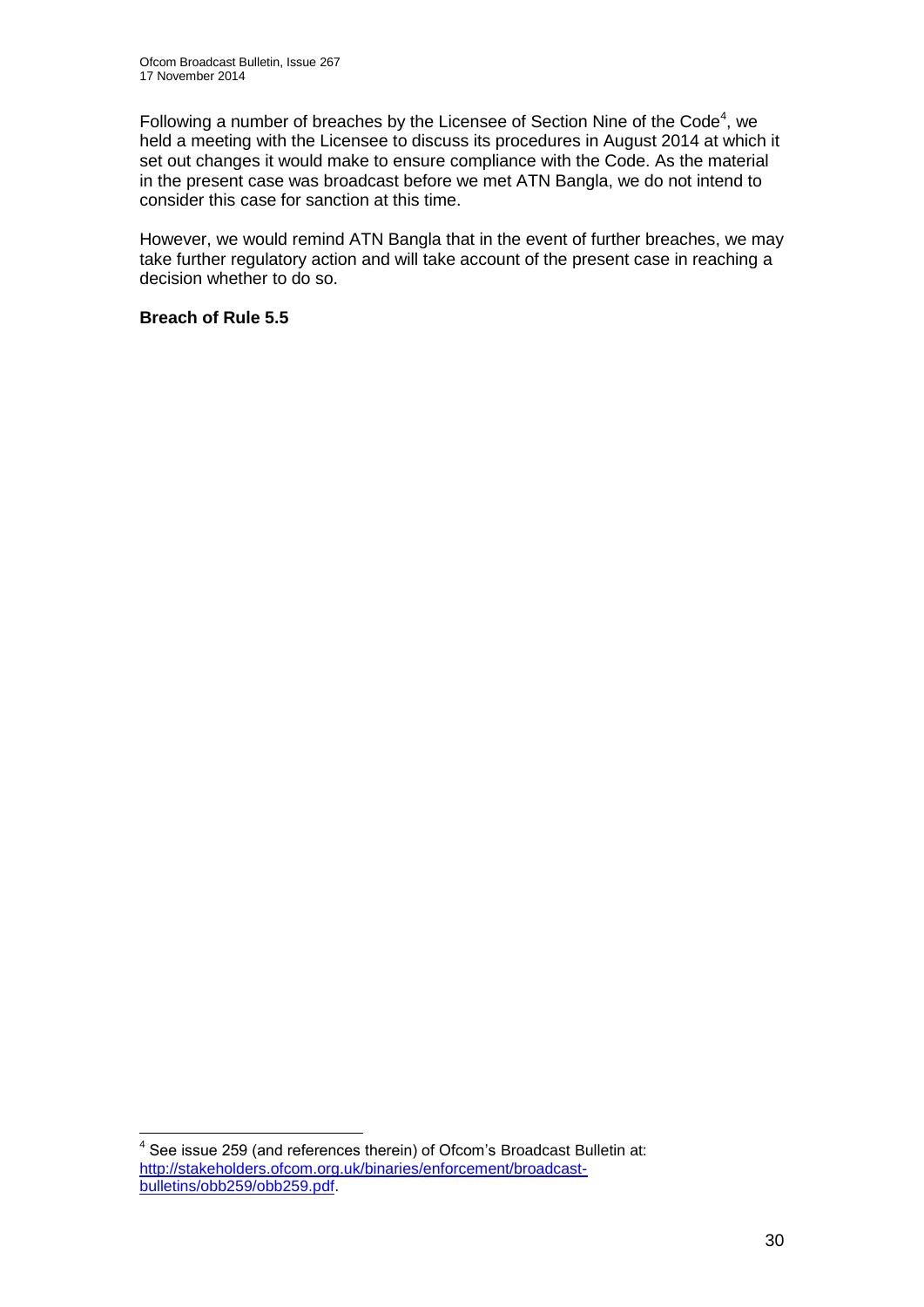## **In Breach**

## **Item for Pakistan Tehreek e Insaaf**

*ARY News, 1 to 5 August 2014, various times*

#### **Introduction**

ARY News provides news and general entertainment programming, in Urdu and English, to the Pakistani community in the UK. The licence for ARY News is held by ARY Digital (UK) Limited ("ARY" or "the Licensee").

A complainant drew Ofcom's attention to what he considered to be an advertisement placed on ARY News by Pakistan Tehreek e Insaaf ("PTI") – a political party in Pakistan – in breach of the ban on political advertising contained within the Communications Act 2003 ("the Act").

Ofcom obtained a recording of the item, which was 45 seconds long. It contained both audio and text in Urdu. We therefore commissioned an independent translation of the item.

The item opened with a shot of a large crowd at a political rally. The crowd was chanting, *"Who is going to save Pakistan? We are. We are"*. The footage of the crowd remained on screen throughout most of the item. Video of Imran Khan<sup>1</sup> speaking to camera was superimposed over these crowd scenes. He said:

*"The match fixers of Pakistan have robbed the public of their mandate. With the grace of Allah, I will get you back what is your right. On 14th August<sup>2</sup> come with me, help me, financially, and also participate in this, so that we can have the*  Pakistan that we dreamt of, we can have the Pakistan of Quaid E Azam<sup>3</sup> and we *can fulfil that dream".*

While Imran Khan spoke, a song was played in the background. It contained the words:

*"Pakistan, with the grace of Allah; Pakistan, with the grace of Allah, with the grace of Allah, with the grace of Allah".*

Details of a bank account in the name of PTI, together with a Pakistani email address, were displayed twice during the broadcast.

We sought the Licensee's comments on the terms under which the item had been included in its schedule. The Licensee informed us that the item had not been transmitted in return for payment or other valuable consideration, but "because of its topical content i.e. the promotion of an Independence Day demonstration in Pakistan on August 14".

 1 Imran Khan is the Chairman of Pakistan Tehreek-e-Insaaf.

 $2$  Ofcom understands that PTI organised marches, that took place on 14 August 2014 (the Independence Day public holiday in Pakistan), to protest against the Pakistani Government in relation to allegations of vote rigging in the May 2013 Pakistani General Election.

<sup>&</sup>lt;sup>3</sup> Quaid E Azam, meaning 'Great Leader', is a reference to Muhammad Ali Jinnah, the founder of Pakistan.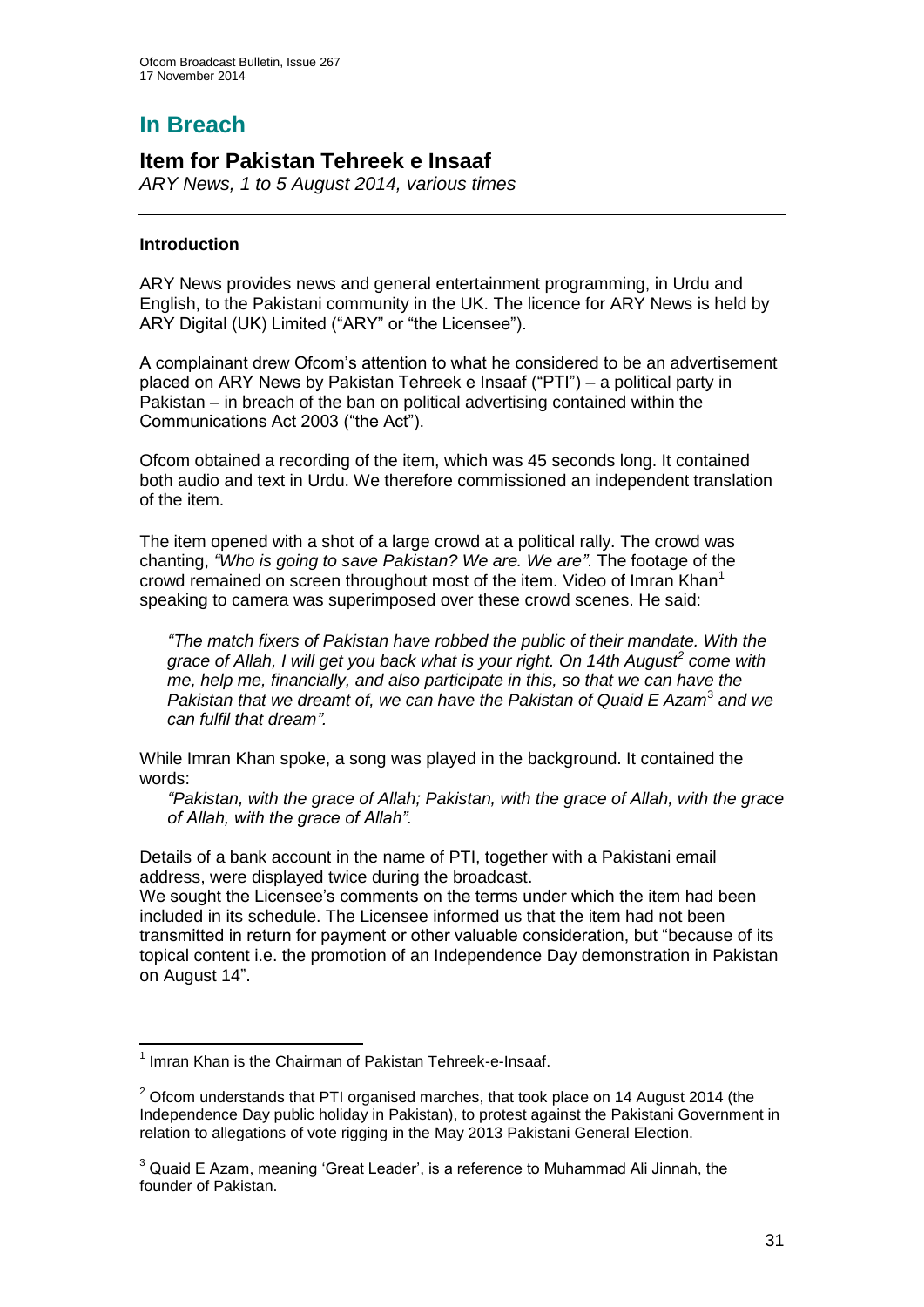Given the Licensee's assertions that no money was accepted for the broadcast, Ofcom concluded that the item must be regarded as programme material and was therefore subject to the Code.

As the item consisted solely of a message from a political organisation, we considered that it raised issues warranting investigation under the following rules of the Code:

- Rule 5.5: "Due impartiality on matters of political or industrial controversy and matters relating to current public policy must be preserved on the part of any person providing a service… This may be achieved within a programme or over a series of programmes taken as a whole".
- Rule 9.2: "Broadcasters must ensure that editorial content is distinct from advertising".

We therefore sought ARY's comments on how the item complied with these rules.

#### **Response**

ARY confirmed that the item had been broadcast on 55 occasions over the five days, 1 to 5 August 2014, and apologised "for the human error that led to this promotion…".

The Licensee said the item had been "assessed as information of interest to the UK Pakistani community with solicitations that were considered relevant to Pakistan only". ARY said this was a mistake and it appreciated "that repeat broadcast was giving airtime to Imran Khan's cause". The Licensee added that it understood how serious this was and said it had "introduced a stricter approvals process for promotions to ensure they are properly assessed to check they qualify as promotions in terms of what they contain and how they are scheduled…".

#### Rule 5.5

ARY said it had not appreciated that the "repeat broadcast of this Independence Day event might give prominence to one political party", which was an oversight, adding that "the item was suspended as soon as the issue was brought to [its] attention". The Licensee said it had commissioned staff training "from an external compliance consultant".

#### Rule 9.2

ARY said "the promotion was scheduled after [an advertisement] and at the end of the programme break", adding that a channel ident was "scheduled after the promotion to indicate the end of the programme break and return to the programme". The Licensee said that "in order to make the status of the promotion clear, [the channel ident] should have been shown…after the [advertisement]" and before the item.

#### **Decision**

Under the Communications Act 2003 ("the Act"), Ofcom has a statutory duty to set standards for broadcast content as appear to it best calculated to secure the standards objectives, including that the special impartiality requirements set out in section 320 of the Act are complied with. This standard is contained in Section Five of the Code. Broadcasters are required to ensure that the impartiality requirements of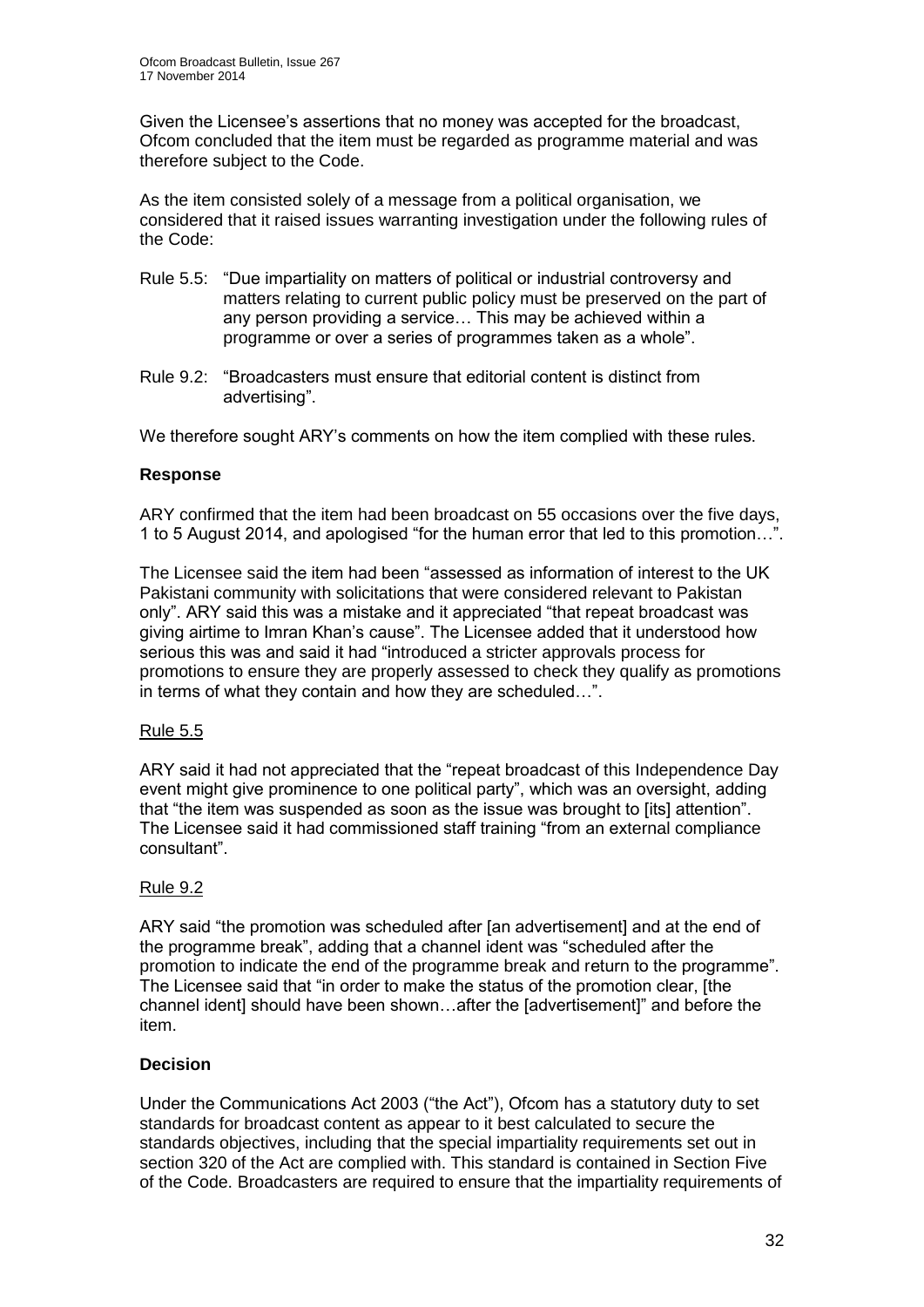the Act are complied with, including that due impartiality is preserved on matters of political or industrial controversy and matters relating to current public policy (see above for the specific provisions).

Ofcom also has a statutory duty under the Act to ensure that "the international obligations of the United Kingdom with respect to advertising included in television and radio services are complied with". Articles 20 and 23 of the EU Audiovisual Media Services Directive ("the AVMS Directive") set out strict limits on the amount and scheduling of television advertising. The AVMS Directive also requires that advertising is distinguishable from other parts of the programme service: "Television advertising…shall be readily recognisable and distinguishable from editorial content…and…shall be kept quite distinct from other parts of the programme by optical and/or acoustic and/or spatial means". The purpose of this distinction is to prevent viewers being confused or misled about the status and purpose of the material they are watching and to protect viewers from surreptitious advertising. It also prevents editorial content from being used to circumvent the restrictions on advertising minutage.

The AVMS Directive requirements are reflected in, among other Code rules, Rule 9.2, which requires that editorial content is kept distinct from advertising.

Ofcom therefore considered the item's compliance with Rules 5.5 and 9.2 of the Code.

#### Rule 5.5

This rule states:

"Due impartiality on matters of political or industrial controversy and matters relating to current public policy must be preserved on the part of any person providing a service...This may be achieved within a programme or over a series of programmes taken as a whole".

It is not Ofcom's role to question or investigate the validity of the political views expressed in a case like the current one, but to require the broadcaster to comply with the relevant standards in the Code. The Code does not prohibit broadcasters from discussing any particular controversial subject or including any particular point of view in a programme. To do so would be an unacceptable restriction on a broadcaster's freedom of expression.

However, the broadcaster's right to freedom of expression is not absolute. In carrying out its duties, Ofcom must balance the right to freedom of expression with the requirement in the Code to preserve "due impartiality" on matters relating to political or industrial controversy or matters relating to current public policy. Ofcom recognises that Section Five of the Code, which sets out how due impartiality must be preserved, acts to limit, to some extent, freedom of expression. This is because its application necessarily requires broadcasters to ensure that neither side of a debate relating to matters of political or industrial controversy and matters relating to current public policy is unduly favoured. Therefore, although any Ofcom licensee should have the freedom to discuss any controversial subject or include particular points of view in its programming, in doing so broadcasters must always comply with the Code.

In this case, Ofcom firstly had to ascertain whether the requirements of Section Five of the Code should be applied: that is, whether the content in this case was dealing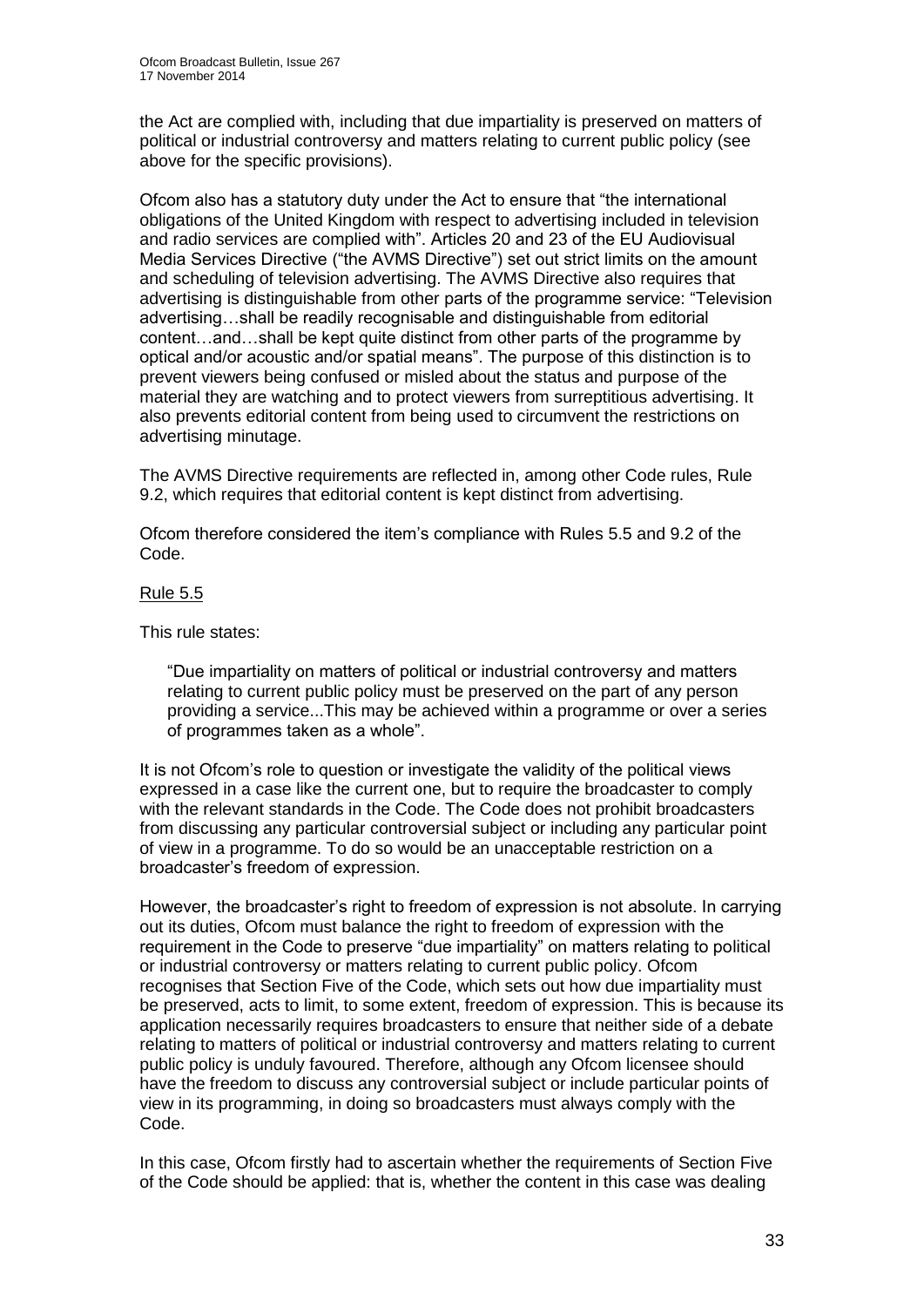with matters of political or industrial controversy and/or matters relating to current public policy. We noted that the item was a brief statement that both alerted viewers of ARY News to a demonstration organised by PTI and sought funds for the political party.

Just because editorial content refers to political organisations or political figures does not necessarily mean that the rules in Section Five are applicable. Furthermore, in judging the applicability of Section Five in any case, Ofcom will take into account the manner in which political issues are dealt with, and how they are presented within programming.

We considered the item clearly implied particular viewpoints on the current status of political discourse in Pakistan, promoting marches, organised by the political party, PTI, to protest against the Pakistani Government in relation to allegations of vote rigging in the May 2013 Pakistani General Election. In particular, the PTI leader, Imran Khan said that by participating in the marches, the Pakistani public could *"have the Pakistan of Quaid E Azam"*. We noted that the Licensee had acknowledged an oversight on its part in failing to notice that the "repeat broadcast of this Independence Day event might give prominence to one political party". However, In Ofcom's view, regardless of the number of times the item was broadcast, it clearly touched on matters of political controversy in Pakistan. The fact that the statements were presented as standalone pieces of editorial content articulating a single political viewpoint would have helped to increase their likely effect on viewers – namely, members of the Pakistani community in the UK.

Having established that the requirements of Section Five of the Code should be applied, we then went on to consider whether due impartiality had been preserved. In making this assessment, the term "due" is important. Under the Code, it means adequate or appropriate to the subject and nature of the programme. Therefore, "due impartiality" does not mean an equal division of time has to be given to every view, or that every argument and every facet of every argument has to be represented. Due impartiality may be preserved in a number of ways and it is an editorial decision for the broadcaster as to how it ensures due impartiality is maintained. The context in which programme material appears, including the particular characteristics of the programme, is important to judgments of what is duly impartial.

Ofcom considered that the item was a self-standing expression of the specific viewpoints of PTI on particular matters of political controversy and matters relating to current public policy. The item did not contain any alternative views, which could be reasonably and adequately classed as critical or counter to those of PTI. We noted that the Licensee had not said in its representations that it had also carried items containing viewpoints in opposition to, or critical of the PTI and its policies, although that question was specifically put to it by Ofcom.

In any event, we doubted that items such as this one could be balanced by other items containing opposing points of view. As an independent and self-standing statement placed in the schedule without having been commissioned by a broadcaster, it is in Ofcom's view difficult to see how the repeated broadcast of items such as this can be taken in aggregate to be a body of programming planned over time by the broadcaster, unlike conventional, scheduled programming.

Secondly, we noted that this PTI item contained calls to action – to attend a political demonstration/rally and to fund the political party – rather than merely offer discussion of a particular point of view. Consequently, it was our view that any such item could only be viewed as a self-standing piece intended to promote a particular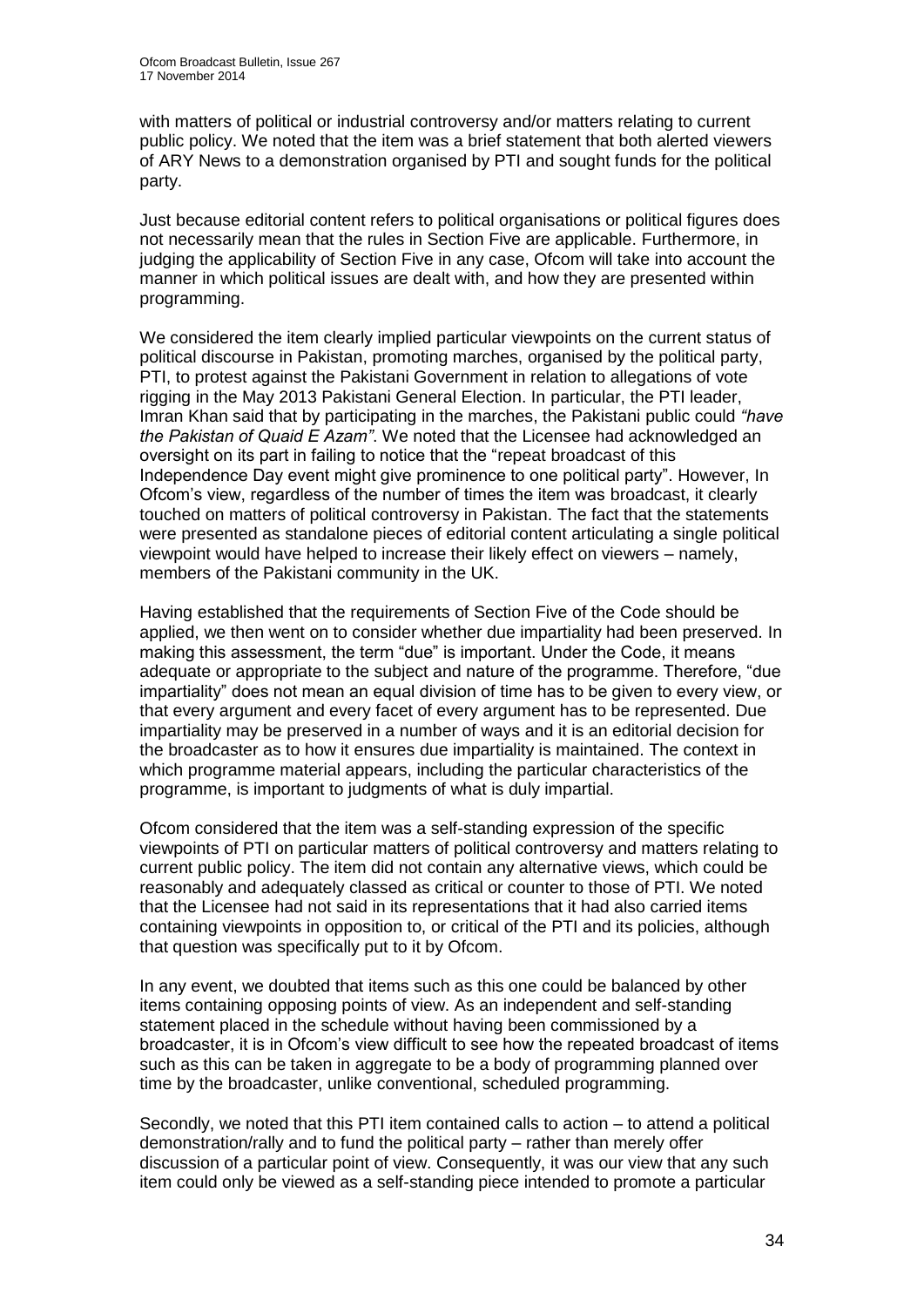political interest. By its very nature, therefore, such an item presented no opportunity for duly impartial consideration of a matter of political controversy.

In reaching our Preliminary View, we took account of the Licensee's view that the item was topical, being the "promotion of an Independence Day demonstration in Pakistan on August 14". Ofcom recognises that broadcasters serving particular communities will want to provide content that presents issues of topical interest to their target audience. In Ofcom's view, however, this cannot justify the inclusion of inherently partial items concerning matters of political controversy or matters relating to public policy.

Given the above, Ofcom therefore concluded that the item complained of breached Rule 5.5.

#### Rule 9.2

This rule states:

"Broadcasters must ensure that editorial content is distinct from advertising".

In this instance, we considered the item was a self-standing message, of short duration and containing calls to action, which appeared to have been produced by, or on behalf of, PTI. There were no conventional programme elements present (i.e. a presenter, a studio or programme titles etc.). As such, it strongly resembled an advertisement and was, in Ofcom's view, very much more likely to be perceived by viewers as an advertisement than as a programme. Ofcom noted that ARY said "the promotion was scheduled after [an advertisement] and at the end of the programme break", and a channel ident should have been broadcast after the advertisement (and not after the promotion), "in order to make the status of the promotion clear". However, Ofcom did not agree that the repositioning of a channel ident would have necessarily alerted viewers to that fact that the item was programming (and not advertising).

In view of the item's presentation within the Licensee's schedule Ofcom concluded that it was not distinct as programme material and that Rule 9.2 had been breached.

The right to broadcast comes with responsibilities. It is important that broadcasters maintain due impartiality and do not use their licensed service as a platform to broadcast inherently partial items on matters of major political controversy and major matters relating to current public policy. Ofcom notes that ARY has commissioned a programme of staff training. We therefore expect the Licensee to improve its compliance in this area.

#### **Breaches of Rules 5.5 and 9.2**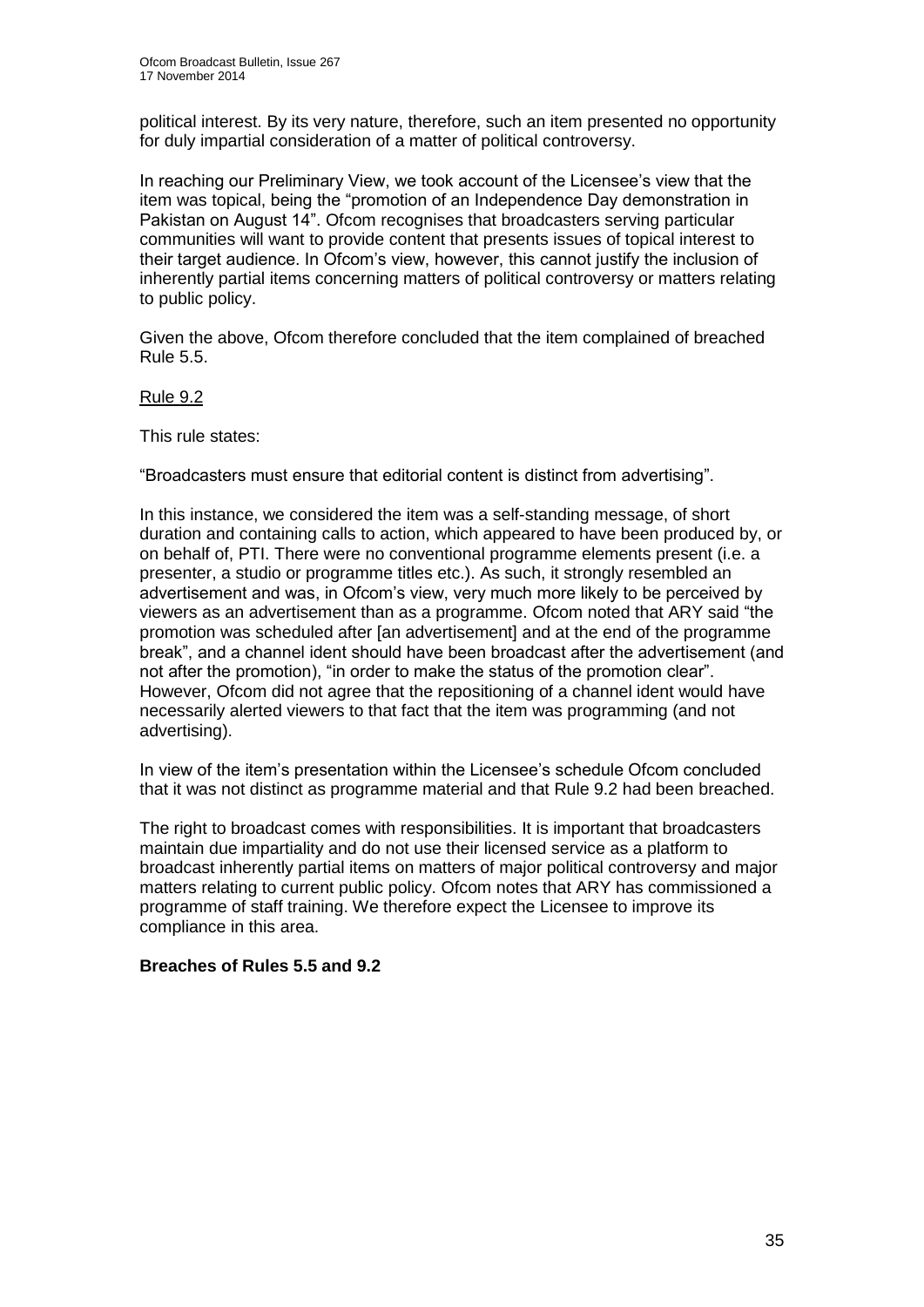# **Broadcast Licence Condition Cases**

## **Broadcasting licensees' late and non- payment of licence fees**

Ofcom is partly funded by the licence fees it charges television and radio licensees. Ofcom has a statutory duty to ensure that the aggregate amount of fees paid by licensees meets the cost of Ofcom's regulation of broadcasting. The principles which Ofcom applies when determining the fees to be paid by licensees are set out in the Statement of Charging Principles<sup>1</sup>. The detailed fees and charges which are payable by broadcasting licensees are set out in Ofcom's Tariff Tables<sup>2</sup>.

The payment of a fee is a licence requirement<sup>3</sup>. Failure by a licensee to pay its licence fee when required represents a serious and fundamental breach of a broadcast licence, as it means that Ofcom is unable properly to carry out its regulatory duties.

#### **In Breach**

 $\frac{1}{1}$ 

The following licensees have failed to pay their annual licence fee in accordance with the original deadline. These licensees have therefore **breached** the relevant condition of their licence.

As a consequence of this serious and continuing licence breach, **Ofcom is putting these licensees on notice that this breach of their licence is being considered for the imposition of a statutory sanction, which may include licence revocation**.

| <b>Television Licensees</b>            |                       |                                |
|----------------------------------------|-----------------------|--------------------------------|
| Licensee                               | <b>Licence Number</b> | <b>Service Name</b>            |
| <b>AATW Limited</b>                    | <b>TLCS001642BA</b>   | Channel AKA                    |
| Ayngaran International (UK) Limited    | TLCS001415BA          | Ayngaran Plus                  |
| <b>Direction Television Limited</b>    | <b>TLCS001291BA</b>   | Direction TV                   |
| Divine Television Foundation           | TLCS001523BA          | Divine TV                      |
| <b>Executive Decision Limited</b>      | <b>TLCS001530BA</b>   | Airfi                          |
| Footprint Media Holdings (BVI) Limited | <b>TLCS001641BA</b>   | High TV 3D                     |
| HI TV UK Limited                       | <b>TLCS001223BA</b>   | <b>HiTV</b>                    |
| International Media Centre Limited     | <b>TLCS001269BA</b>   | <b>IMC TV</b>                  |
| Millennium Media House Limited         | <b>TLCS001631BA</b>   | Klear                          |
| <b>MWN Entertainment Limited</b>       | <b>TLCS001738BA</b>   | Muslim World<br><b>Network</b> |
| Navid Limited                          | <b>TLCS001553BA</b>   | Bayan TV                       |
| NN24(UK) Limited                       | <b>TLCS001609BA</b>   | <b>NN24</b>                    |

[http://stakeholders.ofcom.org.uk/binaries/consultations/socp/statement/charging\\_principles.pd](http://stakeholders.ofcom.org.uk/binaries/consultations/socp/statement/charging_principles.pdf) [f](http://stakeholders.ofcom.org.uk/binaries/consultations/socp/statement/charging_principles.pdf)

<sup>&</sup>lt;sup>2</sup> [http://stakeholders.ofcom.org.uk/binaries/research/Tariff\\_Tables\\_2001112.pdf](http://stakeholders.ofcom.org.uk/binaries/research/Tariff_Tables_2001112.pdf)

<sup>&</sup>lt;sup>3</sup> Contained in Licence Condition 3 for radio licensees and Licence Condition 4 for television licensees.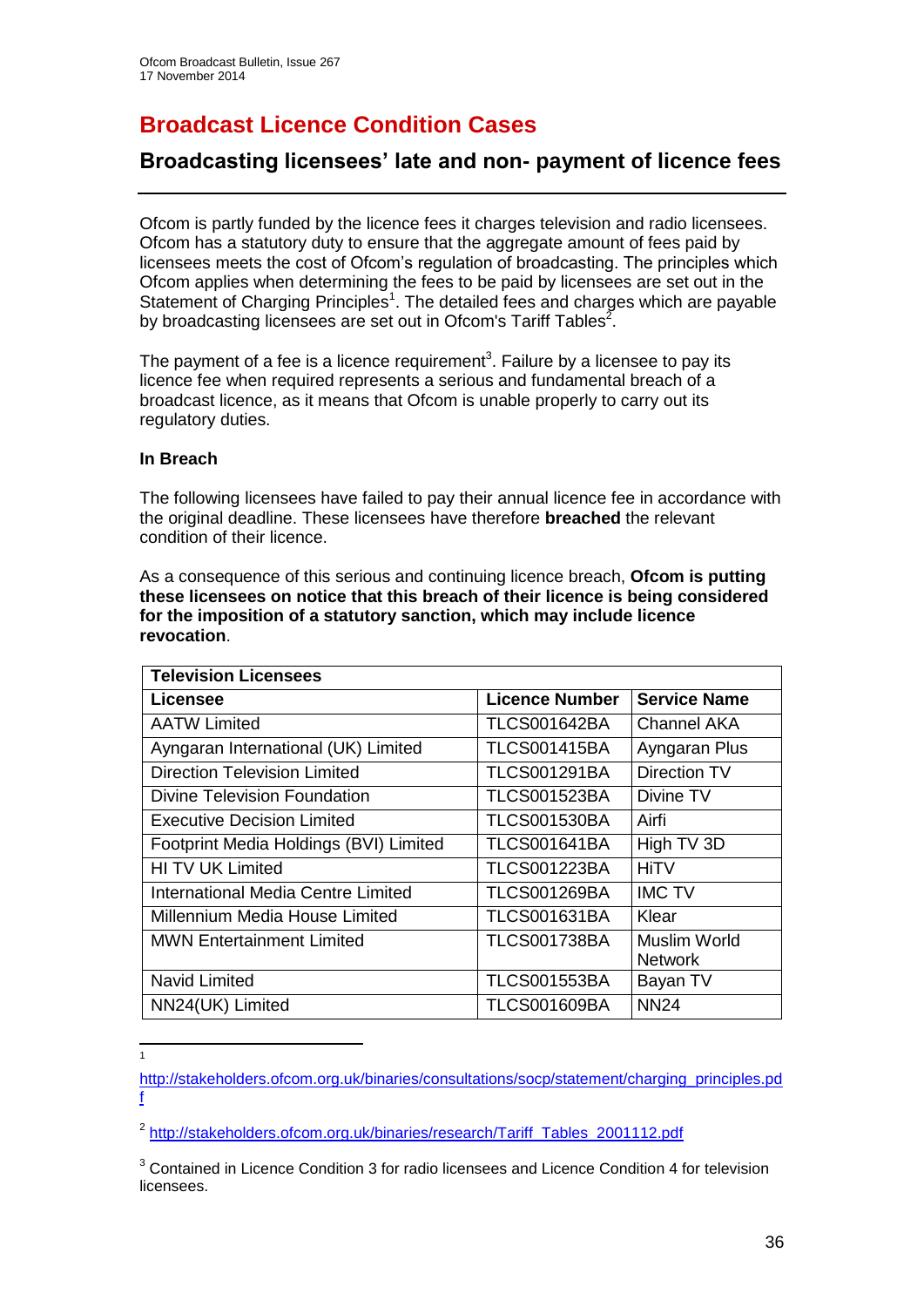| Sit-Up Limited           | DTPS000044BA   Price Drop |         |
|--------------------------|---------------------------|---------|
| Up and Coming TV Limited | TLCS001217BA              | . Samaa |

#### **Resolved**

The following licensees failed to pay their annual licence fee in accordance with the original deadline, and therefore breached the relevant condition of their licence. They have subsequently submitted a late payment and we therefore consider the matter **resolved**. This decision will be kept on record and will be taken into account should any similar issues arise in the future.

| <b>Television Licensees</b>            |                                 |                      |
|----------------------------------------|---------------------------------|----------------------|
| <b>Licensee</b>                        | <b>Licence</b><br><b>Number</b> | <b>Service Name</b>  |
| Ariana Radio & Television Network      | <b>TLCS001086BA</b>             | Ariana International |
| <b>ARISE Media UK Limited</b>          | <b>TLCS001677BA</b>             | Arise News           |
| Bangla TV (UK) Limited                 | TLCS000415BA   Bangla TV        |                      |
| Daar Communications (UK) Limited       | <b>TLCS001209BA</b>             | <b>AIT Movistar</b>  |
| Daar Communications (UK) Limited       | <b>TLCS001026BA</b>             | <b>AIT Int</b>       |
| <b>DM Global Media Limited</b>         | <b>TLCS100193BA</b>             | <b>DM News Plus</b>  |
| Euroasia Media Limited                 | <b>TLCS001616BA</b>             | Dunya TV             |
| <b>Greener Technology Limited</b>      | <b>TLCS001094BA</b>             | <b>BEN TV</b>        |
| <b>Global Music Television Limited</b> | DTPS000109BA                    | <b>Heart TV</b>      |
| <b>Global Music Television Limited</b> | <b>TLCS001659BA</b>             | Capital TV           |
| i14News Limited                        | <b>TLCS100023BA</b>             | i14News              |
| <b>Independent Television Limited</b>  | <b>TLCS001753BA</b>             | <b>IT TV</b>         |
| Midland Multi Media Limited            | <b>TLCS000544BA</b>             | <b>KBC</b>           |
| Middlesex Broadcasting Corporation     | <b>TLCS000384BA</b>             | MATV(Punjabi)        |
| <b>SA Channel PVT Limited</b>          | <b>TLCS100194BA</b>             | <b>SATV</b>          |
| Sundance Channel (UK) Limited          | <b>TLCS001370BA</b>             | Sundance             |
| <b>Sunrise TV Limited</b>              | <b>TLCS000640BA</b>             | Sunrise TV           |
| <b>TalkTalk Group Limited</b>          | <b>TLCS001743BA</b>             | TalkTalk Player EPG  |
| <b>TV Enterprises Limited</b>          | <b>TLCS000743BA</b>             | <b>NTAI</b>          |
| TV Two Limited                         | <b>TLCS001501BA</b>             | <b>Planet Pop</b>    |
| Vintage Entertainment Limited          | <b>TLCS001477BA</b>             | Vintage TV           |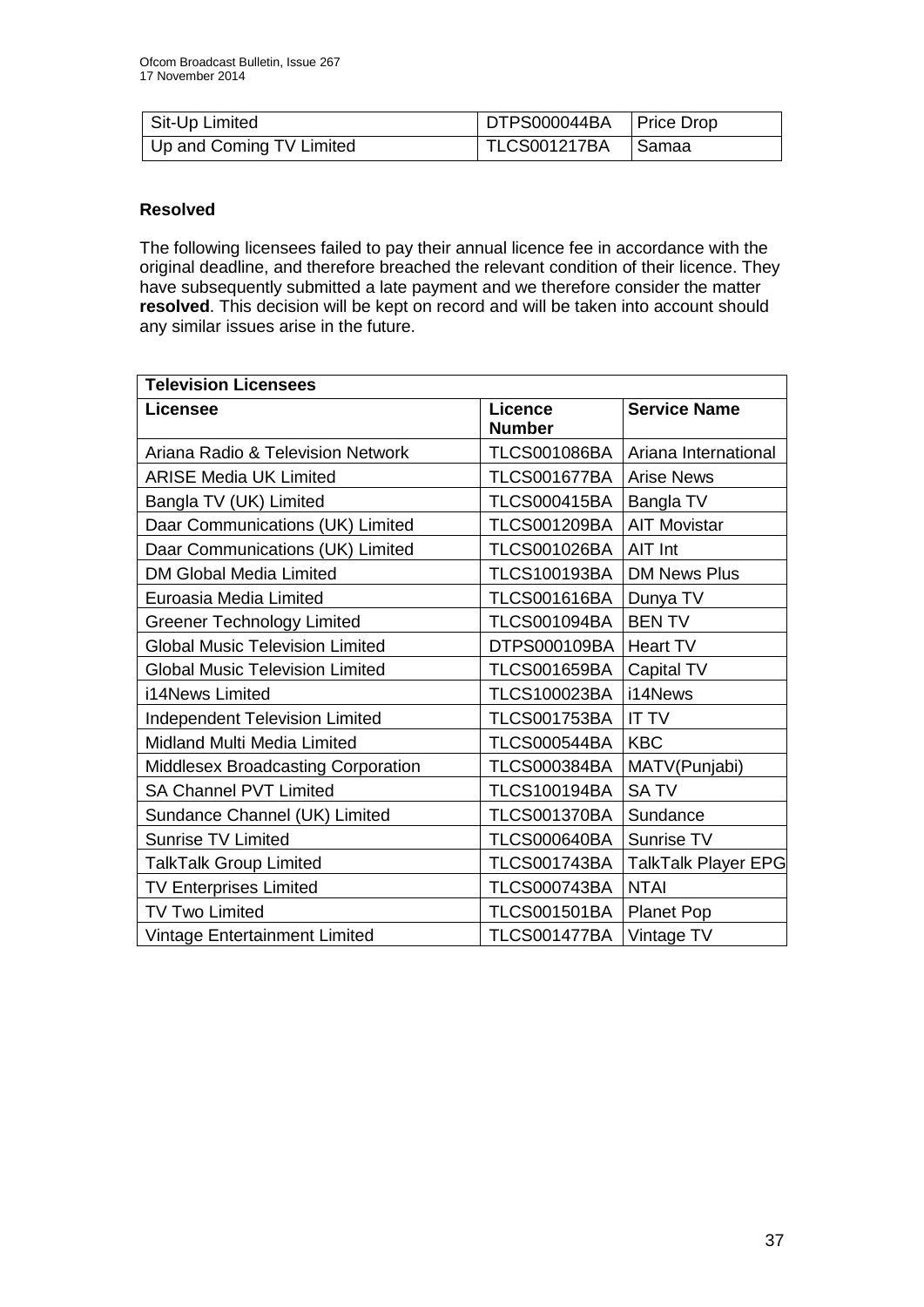# **In Breach**

### **Provision of licensed service**

*Castle FM (Leith), 5 September to date* 

#### **Introduction**

1

Castle FM is a community radio station licensed to provide a service for the residents of Leith in Scotland. The licence is held by Leith Community Mediaworks Ltd ("LCMWL" or "the Licensee").

'Key Commitments'<sup>1</sup> form part of each community radio station's licence and are contained in an annex to the licence. They set out how the station will serve its target community and include a description of the programme service.

Earlier this year, Ofcom recorded breaches by LCMWL of the licence conditions, including failure to provide the licensed service. In recording these breaches we put the Licensee on notice that, should similar compliance issues arise in future, we would consider taking further regulatory action which might include consideration of a statutory sanction<sup>2</sup>.

On 5 September 2014, following a complaint to Ofcom, our engineers confirmed that Castle FM's antenna had been moved from its authorised location and the station was transmitting from an alternative, unauthorised transmission site in central Edinburgh $3$ .

Consequently, Ofcom's engineers visited the transmission site and the unauthorised transmitter was switched off. The Licensee was informed that in order to broadcast from a site other than the one stated in its licence, it would need to submit a 'Technical Change Request' for Ofcom's consideration. A form was subsequently submitted but rejected, on the basis that the proposed new transmitter location would be an inappropriate site from which to serve Leith. To date, the Castle FM service is not being provided from the licensed location.

Ofcom considered that this raised issues warranting investigation under Conditions 2(1) and 2(4) in Part 2 of the Schedule to LCMWL's licence. These state, respectively:

"The Licensee shall provide the Licensed Service specified in the Annex for the licence period." (Section 106(2) of the Broadcasting Act 1990); and

"…the Licensee shall ensure that the Licensed Service accords with the proposals set out in the Annex so as to maintain the character of the Licensed Service throughout the licence period." (Section 106(1) of the Broadcasting Act 1990).

Castle FM's Key Commitments: <http://www.ofcom.org.uk/static/radiolicensing/Community/commitments/cr000080.pdf>

 $2$  See Ofcom Broadcast Bulletin, Issue 254, 19 May 2014 at: <http://stakeholders.ofcom.org.uk/binaries/enforcement/broadcast-bulletins/obb254/obb254.pdf>

 $3$  Ofcom is currently investigating LCMWL's compliance with the technical annex of its licence.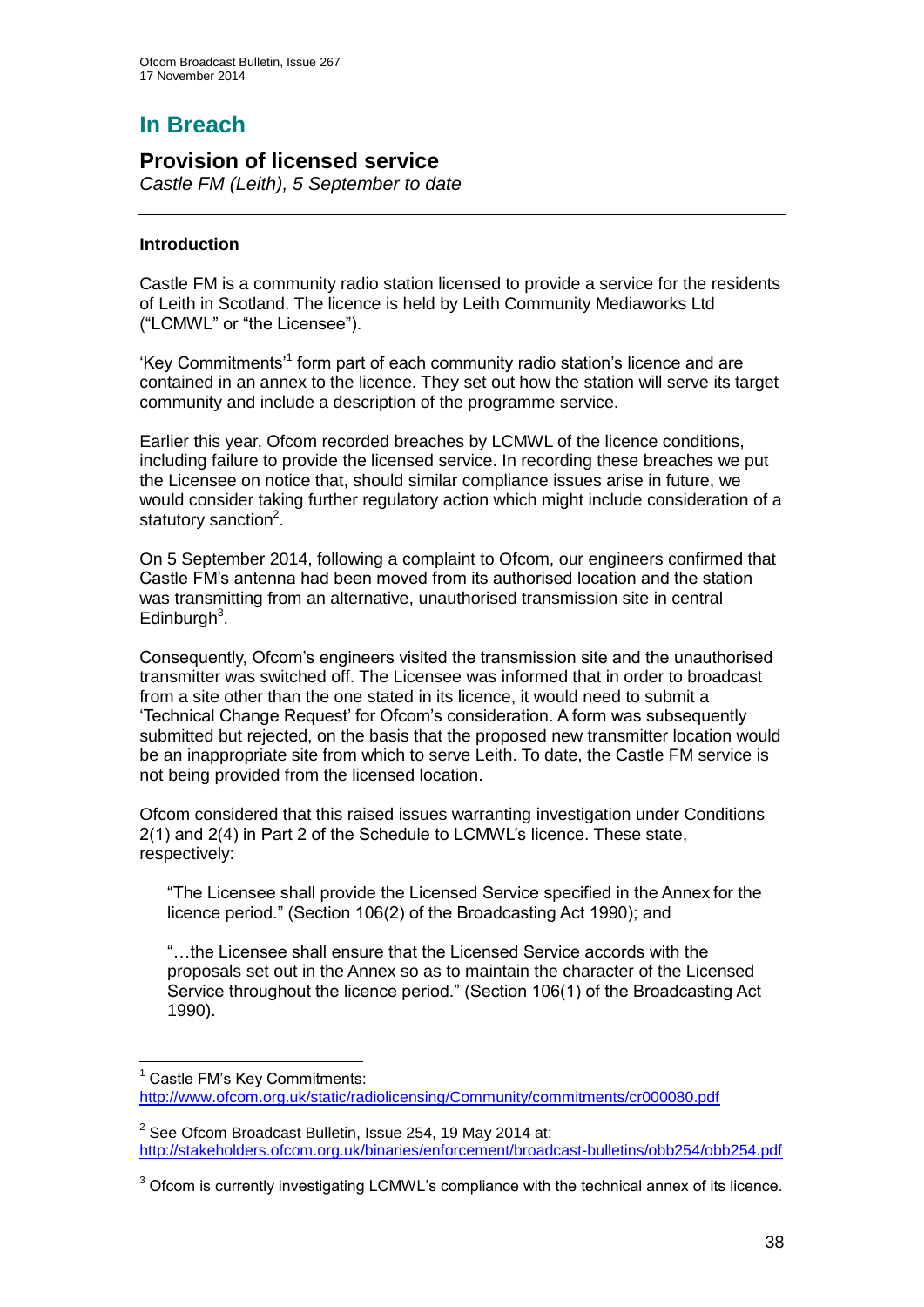We therefore requested formal comments from the Licensee on how it had complied with these conditions.

#### **Response**

The Licensee did not provide a response.

A revised technical plan was subsequently submitted to Ofcom. This is currently under consideration.

#### **Decision**

Provision by a licensee of its licensed service on the frequency assigned to it is the fundamental purpose for which a community radio licence is granted. Ofcom has a range of duties in relation to radio broadcasting, including securing a range and diversity of local radio services which are calculated to appeal to a variety of tastes and interests, and the optimal use of the radio spectrum. This is reflected in the licence conditions requiring the provision of the specified licensed service. Where a service is not being provided in accordance with the licence, choice for listeners is likely to be reduced. In the case of a service being off air, the listener is clearly not served at all.

Ofcom has concluded that the Licensee is in breach of its licence for failing to provide its licensed service in accordance with its Key Commitments. These breaches follow breaches of the same licence conditions by LCMWL that were recorded in issue 254 of Ofcom's Broadcast Bulletin<sup>4</sup>.

In light of this, Ofcom puts the Licensee on notice that it is considering taking further regulatory action.

**Breaches of Licence Conditions 2(1) and 2(4) in Part 2 of the Schedule to the community radio licence held by Leith Community Mediaworks Ltd (licence number CR000080BA).**

 4 See footnote 2.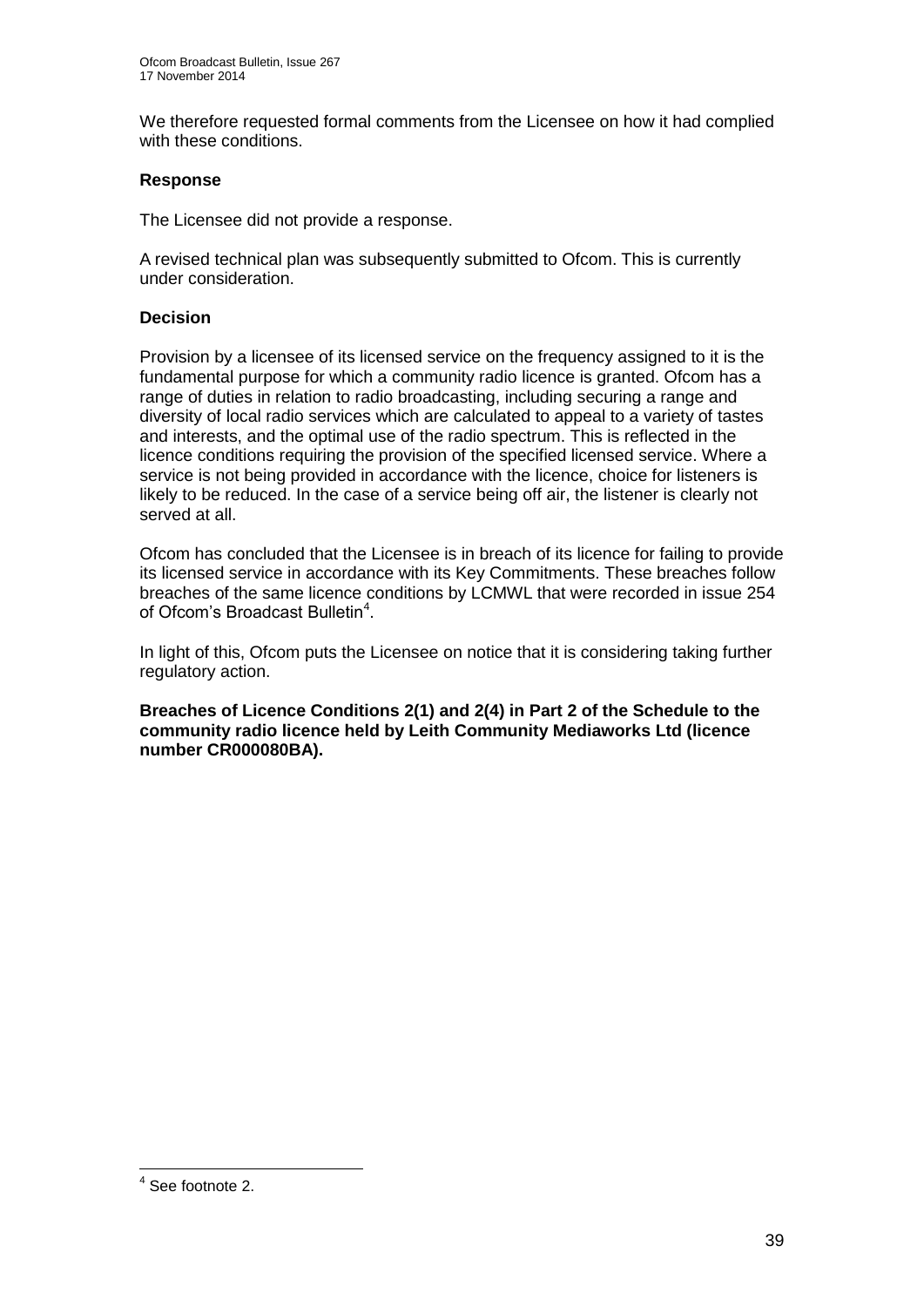## **Investigations Not in Breach**

Here are alphabetical lists of investigations that Ofcom has completed 28 October and 3 November 2014 and decided that the broadcaster did not breach Ofcom's codes, licence conditions or other regulatory requirements.

#### **Investigations conducted under the Procedures for investigating breaches of content standards for television and radio**

| Programme                                                                | <b>Broadcaster</b> | Transmission<br>date | <b>Categories</b>                        |
|--------------------------------------------------------------------------|--------------------|----------------------|------------------------------------------|
| Wilsons of<br>Rathkenny's<br>sponsorship of<br><b>Traffic and Travel</b> | Downtown<br>Radio  | 21/08/2014           | Commercial<br>communications on<br>radio |

For more information about how Ofcom conducts investigations about content standards, go to: [http://stakeholders.ofcom.org.uk/broadcasting/guidance/complaints](http://stakeholders.ofcom.org.uk/broadcasting/guidance/complaints-sanctions/standards/)[sanctions/standards/.](http://stakeholders.ofcom.org.uk/broadcasting/guidance/complaints-sanctions/standards/)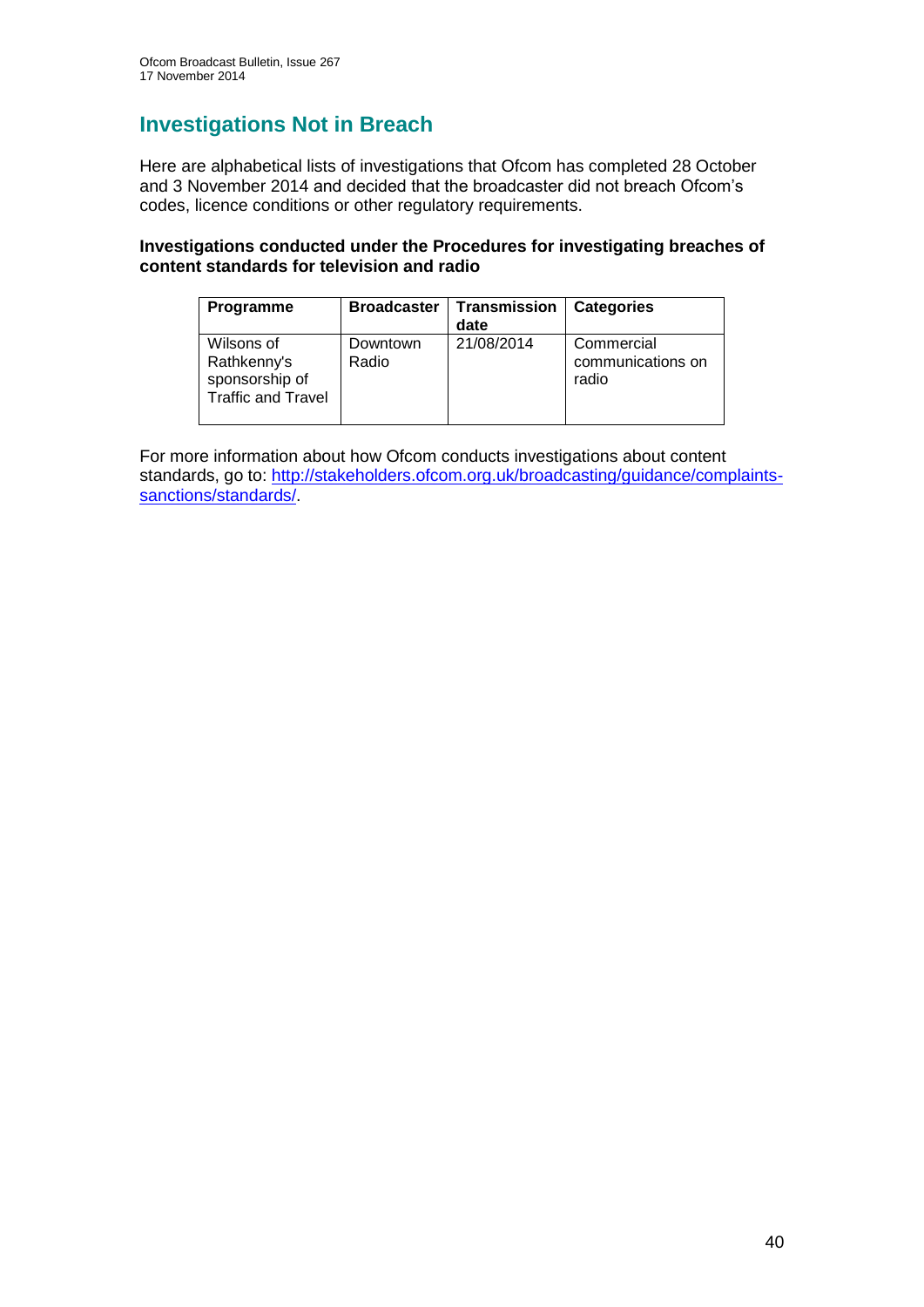## **Complaints Assessed, Not Investigated**

Here are alphabetical lists of complaints that, after careful assessment, Ofcom has decided not to pursue between 28 October and 3 November 2014 because they did not raise issues warranting investigation.

#### **Complaints assessed under the Procedures for investigating breaches of content standards for television and radio**

For more information about how Ofcom assesses conducts investigations about content standards, go to: [http://stakeholders.ofcom.org.uk/broadcasting/guidance/complaints](http://stakeholders.ofcom.org.uk/broadcasting/guidance/complaints-sanctions/standards/)[sanctions/standards/.](http://stakeholders.ofcom.org.uk/broadcasting/guidance/complaints-sanctions/standards/)

| Programme                                             | <b>Broadcaster</b> | <b>Transmission Date</b> | <b>Categories</b>                           | <b>Number of</b><br>complaints |
|-------------------------------------------------------|--------------------|--------------------------|---------------------------------------------|--------------------------------|
| <b>Breakfast</b>                                      | BBC <sub>1</sub>   | 28/10/2014               | Harm                                        | 1                              |
| Continuity<br>announcement<br>preceding<br>EastEnders | BBC <sub>1</sub>   | 23/10/2014               | Generally accepted<br>standards             | 1                              |
| Doctor Who                                            | BBC <sub>1</sub>   | 25/10/2014               | <b>Disability</b><br>discrimination/offence | $\overline{1}$                 |
| EastEnders                                            | BBC <sub>1</sub>   | 14/10/2014               | Sexual material                             | 1                              |
| EastEnders                                            | BBC <sub>1</sub>   | 27/10/2014               | Drugs, smoking,<br>solvents or alcohol      | $\overline{1}$                 |
| Have I Got News for<br>You                            | BBC <sub>1</sub>   | 24/10/2014               | Generally accepted<br>standards             | 1                              |
| Have I Got News for<br>You                            | BBC <sub>1</sub>   | 24/10/2014               | Race<br>discrimination/offence              | $\overline{1}$                 |
| Not Going Out                                         | BBC <sub>1</sub>   | 17/10/2014               | Gender<br>discrimination/offence            | $\mathbf{1}$                   |
| <b>Pointless</b>                                      | BBC <sub>1</sub>   | 27/10/2014               | Outside of remit /<br>other                 | 1                              |
| <b>Strictly Come</b><br>Dancing                       | BBC <sub>1</sub>   | 11/10/2014               | Scheduling                                  | $\mathbf{1}$                   |
| Watchdog                                              | BBC <sub>1</sub>   | 30/10/2014               | Materially misleading                       | $\overline{8}$                 |
| <b>BBC World News</b>                                 | BBC <sub>2</sub>   | 03/11/2014               | Due accuracy                                | 1                              |
| <b>Peaky Blinders</b>                                 | BBC <sub>2</sub>   | 16/10/2014               | Generally accepted<br>standards             | $\overline{1}$                 |
| <b>Peaky Blinders</b>                                 | BBC <sub>2</sub>   | 16/10/2014               | Violence and<br>dangerous behaviour         | 1                              |
| Tom Kerridge's Best<br><b>Ever Dishes</b>             | BBC <sub>2</sub>   | 10/10/2014               | Gender<br>discrimination/offence            | $\overline{1}$                 |
| Life is Toff                                          | BBC <sub>3</sub>   | 01/11/2014               | Offensive language                          | 1                              |
| People Like Us                                        | BBC <sub>3</sub>   | 29/10/2014               | Materially misleading                       | 1                              |
| Greg James                                            | <b>BBC Radio 1</b> | 30/10/2014               | Offensive language                          | $\mathbf{1}$                   |
| Vanessa Feltz<br>standing in for<br>Jeremy Vine       | <b>BBC Radio 2</b> | 29/10/2014               | Due impartiality/bias                       | $\mathbf{1}$                   |
| The News Quiz                                         | <b>BBC Radio 4</b> | 24/10/2014               | Due impartiality/bias                       | $\mathbf{1}$                   |
| The News Quiz                                         | <b>BBC Radio 4</b> | 24/10/2014               | Offensive language                          | 1                              |
| The News Quiz                                         | <b>BBC Radio 4</b> | 25/10/2014               | Offensive language                          | 1                              |
| Today                                                 | <b>BBC Radio 4</b> | 09/10/2014               | Due impartiality/bias                       | 1                              |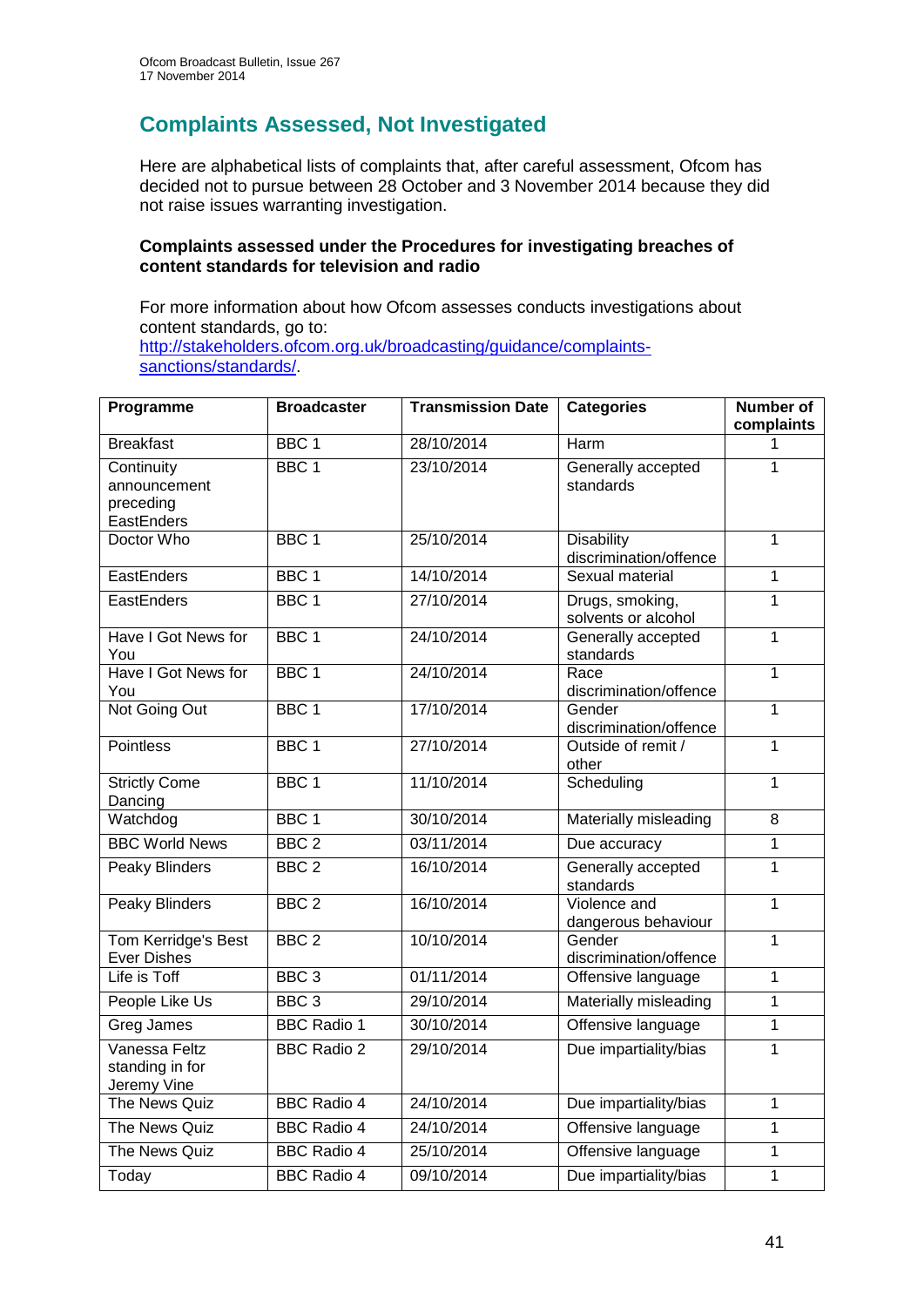| World at One                   | <b>BBC Radio 4</b>    | 29/10/2014 | Generally accepted                  | 1              |
|--------------------------------|-----------------------|------------|-------------------------------------|----------------|
| 5 Live Consumer                | <b>BBC Radio 5</b>    | 20/10/2014 | standards<br>Commercial             | $\mathbf{1}$   |
| <b>Team with Martin</b>        | Live                  |            | communications on                   |                |
| Lewis                          |                       |            | radio                               |                |
| <b>Good Morning Devon</b>      | <b>BBC Radio</b>      | 27/10/2014 | Due accuracy                        | 1              |
|                                | Devon                 |            |                                     |                |
| Capital Xtra                   | Capital Xtra          | 17/10/2014 | Offensive language                  | $\mathbf{1}$   |
| 100 Days of UKIP               | Channel 4             | N/A        | Outside of remit /                  | $\overline{2}$ |
|                                |                       |            | other                               |                |
| 24 Hours in Police<br>Custody  | Channel 4             | 06/10/2014 | Violence and<br>dangerous behaviour | 1              |
| <b>Channel 4 News</b>          | Channel 4             | 27/10/2014 | Due impartiality/bias               | $\mathbf{1}$   |
| Four Lions                     | Channel 4             | 26/10/2014 | Generally accepted                  | 1              |
|                                |                       |            | standards                           |                |
| <b>Grand Designs</b>           | Channel 4             | 29/10/2014 | Generally accepted<br>standards     | $\mathbf{1}$   |
| Sarah Beeny's How              | Channel 4             | 27/10/2014 | Materially misleading               | 1              |
| to Sell Your Home              |                       |            |                                     |                |
| Stand Up To Cancer             | Channel 4             | 17/10/2014 | Materially misleading               | $\mathbf{1}$   |
| <b>Dallas</b>                  | Channel 5             | Various    | Outside of remit /                  | $\mathbf{1}$   |
|                                |                       |            | other                               |                |
| Channel i Superstar            | Channel i             | 13/09/2014 | Product placement                   | $\mathbf{1}$   |
| <b>Bowie at Breakfast</b>      | Clyde 1               | 14/10/2014 | Competitions                        | 1              |
| Friends                        | <b>Comedy Central</b> | 01/11/2014 | Scheduling                          | $\mathbf{1}$   |
| Advertising                    | Discovery HD          | 02/11/2014 | Advertising content                 | $\mathbf{1}$   |
| Advertising                    | E <sub>4</sub>        | 26/10/2014 | Advertising content                 | 1              |
| <b>Star Trek</b>               | Film 4                | 16/10/2014 | <b>Television Access</b>            | 1              |
|                                |                       |            | Services                            |                |
| American Dad                   | Fox                   | 27/10/2014 | Generally accepted                  | 1              |
| All New You've Been            | $\overline{ITV}$      | 27/10/2014 | standards<br>Due impartiality/bias  | $\mathbf{1}$   |
| Framed                         |                       |            |                                     |                |
| <b>Channel Ident</b>           | $\overline{ITV}$      | 22/10/2014 | Violence and                        | 1              |
|                                |                       |            | dangerous behaviour                 |                |
| <b>Coronation Street</b>       | <b>ITV</b>            | 08/10/2014 | Generally accepted                  | $\mathbf{1}$   |
| <b>Coronation Street</b>       | $\overline{ITV}$      | 15/10/2014 | standards<br>Generally accepted     | 1              |
|                                |                       |            | standards                           |                |
| Elizabeth II: The              | <b>ITV</b>            | 13/06/2013 | Materially misleading               | 1              |
| Diplomat Queen                 |                       |            |                                     |                |
| Emmerdale                      | <b>ITV</b>            | 10/10/2014 | Violence and<br>dangerous behaviour | $\mathbf{1}$   |
| Emmerdale                      | $\overline{IV}$       | 27/10/2014 | Scheduling                          | $\mathbf{1}$   |
| <b>ITV News at Ten and</b>     | <b>ITV</b>            | 22/10/2014 | Generally accepted                  | $\overline{2}$ |
| Weather                        |                       |            | standards                           |                |
| ITV News at Ten and            | ITV                   | 29/10/2014 | Generally accepted                  | $\overline{2}$ |
| Weather                        |                       |            | standards                           |                |
| Loose Women                    | $\overline{IV}$       | 28/10/2014 | Generally accepted<br>standards     | $\mathbf{1}$   |
| Murderland                     | <b>ITV</b>            | n/a        | Generally accepted                  | 1              |
|                                |                       |            | standards                           |                |
| Smyths Toys                    | <b>ITV</b>            | 25/10/2014 | Generally accepted                  | $\mathbf{1}$   |
| Superstores'<br>sponsorship of |                       |            | standards                           |                |
| You've Been Framed             |                       |            |                                     |                |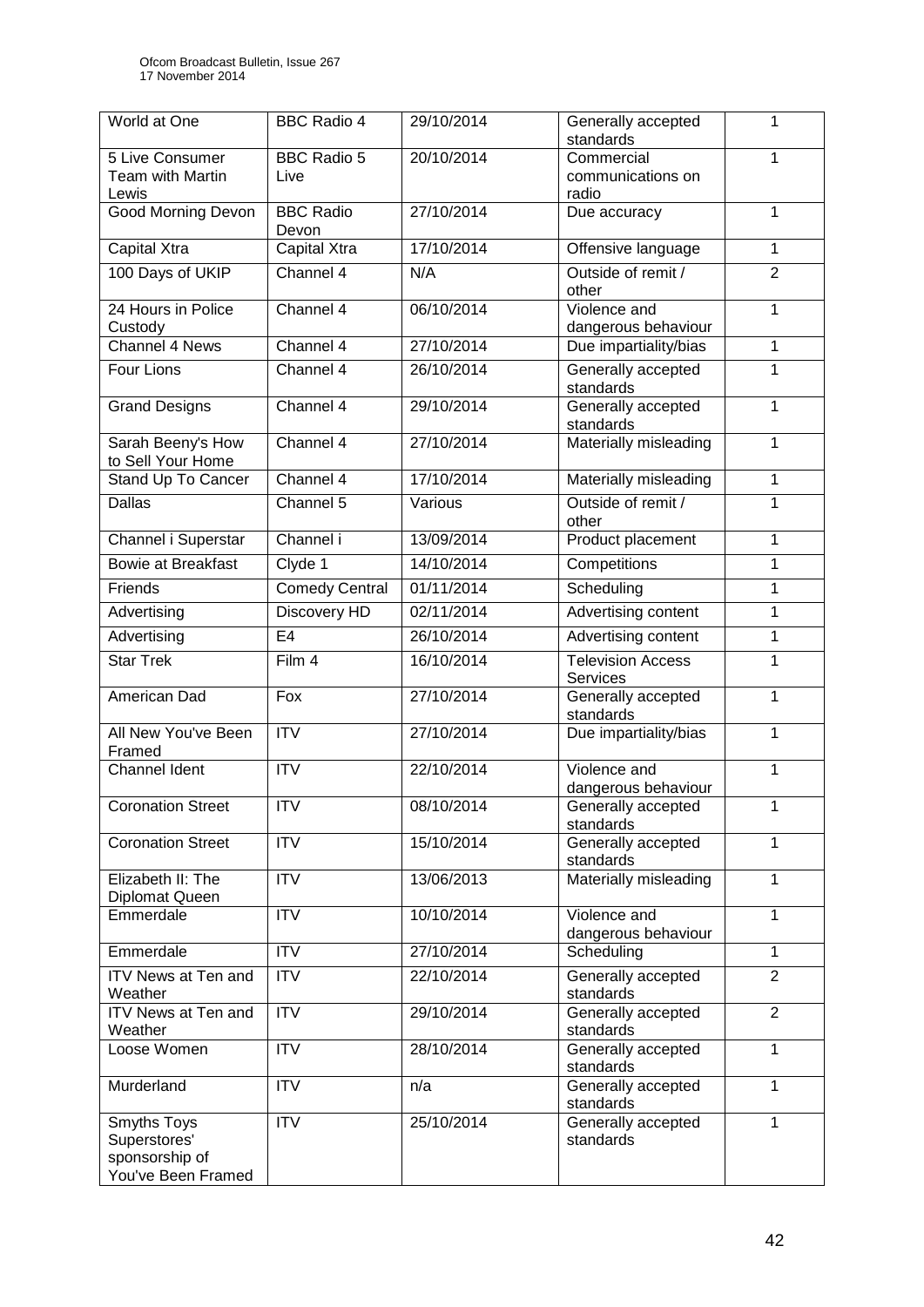| The Chase                             | <b>ITV</b>          | 29/10/2014 | Generally accepted<br>standards              | 1              |
|---------------------------------------|---------------------|------------|----------------------------------------------|----------------|
| The Chase: Celebrity<br>Special       | <b>ITV</b>          | 25/10/2014 | Offensive language                           | 1              |
| The Jeremy Kyle<br>Show               | <b>ITV</b>          | 24/10/2014 | Gender<br>discrimination/offence             | $\mathbf{1}$   |
| The Jeremy Kyle<br>Show               | <b>ITV</b>          | 28/10/2014 | Generally accepted<br>standards              | 1              |
| The Jeremy Kyle<br>Show               | <b>ITV</b>          | 31/10/2014 | Generally accepted<br>standards              | 1              |
| The Jonathan Ross<br>Show             | ITV                 | 25/10/2014 | Drugs, smoking,<br>solvents or alcohol       | 1              |
| <b>This Morning</b>                   | $\overline{ITV}$    | 10/10/2014 | <b>Disability</b><br>discrimination/offence  | $\mathbf{1}$   |
| <b>This Morning</b>                   | $\overline{IV}$     | 27/10/2014 | Under 18s in<br>programmes                   | 1              |
| This Morning                          | <b>ITV</b>          | 30/10/2014 | Generally accepted<br>standards              | $\mathbf{1}$   |
| You've Been Framed!                   | <b>ITV</b>          | 25/10/2014 | Violence and<br>dangerous behaviour          | 1              |
| <b>Meridian News</b>                  | <b>ITV Meridian</b> | 20/10/2014 | Due impartiality/bias                        | 1              |
| <b>Celebrity Juice</b>                | ITV2                | 30/10/2014 | Generally accepted<br>standards              | 1              |
| <b>Fake Reaction</b>                  | ITV2                | 27/10/2014 | Generally accepted<br>standards              | 1              |
| Release the Hounds                    | ITV2                | 27/10/2014 | Generally accepted<br>standards              | $\mathbf{1}$   |
| Darts                                 | ITV4                | 01/11/2014 | Generally accepted<br>standards              | 1              |
| TOWIE: All Back to<br><b>Essex</b>    | <b>ITVBe</b>        | 08/10/2014 | Sexual orientation<br>discrimination/offence | $\mathbf{1}$   |
| James O'Brien                         | <b>LBC 97.3FM</b>   | 10/10/2014 | Generally accepted<br>standards              | 1              |
| <b>Steve Allen</b>                    | <b>LBC 97.3FM</b>   | 29/10/2014 | <b>Disability</b><br>discrimination/offence  | 1              |
| Style and Trends                      | <b>NTV</b>          | 11/09/2014 | Product placement                            | 1              |
| Stalker (trailer)                     | Sky Living +1       | 26/10/2014 | Scheduling                                   | 1              |
| <b>Sky News</b>                       | <b>Sky News</b>     | 03/08/2014 | Due impartiality/bias                        | 1              |
| <b>Sky News</b>                       | <b>Sky News</b>     | 28/10/2014 | Due accuracy                                 | 1              |
| Sky News with Colin<br><b>Brazier</b> | <b>Sky News</b>     | 07/10/2014 | Due accuracy                                 | 1              |
| Sky News with Kay<br><b>Burley</b>    | <b>Sky News</b>     | 27/10/2014 | Due impartiality/bias                        | 1              |
| Sunrise                               | <b>Sky News</b>     | 07/10/2014 | Due accuracy                                 | $\mathbf{1}$   |
| SPL: St Mirren v<br>Celtic            | Sky Sports 1        | 27/09/2014 | Political advertising                        | $\mathbf{1}$   |
| Champions League<br>Football          | Sky Sports 5        | 22/10/2014 | Race<br>discrimination/offence               | 1              |
| Soccer Saturday                       | Sky Sports 5        | 04/10/2014 | Gender<br>discrimination/offence             | 1              |
| Advertising                           | Various             | Various    | Advertising content                          | $\overline{2}$ |
| Forbidden History                     | Yesterday           | 15/10/2014 | Religious/Beliefs<br>discrimination/offence  | 1              |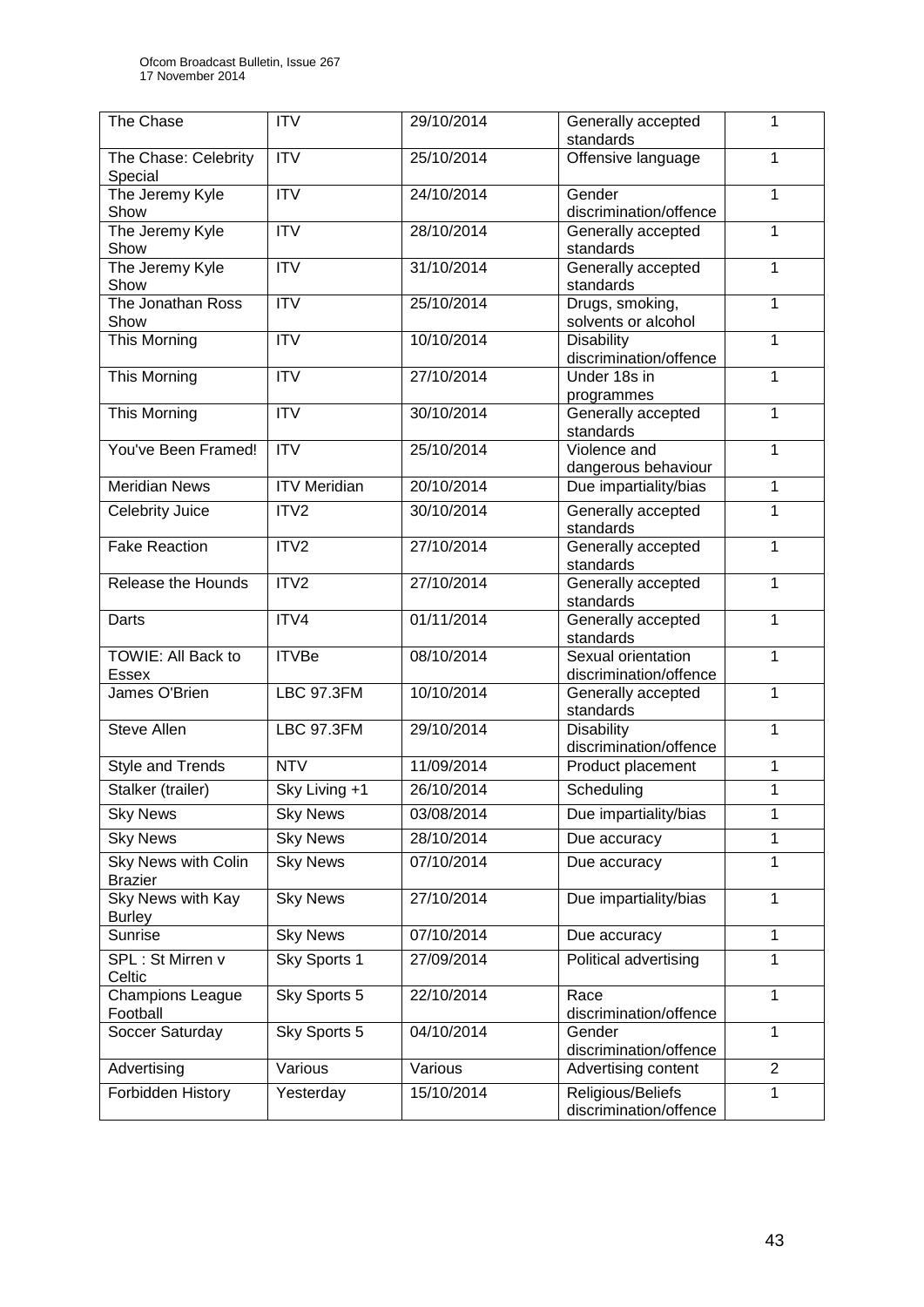## **Investigations List**

If Ofcom considers that a broadcaster may have breached its codes, a condition of its licence or other regulatory requirements, it will start an investigation.

#### **It is important to note that an investigation by Ofcom does not necessarily mean the broadcaster has done anything wrong. Not all investigations result in breaches of the licence or other regulatory requirements being recorded.**

Here are alphabetical lists of new investigations launched between 30 October and 5 November 2014.

#### **Investigations launched under the Procedures for investigating breaches of content standards for television and radio**

| Programme                                | <b>Broadcaster</b> | <b>Transmission date</b> |
|------------------------------------------|--------------------|--------------------------|
| Advertising minutage                     | <b>SAB</b>         | 15 September 2014        |
| Advertising minutage                     | PTC Punjabi        | 24 September 2014        |
| Advertising minutage                     | Liverpool FC<br>TV | 27 September 2014        |
| Advertising minutage                     | Smash Hits         | 28 September 2014        |
| Advertising minutage                     | <b>ESPN</b>        | 28 October 2014          |
| Advertising minutage                     | Showcase 2         | Various                  |
| Dapper Laughs: On the Pull               | ITV <sub>2</sub>   | Various                  |
| EastEnders                               | BBC <sub>1</sub>   | 6 October 2014           |
| Giants @ Nationals - MLB: NLDS<br>Game 1 | <b>ESPN HD</b>     | 3 October 2014           |
| Live: UFC Nelson v Story                 | BT Sport 2         | 4 October 2014           |
| The Jeremy Kyle Show                     | <b>ITV</b>         | 4 November 2014          |
| The Walking Dead                         | Fox TV             | 13 October 2014          |

For more information about how Ofcom assesses complaints and conducts investigations about content standards, go to: [http://stakeholders.ofcom.org.uk/broadcasting/guidance/complaints](http://stakeholders.ofcom.org.uk/broadcasting/guidance/complaints-sanctions/standards/)[sanctions/standards/.](http://stakeholders.ofcom.org.uk/broadcasting/guidance/complaints-sanctions/standards/)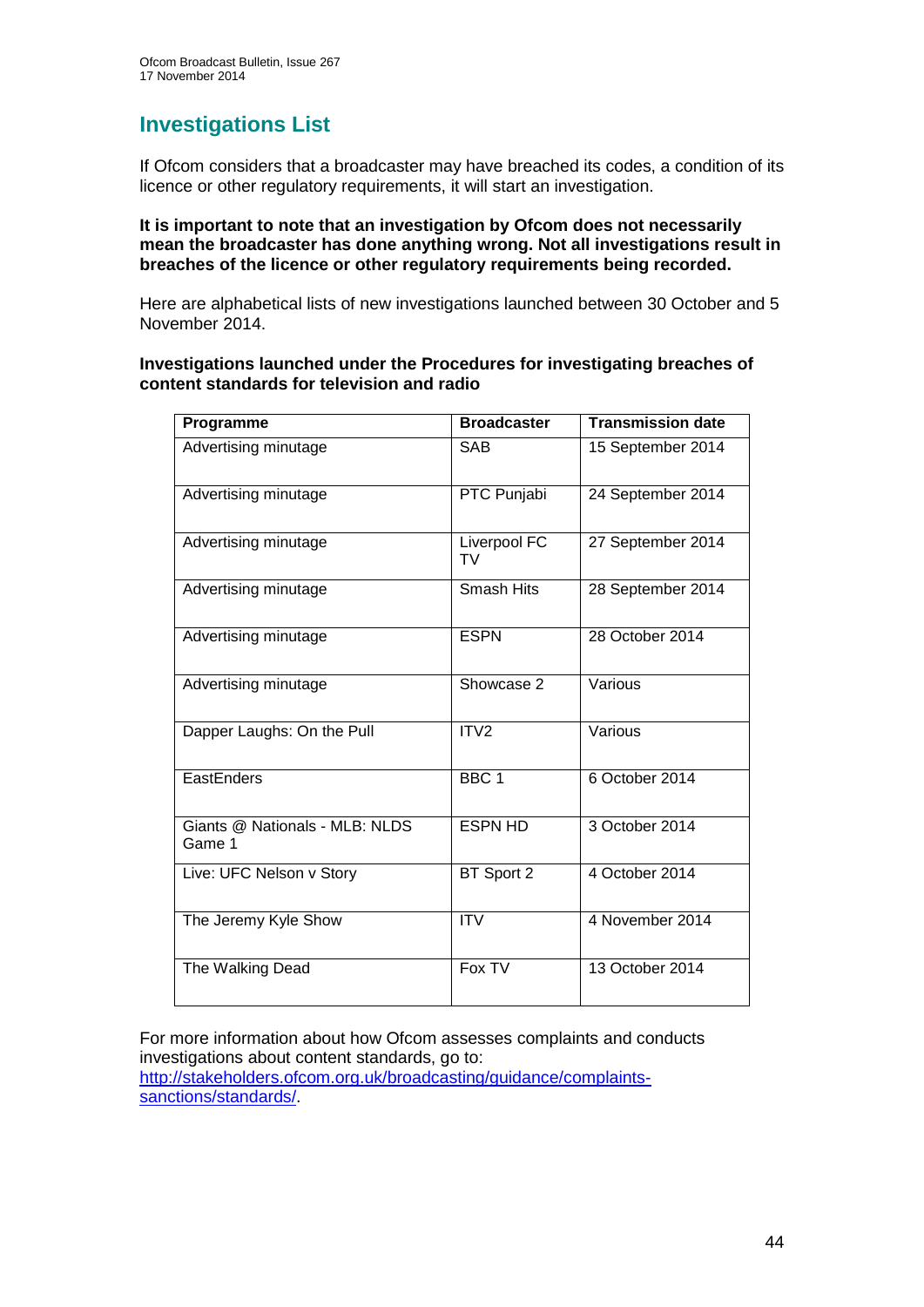#### **Investigations launched under the General Procedures for investigating breaches of broadcast licences**

| Licensee          | <b>Licensed Service</b> |
|-------------------|-------------------------|
| ATN Bangla UK Ltd | ATN Bangla UK           |

The following cases are investigations Ofcom has launched as a result of issues raised in the relevant Community Radio Licensees' Annual Reports.

| <b>Licensee</b>                                           | <b>Licensed Service</b>       |
|-----------------------------------------------------------|-------------------------------|
|                                                           |                               |
| 1 Ummah FM Community Interest Company                     | 1 Ummah FM                    |
| Afro Caribbean Millennium Centre                          | New Style Radio 98.7 FM       |
| Alive Christian Media Limited                             | Alive Radio                   |
| Angel Radio Limited                                       | Angel Radio Havant            |
| Awaz FM Limited                                           | Awaz FM                       |
| B.R.F.M. Bridge Radio Limited                             | <b>BRFM (Bridge FM)</b>       |
| <b>BFBS Aldershot Limited</b>                             | <b>BFBS</b> (Aldershot)       |
| <b>BFBS Catterick Limited</b>                             | <b>BFBS</b> (Catterick)       |
| <b>BFBS Edinburgh Limited</b>                             | BFBS (Edinburgh)              |
| <b>BFBS Salisbury Plain Limited</b>                       | <b>BFBS (Salisbury Plain)</b> |
| <b>Big City Radio CIC</b>                                 | <b>Big City Radio</b>         |
| <b>Bradford Community Broadcasting Limited</b>            | <b>BCB 106.6 FM</b>           |
| Canterbury Youth and Student Media<br>Limited             | <b>CSR 94.7 FM</b>            |
| Castledown Radio Limited                                  | Castledown Radio              |
| <b>Community Broadcast Initiative Tyneside</b><br>Limited | NE1FM                         |
| Corby FM Limited                                          | Corby Radio                   |
| Coventry & Warwickshire Media Community<br>Limited (CWMC) | Radio Plus                    |
| <b>Crescent Community Radio Limited</b>                   | <b>Crescent Radio</b>         |
| Down Community Radio Limited                              | Down FM                       |
| Drive 105 (Community Radio) Limited                       | Drive 105 FM                  |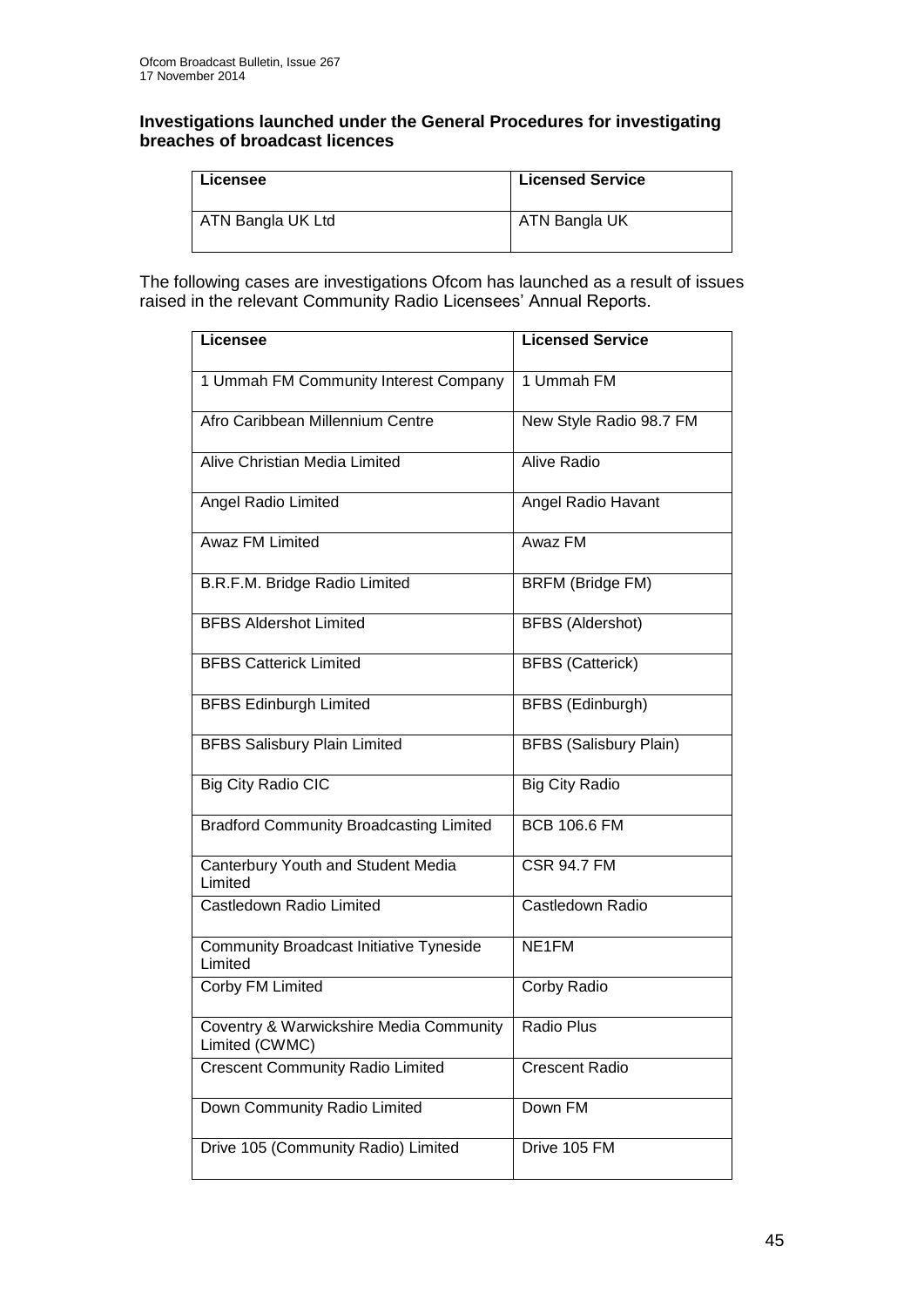| <b>Eclectic Productions UK</b>                        | Reprezent 107.3 FM                     |
|-------------------------------------------------------|----------------------------------------|
| Fantasy Radio Limited                                 | <b>Fantasy Radio</b>                   |
| <b>Glastonbury FM Community Interest</b><br>Company   | Glastonbury FM                         |
| Halton Community Radio                                | <b>Halton Community Radio</b><br>(HCR) |
| Huntingdon Community Radio (Media)<br>Limited         | <b>HCRfm</b>                           |
| In2beats                                              | In2beats FM                            |
| Ipswich Community Radio                               | Ipswich Community Radio                |
| Kane FM Limited                                       | Kane FM                                |
| Leisure FM Limited                                    | Leisure FM                             |
| Lionheart Radio & Media Community<br>Interest Company | <b>Lionheart Radio</b>                 |
| <b>Lisburn Community Radio Limited</b>                | Lisburn City Radio                     |
| Llandudno Community Radio Limited                     | <b>Tudno FM</b>                        |
| Mearns Community Radio Limited                        | <b>Mearns FM</b>                       |
| Meridian FM Radio                                     | Meridian FM 107                        |
| Radio Asian Fever CIC                                 | Radio Asian Fever                      |
| Radio Fiza Limited                                    | Radio Faza 97.1 FM                     |
| Radio Ikhlas Limited                                  | Radio Ikhlas                           |
| Radio Winchcombe Limited                              | Radio Winchcombe                       |
| Shine FM                                              | Shine FM                               |
| Sittingbourne Community Radio Limited                 | <b>SFM</b>                             |
| Soundart Radio Limited                                | Soundart Radio 102.5 FM                |
| Speysound Radio Limited                               | Speysound Radio                        |
| Sunny Govan Community Media Group                     | Sunny Govan Radio                      |
| Tees Valley Christian Media                           | <b>Cross Rhythms Teesside</b>          |
| The Vibe Watford Limited                              | Vibe 107.6 FM                          |
| <b>Tulip Radio Limited</b>                            | <b>Tulip Radio</b>                     |